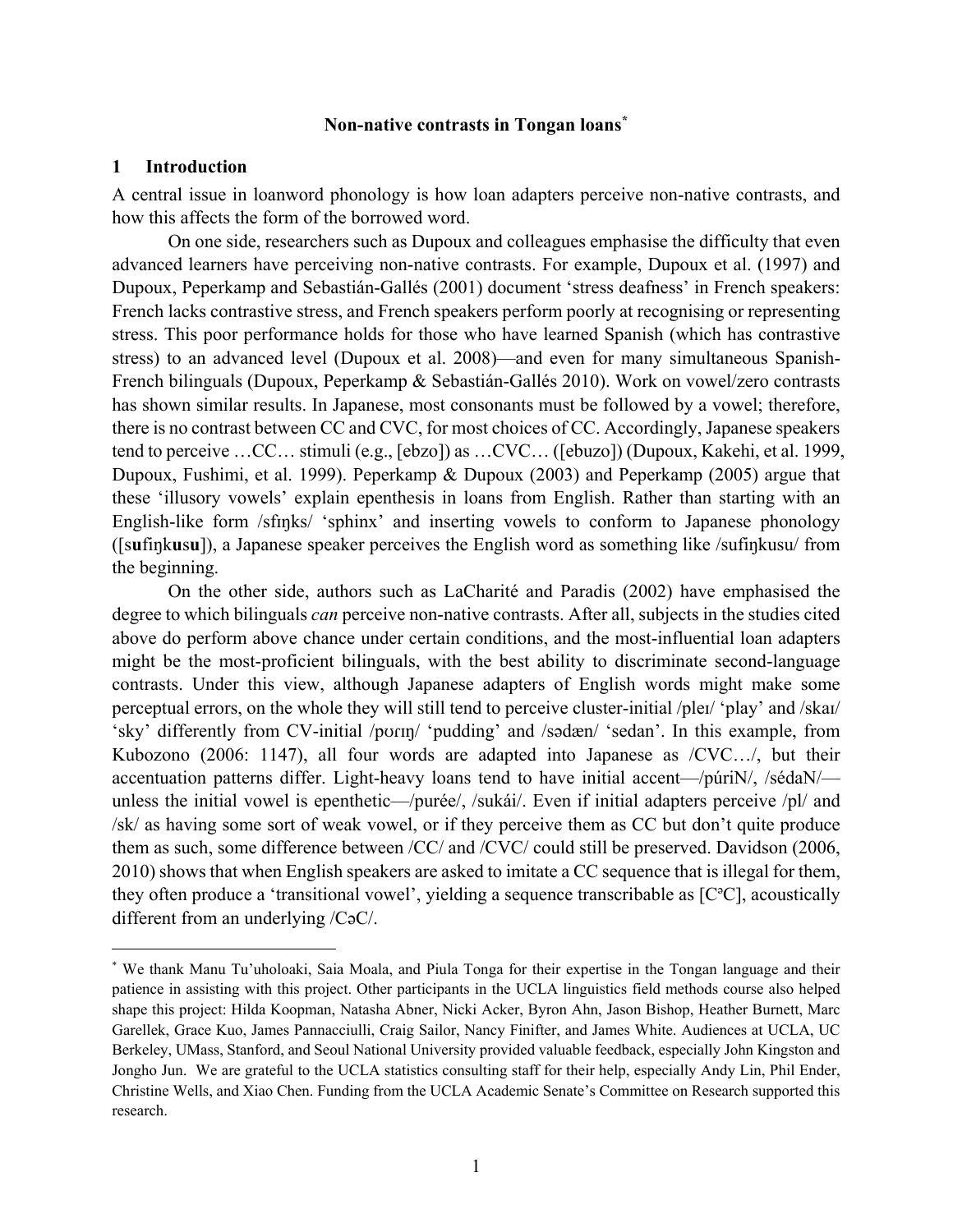We present three case studies of contrast in Tongan loans from English: secondary stress, vowel deletion, and final vowel length. Our first point is that loans display contrasts not present in native Tongan words*.* As in French, stress is predictable in native Tongan words; but secondary stress position is unpredictable in long English loans ([**mò**nokaláme] 'monogram' vs. [ko**lò**nitíni] 'quarantine') (Schütz 2001). Like Japanese, Tongan has no contrast between CC and CVC (and without the exemptions for nasals and geminates that Japanese allows). Also similarly to Japanese, Tongan vowels sometimes devoice or delete, encouraging CC and CVC to be perceived as belonging to the same category. But, we show that certain vowels are more susceptible to deletion than others ([kàs\_tomáa] 'customer', where all three of our consultants produced deletion, vs. [tipòs**i**tóa] 'depositor', where none did). We analyze both secondary stress and vowel deletion as reflecting a contrast between full and weak vowels. We deem the contrast marginal because it is realised either indirectly (through secondary stress, or length of other vowels) or in rates of variation rather than clear minimal pairs (vowel deletion).<sup>1</sup>

Our second point is that loans reflect sensitivity to English contrasts. Secondary stress, vowel deletion, and final vowel length all treat English CC differently from English CVC. And while final vowel length is contrastive in Tongan, we show that in loans it depends on English stress.

After we present these three cases (sections 3, 4, 5), we offer an analysis in the multilevel model of Boersma (1998) and Boersma and Hamann (2009). Following Broselow (2009), we argue that the Tongan loan patterns can be captured using only constraints that are plausibly active for native words too, including constraints that reflect perceptual strategies.

Supplementary files, available at ANONYMOUS, give full data and details of the statistical analysis, for readers who wish to explore the data or try other analyses. The aim is reproducibility (see Stodden, Leisch & Peng 2014 for an overview; Zuraw 2015 for a recent example in linguistics): readers can re-run and then alter our statistical code.

#### **2 Tongan background**

 $\overline{a}$ 

Tongan is an Austronesian language, in the Polynesian subfamily, from the Kingdom of Tonga, with about 126,000 speakers (Lewis 2009). Tongan speakers have had extensive contact with British English, through missionary activity that became vigorous starting in the 1820s, and Tonga's status as a British protectorate for most of the  $20^{th}$  century (Lal & Fortune 2000: 141-142, 614-615). The Tongan lexicon is rich in loans from English.

The Tongan phoneme inventory is shown in (1).

| (1) |   |   | Tongan phoneme inventory |   |   |  |
|-----|---|---|--------------------------|---|---|--|
|     | D |   |                          |   |   |  |
|     |   | c |                          | e |   |  |
|     |   |   |                          |   | a |  |
|     | m |   |                          |   |   |  |
|     |   |   |                          |   |   |  |

<sup>&</sup>lt;sup>1</sup> See Hall (2013) for a typology of marginal contrasts. Our analysis of vowel deletion fits into Hall's 'variation' category, but secondary stress does not quite fit into the typology.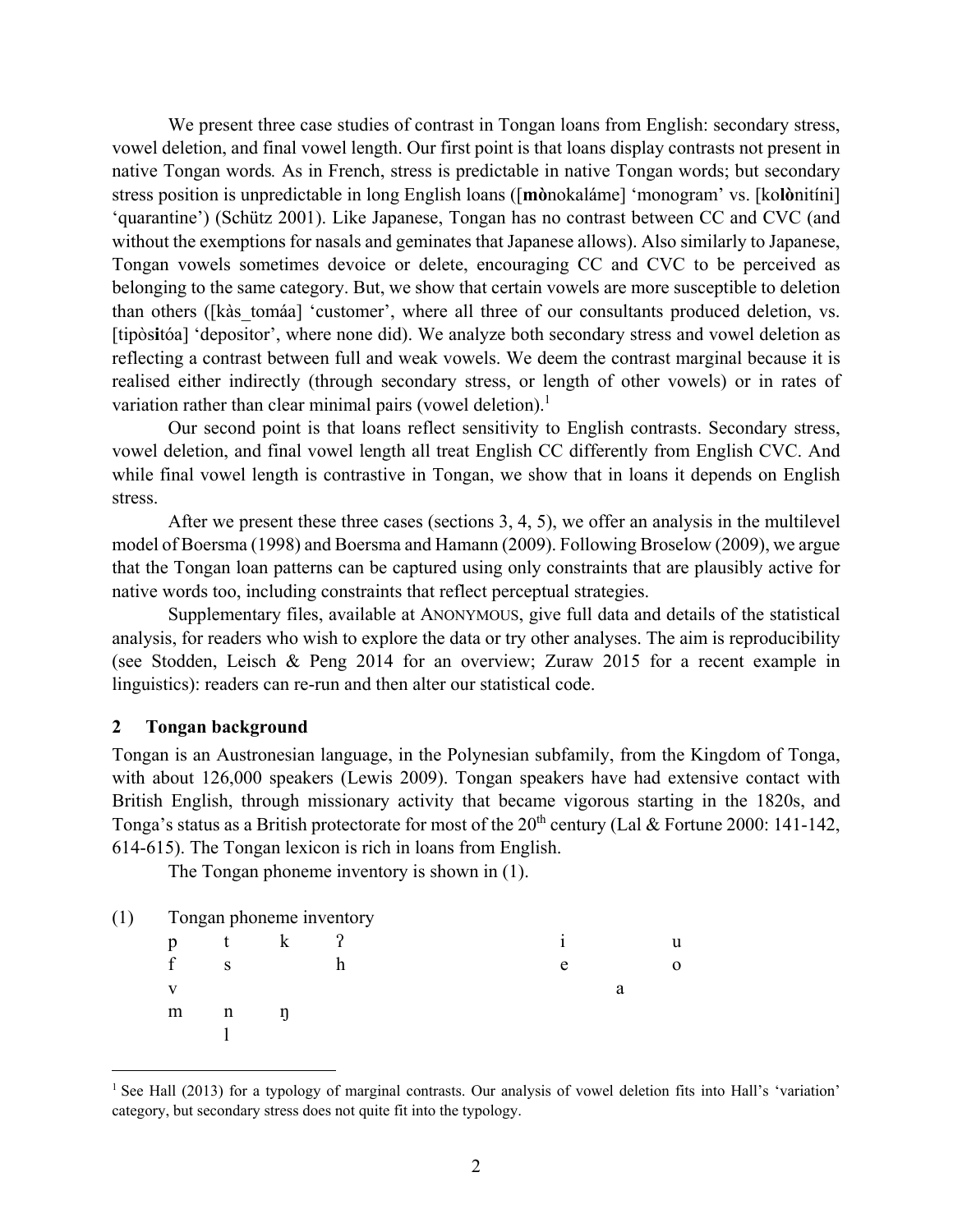The phoneme inventory plays little role in this paper, but being aware of the following common adaptations will make loans' sources easier to recognise: all English obstruents except [v] become devoiced, English [ɹ] becomes /l/, and various English vowel distinctions are collapsed.

 Section 5 deals with vowel length, which is analyzed and transcribed two different ways in the literature. Tongan can be analyzed as having either a contrast between short and long vowels (Churchward 1953, Poser 1985), or sequences of vowels, in separate syllables, that sometimes happen to be identical (Feldman 1978, Schütz 2001, Taumoefolau 2002, Anderson & Otsuka 2006). The examples in (2) show transcriptions under each view. Transcriptions differ when stress falls on the first half of the vowel (sequence); [áː] vs. [á.a]; when stress falls on the second half, both views treat the sequence as disyllabic: a.á.

(2) Example words transcribed under two different views of syllabification

| long vowels | V. V. sequence    |                           |
|-------------|-------------------|---------------------------|
| ku.má:      | ku.má.a           | 'rat'                     |
| mà: ló:     | $m\$ a.l6.o       | 'thank you'               |
| ma.á.ma     | ma.á.ma           | 'light'                   |
| mà: má-.ni  | mà.a.má .ni       | 'this light'              |
| hú:         | h <b>ú.u</b>      | 'enter'                   |
| hu.u.fi     | h <b>u.ú-</b> .fi | 'open officially'         |
| hu.ú:       | hu.ú-.u           | 'enter- <i>definite</i> ' |

 $\overline{a}$ 

In this paper we mostly use the 'V.V' transcription style (usually omitting the period marking the syllable boundary).

 Tongan phonotactics are strict: in careful speech, every consonant must be followed by a vowel. Word shapes like CVCV, VCV, CVV are common, but not \*CVCV**C**, \***C**CVCV, or \*CV**C**CV. When an English source word has a consonant not followed by a vowel, that consonant must be deleted or, more commonly, have a vowel inserted after it. For example, English [æ**mb**ǽsədə] 2 'ambassador' becomes Tongan /ʔa**mip**asitoa/, with a vowel inserted after the [m]. All five Tongan vowels can serve as epenthetic; [i] is the most frequent, and an epenthetic vowel is often a copy of a nearby vowel. These inserted vowels play an important role in all three cases examined in this paper.

 Our consultants were two women and one man, all from the Nuku'alofa area, who had been living in the United States for many years but speaking Tongan on a daily basis. Taumoefolau (1998) gives an overview of the role of English in Tonga over the past few decades. There are many monolingual Tongan speakers in Tonga, but English has become important in education and official writings, with increasing naturalistic contact through trade, tourism, migration, and media (125-136).

<sup>2</sup> All English pronunciations are based on the online Oxford English Dictionary (www.oed.com), with some adjustments.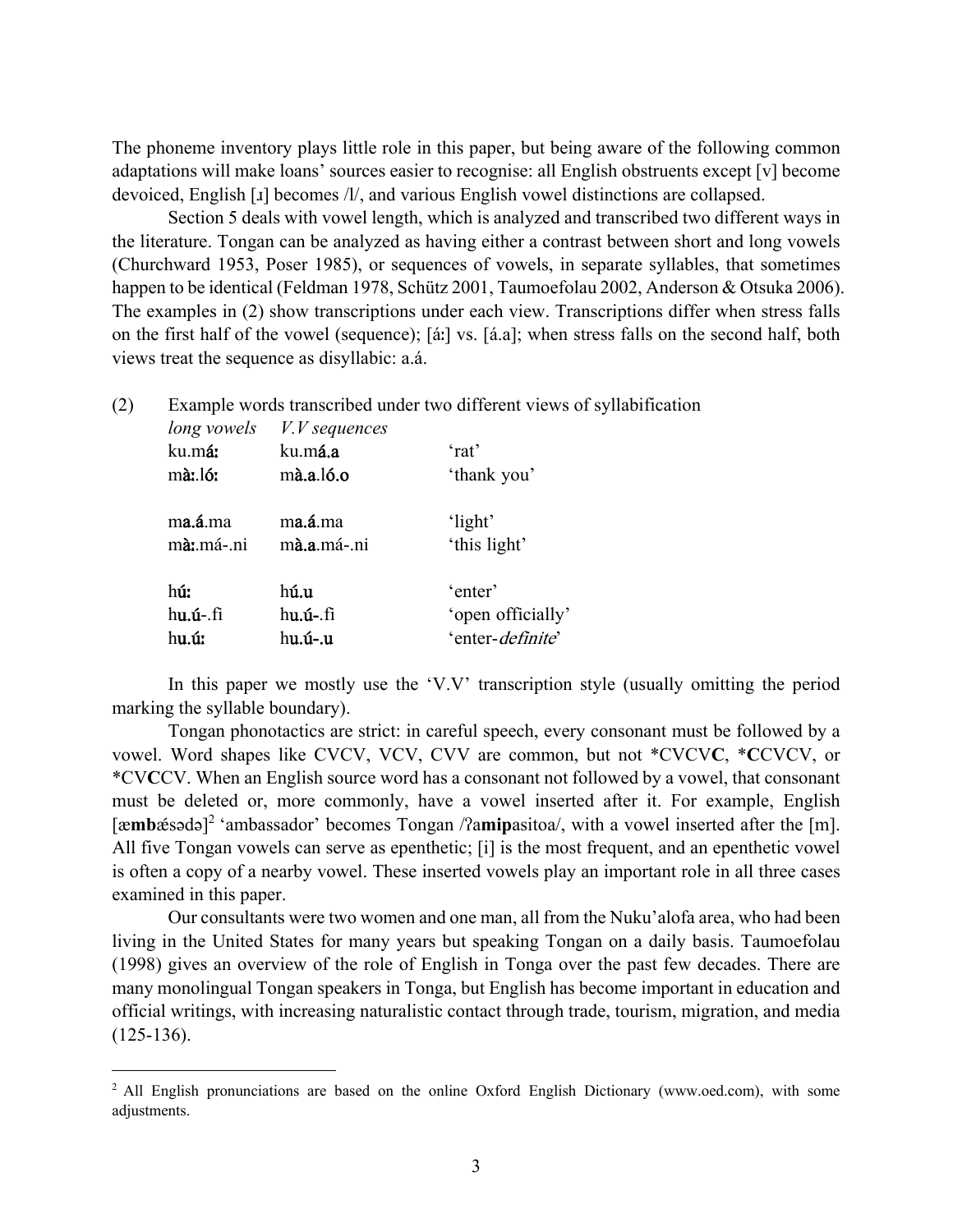## **3 Secondary stress**

Stress is predictable in Tongan native words, but in loans, we will show that secondary stress is unpredictable from segments alone, and sensitive to whether a vowel is epenthetic.

### **3.1 Stress as previously described**

Primary stress in Tongan is straightforward, falling on the second-to-last mora of a domain that includes stems, suffixes, and some enclitics (Churchward 1953: 4-5). That is, there is a moraic trochee at the end of each phonological word (Anderson & Otsuka 2006). The words in (3) illustrate these generalizations. To make examples easier to absorb, we include parentheses to indicate foot boundaries.

| (3) | Examples of primary stress |            |                     |                     |  |  |  |
|-----|----------------------------|------------|---------------------|---------------------|--|--|--|
|     | (fále)                     | 'house'    | $fa(l\acute{e}-ni)$ | 'this house'        |  |  |  |
|     | $fe(tu^2u)$                | 'star'     | $fctu(2u-a)$        | 'starry'            |  |  |  |
|     | (móhe)                     | 'to sleep' | $mo(hé-na)$         | 'bed'               |  |  |  |
|     | (íka)                      | 'fish'     | $i(k\acute{a}-a)$   | 'abounding in fish' |  |  |  |

 Secondary stress has also been described (Churchward 1953, Feldman 1978, Schütz 2001). Feldman states that 'secondary stress falls on every second vowel from the end of each morpheme' (134), unless the next vowel has primary stress (e.g., in *fàka-aŋá-hi* 'criticise' the final vowel of the root *aŋa* receives primary stress because it is penultimate in the word, and therefore the penultimate vowel of *aŋa* does not receive secondary stress). Feldman's examples illustrate ways that his generalization cashes out:

- (4) Secondary stress as described by Feldman
	- a) A morpheme of 4 or 6 moras has secondary stresses on alternating vowels (kàa)(táki) 'sorry' (màa)(lòo)(lóo) 'rest'
	- b) The first part of a compound has penultimate secondary stress **(mè**ʔ**a)**-va(ʔíŋa) 'toy' (thing+play)
	- c) A reduplicant has penultimate secondary stress **(kàu)**-ka(ú-ʔi) 'wash' (REDUP+wash+transitive)
	- d) A disyllabic prefix has penultimate secondary stress **(fàka)**-(ʔòfo)-(ʔófa) 'beautiful' (causative+REDUP+beautiful)
	- e) When there is a disyllabic suffix, the stem has penultimate stress **ma(àma)**-( $\hat{i}$ ana) 'source of light' (light+location/source)

Long monomorphemes are rare and often contain reduplication-like repetitions or strings that exist as affixes in the language (*taki* and *maa*, in (4)a, are affixes that form verbs or adjectives with unpredictable meaning change, Churchward 1953: 243-244, 259-260).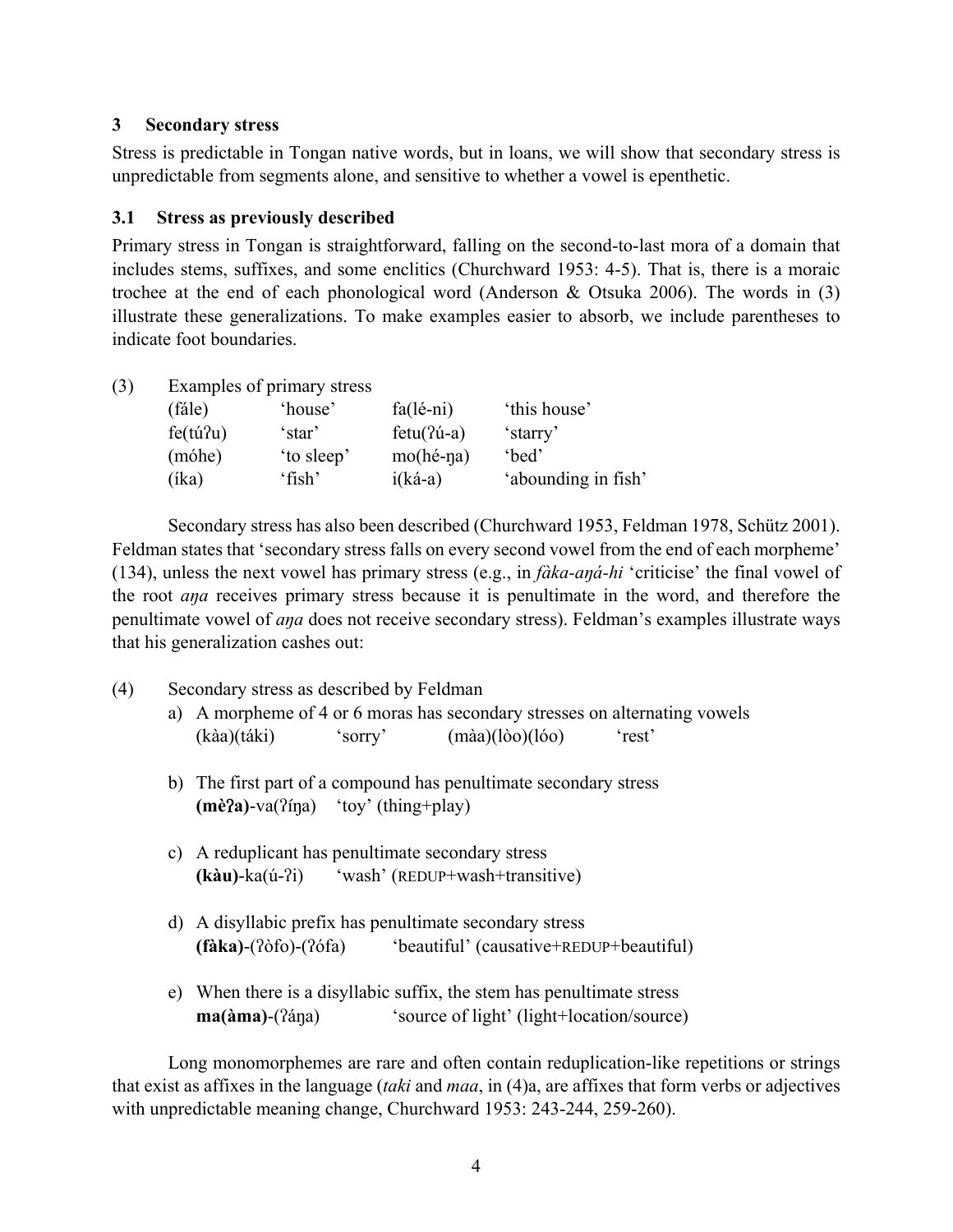Native Tongan vocabulary is silent on secondary-foot alignment: in hypothetical 5-mora */tatatatata/*, should there be an 'initial dactyl' (Prince 1983, Hayes 1995), as in *[(tàta)ta(táta)]*, or should all feet be aligned to the right, as in *[ta(tàta)(táta)]*? We failed to find convincingly monomorphemic native words of this shape (or with 7 moras). Because of epenthesis, monomorphemic loans from English offer many 5-mora cases and longer, and as we will see, both stress patterns occur.

Our purpose in this section is to investigate what determines whether an English loan is stressed as *[(tàta)ta(táta)]* or *[ta(tàta)(táta)]*. We show that secondary stress avoids falling on an epenthetic vowel.

#### **3.2 Materials and methods**

1

Churchward's dictionary (Churchward 1959) marks loans, and some additional words that Churchward and Tongan-speaking collaborator Feleti Vī thought the language might need to adopt, such as *palafini* 'paraffin'. We entered all these loans and suggested loans into a spreadsheet.

 In each session with a consultant, we went through a few dozen words to check that the word was familiar, find out the consultant's preferred spelling, and check the gloss. Words deemed familiar were then recorded in a quiet room using Praat (Boersma & Weenink 2006) and a Logitech USB desktop microphone. Words were recorded in citation form, with two repetitions each. If both tokens were untranscribable because of hesitation, too much creaky voicing, or other problems, that word was re-recorded in a subsequent session. We recorded about 500 loans in total; after various exclusions discussed below, 134 were used to investigate secondary stress.

 To objectively transcribe secondary stress, we first considered the realization of primary stress. Vicenik and Kuo (2010), working with the same consultants as we did, found that the primary-stressed syllable was usually associated with a pitch rise that begins around the beginning of the syllable and peaks around the end. We see this in the following token of [(ʔàs)toloo(nóma)] 'astronomer' from Speaker 2, where pitch rises over the primary-stressed syllable [no]:<sup>3</sup>

<sup>&</sup>lt;sup>3</sup> All pitch tracks, spectrograms, and waveforms were made using Praat. Spectrograms are shown for reference; frequency range is 0 to 5000 Hz.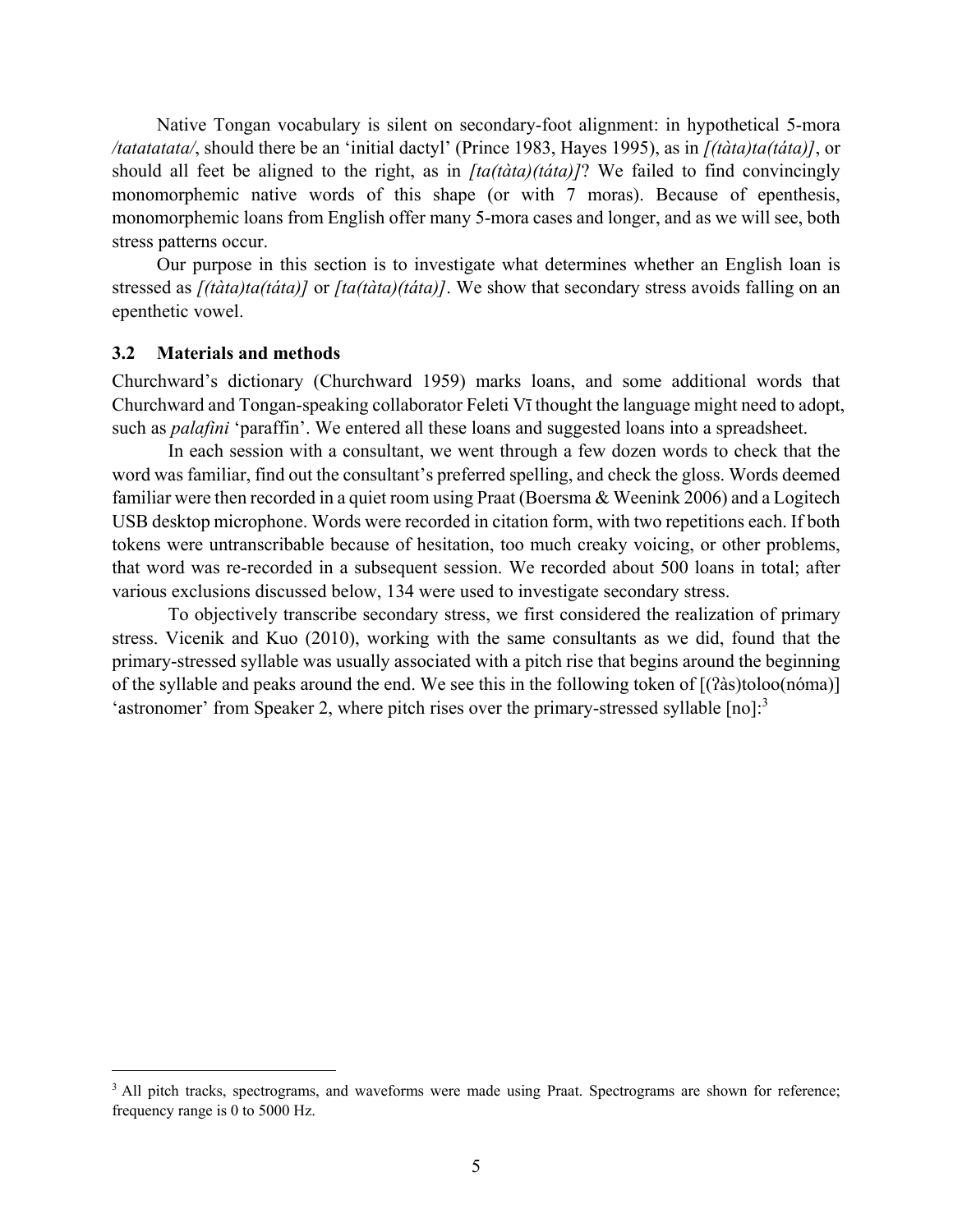

(5) Pitch track of [(ʔàs)toloo(nóma)] 'astronomer', primary stress boxed

 Preliminary investigation found that on syllables where we heard secondary stress, there was usually a similar pitch rise, as can be seen at the beginning of 'astronomer'. (This token is also typical in having no clear sign of a tertiary stress, even though there is room for another foot in the middle of the word. Clear cues to tertiary stresses were rare, and we did not attempt to analyze it.) Therefore, we took rising pitch, followed by a fall, to indicate secondary stress on the syllable with the rising pitch. Using citation forms, rather than frame sentences, maximised the chance that secondary stress would display this cue. Doubtless there are other cues, but they are weaker and less reliable: Garellek & White 2015 found that fundamental frequency, RMS energy, duration, first formant, and voice quality were all reliably different between primary-stressed and unstressed vowels in Tongan. But looking at secondary stress versus no stress (in 4-mora words, where the position of secondary stress is uncontroversial), they found that only fundamental frequency was significantly different for all five vowels.

 In (6) we see secondary stress on the first syllable: pitch rises on [mo], then falls on [no]. (The overall pitch of this token declines, so that the secondary stress's f0 peak in [mo] is higher than the primary stress's in [la].) In (7), by contrast, we see secondary stress on the second syllable: pitch rises on [lo], then falls on [ni].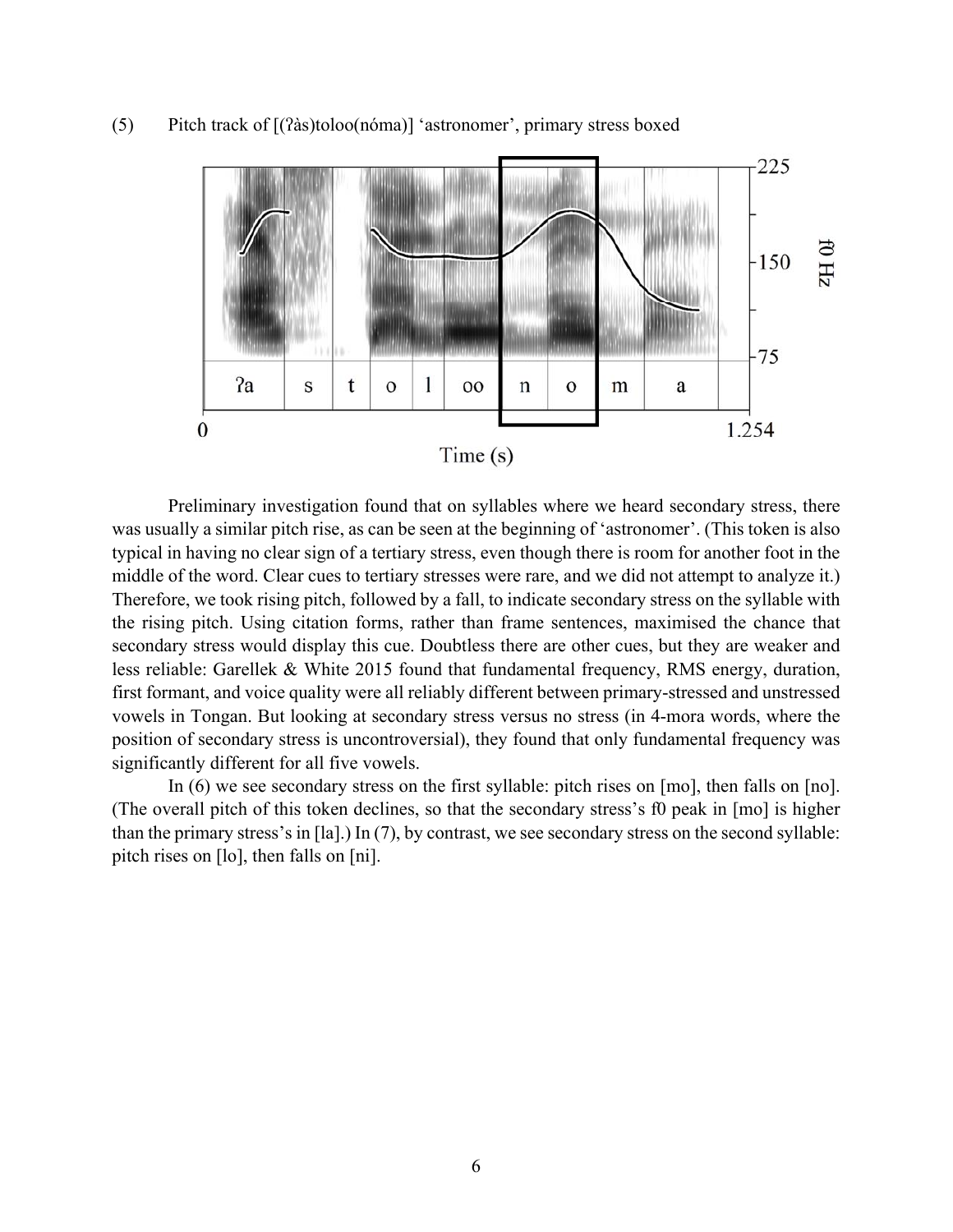

(6) Pitch track of [(mòno)ka(láme)] 'monogram' from Speaker 1, secondary and primary stresses boxed

(7) Pitch track of [ko(lòni)(tíni)] 'quarantine' from Speaker 2



The three authors independently transcribed each token. There were tokens with a flat pitch contour over the first two syllables and thus no discernable secondary stress according to our criteria. Such tokens were not used in the analysis below. There were also tokens where one of the first two vowels was deleted, such as the one shown in [ʔàs\_toloonoma] in (5) above, from /ʔasitoloonoma /; we coded the deleted vowel as unstressed, but the coding of the other vowel's stress still depended on whether it bore a pitch rise. In our original set of 306 tokens that meet the further criteria set out below, we disagreed on 19 (6%), in almost every case because one or two transcribers detected no clear secondary stress on either of the first two vowels, while the rest did detect some. There were only 3 cases where we transcribed opposite secondary stress; these were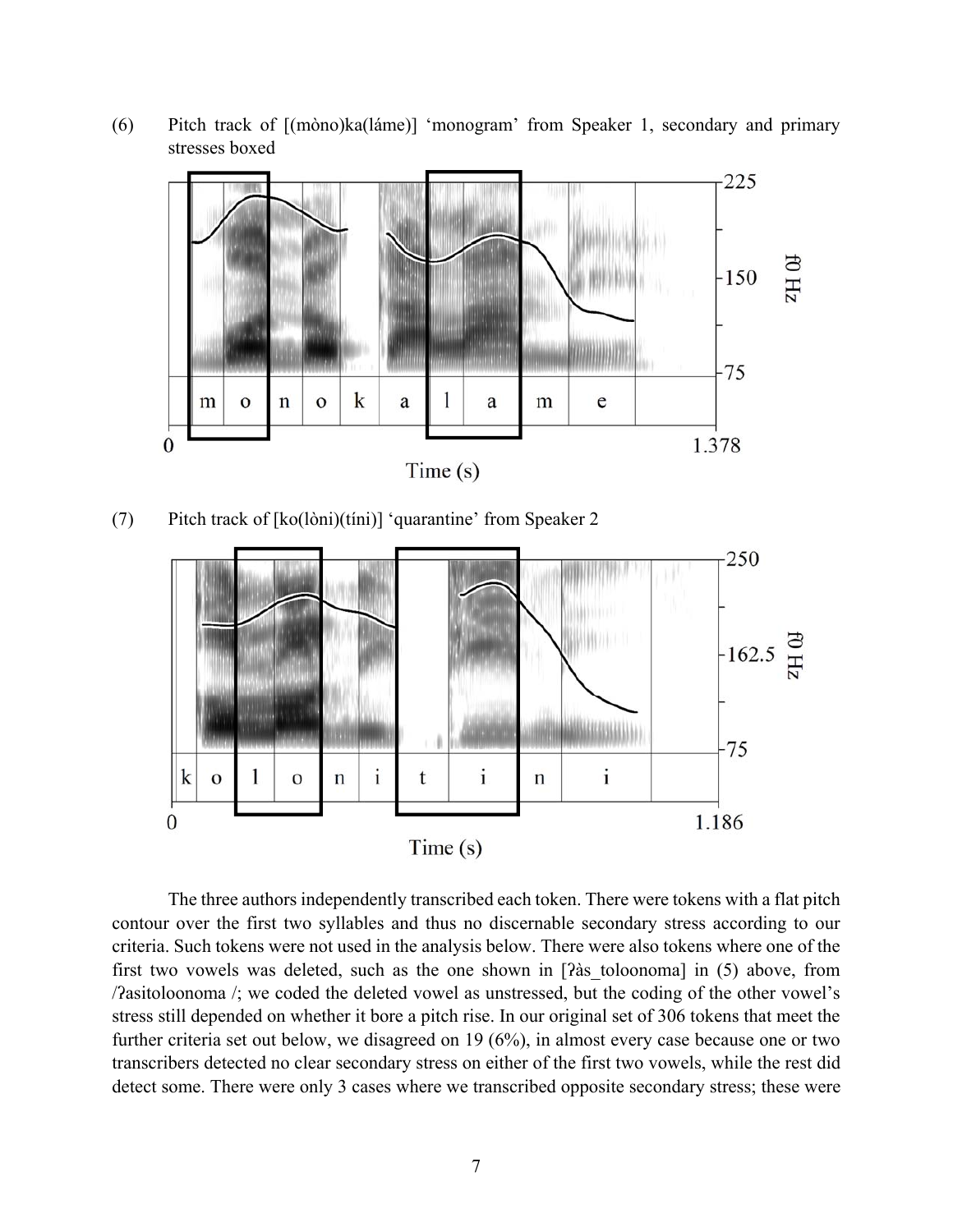excluded. For the remaining 16 items, we retranscribed, and went with majority rule if there was still disagreement.<sup>4</sup>

Once we had our speakers' pronunciations of all the words, we excluded certain word shapes. (Because speakers often disagreed slightly with the dictionary form, we would not want to exclude items a priori based on their dictionary form.) We included only words of the form #(C)V<sub>1</sub>(C)V<sub>2</sub>(C)V<sub>3</sub>...V<sup>\*</sup>(C)V<sup>#</sup>, such as *<i><i>\olokaholo* 'alcohol'. Requiring at least one vowel between  $V_2$  and the main stress means that there is enough room before the primary stress for either  $V_1$  or V2 to be stressed: actual [(ʔòlo)ka(hólo)] and hypothetical [ʔo(lòka)(hólo)] are both well footed. In shorter words like *<i>ʔamelali* 'admiral', there is only one place for a non-final foot, [(ʔàme)(láli)]; such words tells us nothing about subtler footing preferences, and are excluded.

We placed additional restrictions on vowel sequences, because of additional stress generalizations we noticed. We often observed 'broken' vowels like [eé], with stress on the second half, in a word's last foot (*meési* 'mercy'), or the last foot of an obvious compound member (*haàfekalaúni* 'half-crown'). But we did not observe broken vowels earlier in a word: we transcribed 43 tokens like [(ʔ**àa**)ke(tíka)] 'architect', and none like \*[ʔ**a(à**ke)(tíka)]. Even when neither half of the sequence was stressed, it was rare for a foot boundary to split it: we observed 48 tokens like [pa(l**òo**)(mési)] 'promise' and just 2 like [(sèv**a)a**(níti)] 'servant'; 53 tokens like [(ʔèle)(f**aa**)(níte)] (with no clear tertiary stress, but at least the possibility that the two *a*s are footed together) and none like \*[ $\text{Pe}(\text{left})a(\text{nite})$ ]. There must be a penalty against [...a( $\hat{a}$ ...] and [...a) $a$ ...]<sup>5</sup> Therefore, if any two of a word's first four vowels were identical and immediately adjacent, we excluded the word (*ʔaaketika*, *paloomesi*, *elefaanite*).

For similar reasons, we did not allow two adjacent vowels (in the word's first four vowels) to be of rising height; that is, *ai*, *ae*, *au*, *ao*, *ei*, *eu*, *oi*, or *ou* (*tainamiki* 'dynamics', *kalaimeti* 'climate', *ʔeponaite* 'ebonite' were excluded). This is because sequences of rising height may have special stress behavior too. Churchward (1953: 4) claims that in a word like *tauhi* 'to keep', 'stress may fall either on the *u* or on *au* as a whole', and similarly for words with *ao*, *ai*, or *ei*; Schütz (2001: 319-321) suggests that the variation for these 'potential diphthongs' is conditioned by phrase position and speech style and rate. Our transcription of primary stress in words ending with sequences like …auCV was often uncertain. Garellek and White (2010) find acoustic evidence that VV sequences with rising height tend to belong to a single syllable, while VV sequences with falling height tend to belong to two separate syllables. We might therefore expect that \*[t**a(ì**na)(míki)] is ill-formed because it splits an *ai* sequence into separate syllables. This prediction was also borne out in our data: we found 36 tokens like [(t**ài**)na(míki)] and only 6 like [p**o(ì**ni)se(tía)] 'poinsettia'; 7 like [ka(l**ài**)(méti)] and 4 like [(tìs**a)i**(péle)] 'disciple'; 24 like [(ʔèpo)n**ái**te] or [(ʔèpo)n**aí**te] (leaving open where the main-stress foot boundaries would be) and only 1 like [si(kàla**)(í**pe)] 'scribe'.

 $\overline{a}$ 

<sup>4</sup> Two items were transcribed by only two researchers, but given our low rate of disagreement this wasn't worrying.

 $<sup>5</sup>$  This constraint might require adjacent, identical vowels to be in the same foot. Or, if all such sequences are really</sup> underlying long vowels (going against Prince & Smolensky's 1993 Richness of the Base), it might be a constraint requiring long vowels to be stressed on their first mora. Whatever the constraint is, it is outranked by the requirement for a word to end with a bimoraic, trochaic foot, as in [me(é.si)] 'mercy'. Thus, 'breaking' (Poser 1985, Mester 1992) occurs only at the end of a word.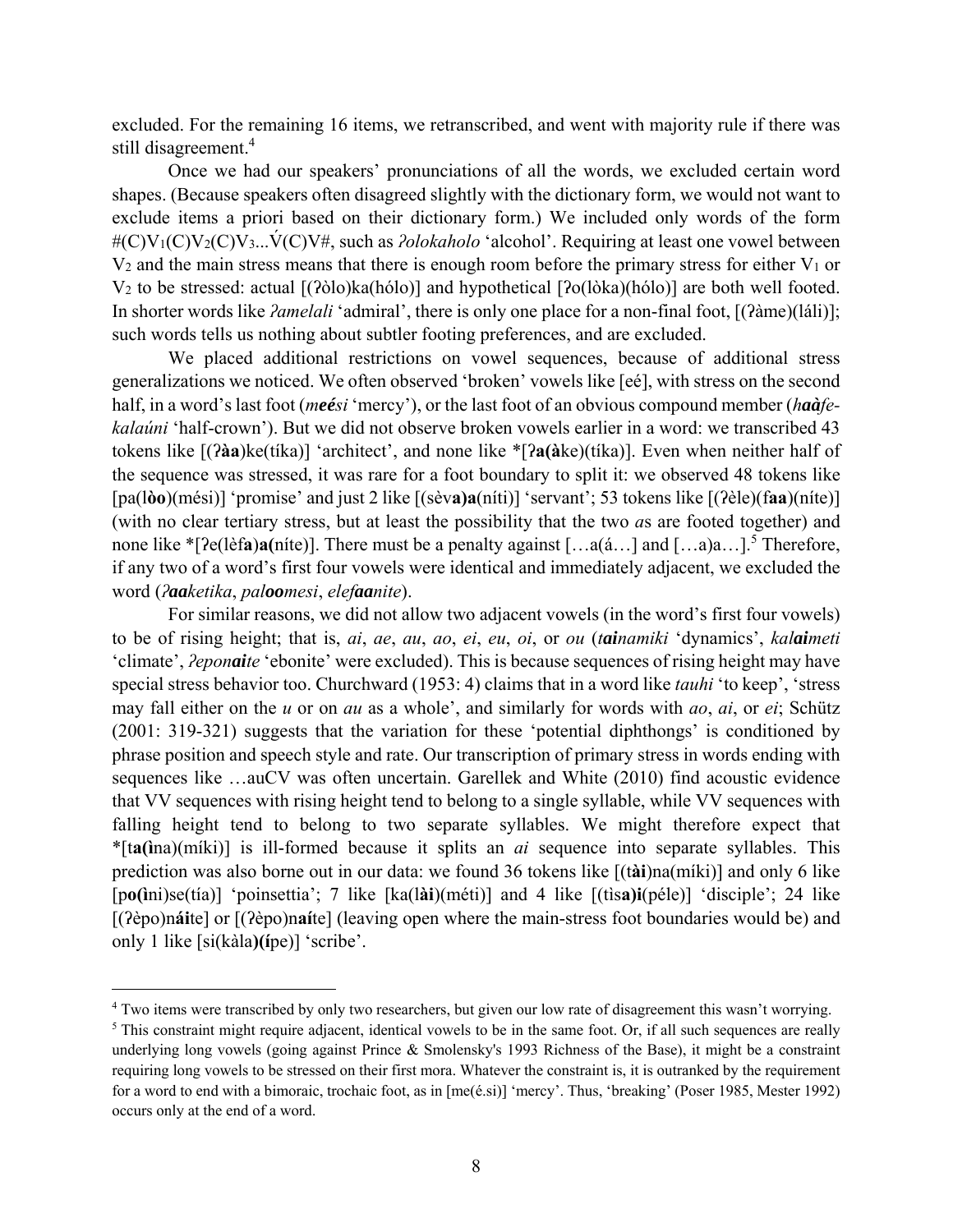Occasionally, a speaker's two repetitions of a word differed in meeting the criteria above, such as [(sèe)keli(táli)]*,* [(sèke)li(táli)] 'secretary', where only the second pronunciation meets our criteria. We take it that there is variation or uncertainty in the underlying form, and use the repetition that meets our criteria. There were also five cases, which we simply excluded, whose repetitions differed purely in the location of secondary stress, such as [(kòni)sinaa(níte)] 'consonant', [ko(nìsi)naa(níte)].

 We excluded four additional categories. First, we excluded probable compounds, such as /simolo-pookisi/ 'small pox', because they should contain two separate stress domains. Second, we excluded a few religious words, such as *ʔevaŋelioo* 'evangel, gospel', that could not be straightforward adaptations from English (what would be the source of the final *oo*?). The source might be another language, perhaps as pronounced by English-speaking missionaries, so that we were unsure of the source stress. Third, we excluded two tokens produced with exceptional antepenultimate stress, because there were not enough vowels before the primary stress to allow both options for secondary stress: [sèmeneelío]  $\sim$  [sèmenélio] 'seminary' (excluded anyway because the final [o] makes the source obscure), and [ʔèlevásio] 'elevation'.<sup>6</sup> Fourth, we excluded words that begin with /i/ or /u/ and another vowel, because they tend to become glides: /uesiliana/ [(wèsi)li(ána)] 'Wesleyan'; we also excluded one word with a high vowel between two other vowels, /noauee/ 'Norway', because after gliding there were only four surface vowels:  $[(n\delta a)(w\acute{e}e)].$ 

#### **3.3 Results**

 $\overline{a}$ 

All this culling left us with 294 tokens from the three speakers, covering 134 types. Of these, 189  $(64\%)$  have stress on V<sub>1</sub> and 105 (36%) have stress on V<sub>2</sub>.

 $V_1$ 's or  $V_2$ 's correspondent in the English source can be a stressed vowel, an unstressed vowel, or no vowel at all. We want to know if this affects where secondary stress falls.

Raw results are shown in (8). Columns divide the data according to  $V_1$ 's status, and rows according to  $V_2$ 's. The percentage of words in each category with secondary stress on  $V_1$  is shown; remaining words have stress on V2. An example word is given for each stress pattern. Unfortunately, some of the cells are empty—for example, there were no qualifying items where both  $V_1$  and  $V_2$  are epenthetic—but we can still make some direct comparisons.

|                | $V_1$ epenthetic | $V_1$ present but unstressed | $V_1$ stressed in English |
|----------------|------------------|------------------------------|---------------------------|
|                |                  | in English                   |                           |
| V <sub>2</sub> |                  | $13/15 = 87\%$               | $79/95 = 83\%$            |
| epenthetic     |                  | ?àsitolòonóma 'as trónomer'  | kànikalúu 'kàn garóo'     |
|                |                  | VS.                          | VS.                       |
|                |                  | ?inisipeekíta 'in spéctor'   | ?epèlikóti 'ápricot'      |
| $V_2$ present  | 0/1              |                              | $49/71 = 69\%$            |
| but            |                  |                              | mònokaláme 'mónogràm'     |

(8) Percentage of items stressed on  $V_1$ 

 $6$  A third token from the same speaker, [kònteneeníti]  $\sim$  [kòntinéniti̯] 'continent', was included because it was long enough.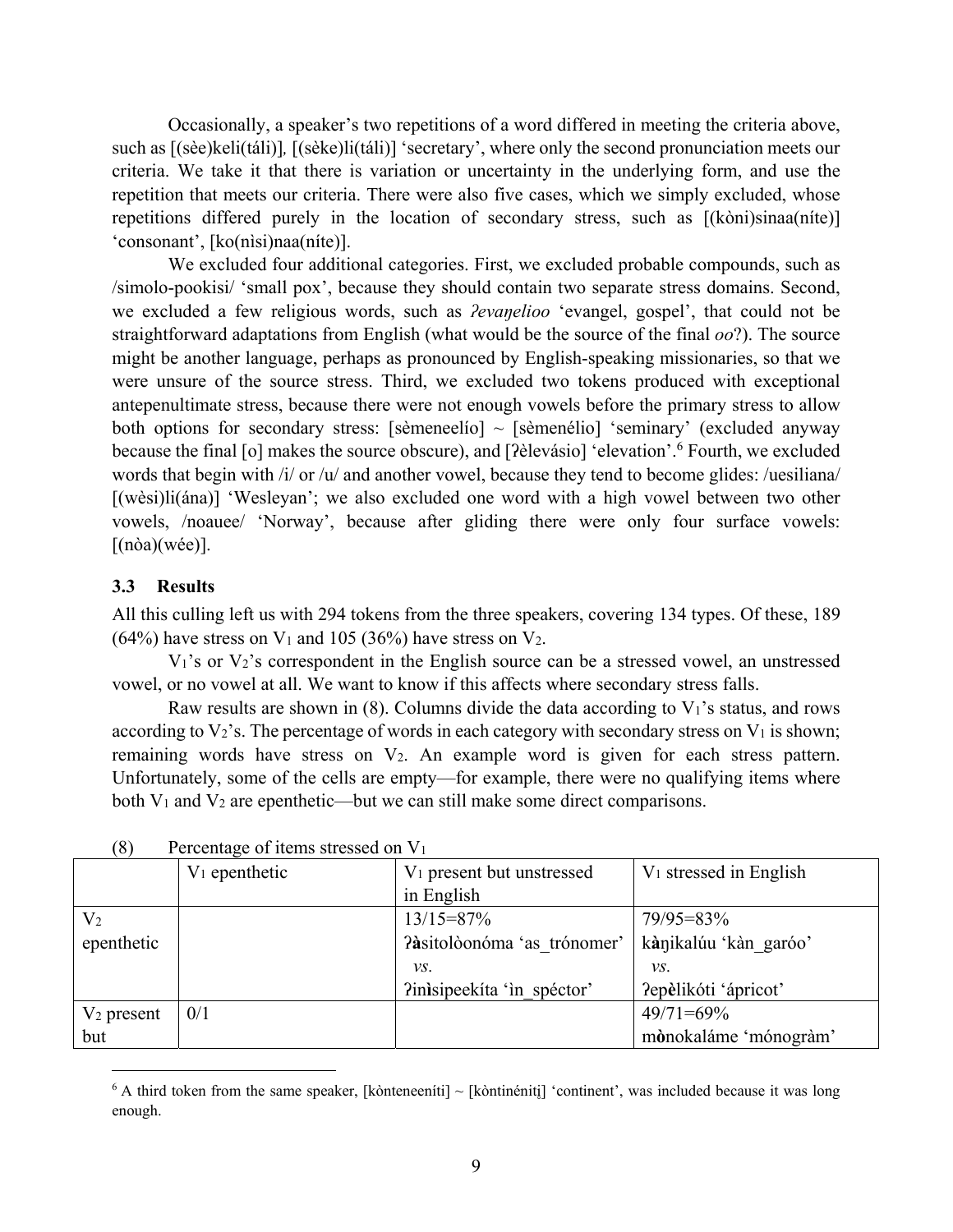| unstressed              | (no examples of stress on       |                        | $\mathcal{V}S$ .            |
|-------------------------|---------------------------------|------------------------|-----------------------------|
| in English              | $\mathrm{V}_1)$                 |                        | hipòpotamási 'hippopótamus' |
|                         | polòminísi 'b lancmánge'        |                        |                             |
|                         | $\lceil \text{bləm'onz} \rceil$ |                        |                             |
| V <sub>2</sub> stressed | $17/65 = 26\%$                  | $31/47 = 66\%$         |                             |
| in English              | pàlopaléma 'p róblem'           | tèmokalasi 'demócracy' |                             |
|                         | vs.                             | VS.                    |                             |
|                         | falàkiséni 'f ráction'          | ?apènitíki 'appéndix'  |                             |

Comparing the cells in the bottom row, where  $V_2$  corresponds to a stressed English vowel, we see that it matters whether V1 is epenthetic (words like /f**a**lakiseni/ 'f**\_**ráction/) or corresponds to an unstressed English vowel (/ʔ**a**penitiki/ '**a**ppéndix'). Epenthetic V1s are stressed only 26% of the time, as compared to  $66\%$  for non-epenthetic V<sub>1S</sub>.

In the last two columns we can also make direct comparisons along the  $V_2$  dimension. There is a higher rate of stressing  $V_1$  when  $V_2$  is epenthetic (words like / $\alpha$ asitoloonoma/ 'astronomer' and /kaŋikaluu/ 'kangaroo', 87% and 83%; overall 84%) than when it is not (words like /?apenitiki/ 'appendix' and /monokalame/ 'monogram', 66% and 69%).

 Are these differences significant? The cells of the table may be unbalanced with respect to which speaker the data come from, and the qualities of  $V_1$  and  $V_2$  (/a,e,i,o,u/). Therefore, we used regression to control for these factors.

 The logistic regression model, shown in (9), was fitted using the *bayesGLM()* function of the *arm* package (Gelman et al. 2010) in R (R Core Team 2014). This function has the advantage of handling the 'separation' found in the data (cases where some combination of independent variables completely predicts the outcome, such as  $V_1$  status = epenthetic and  $V_2$  status = unstressed).

The dependent variable is whether stress falls on  $V_1$  (as opposed to  $V_2$ ); variables that promote stress on  $V_1$  have positive coefficients and those that promote stress on  $V_2$  have negative coefficients. The independent variable of interest encodes the status of the first two vowels: rather than treat the rows and columns of (8) as two separate variables, with a lack of data for certain combinations of values, we use a single variable 'V status', with values like 'V<sub>1</sub> is epenthetic, V<sub>2</sub> corresponds to stressed'. We excluded 'blancmange' to avoid having only one token whose value of this variable is 'V<sub>1</sub> is epenthetic, V<sub>2</sub> corresponds to unstressed'.

 Four independent variables were included to control for possible skews in the data. First is speaker, in case speakers have different baseline rates of stressing  $V_1$ .<sup>7</sup> Second is a binary variable encoding whether the word begins with a possible English cluster. The idea is that in a word like /kolonitini/ 'quarantine', even though the first vowel is not epenthetic, speakers might have formed a generalization, based on other loans, that a vowel in the environment #k\_l tends to be epenthetic,

 $\overline{a}$ 

With only three levels, we did not treat speaker as a random effect. See literature review in Hox, Moerbeek & Schoot (2010: 46) and recommendation in Snijders & Bosker (2011 :48): the minimum number of recommended levels for a random effect varies, but is always higher than three.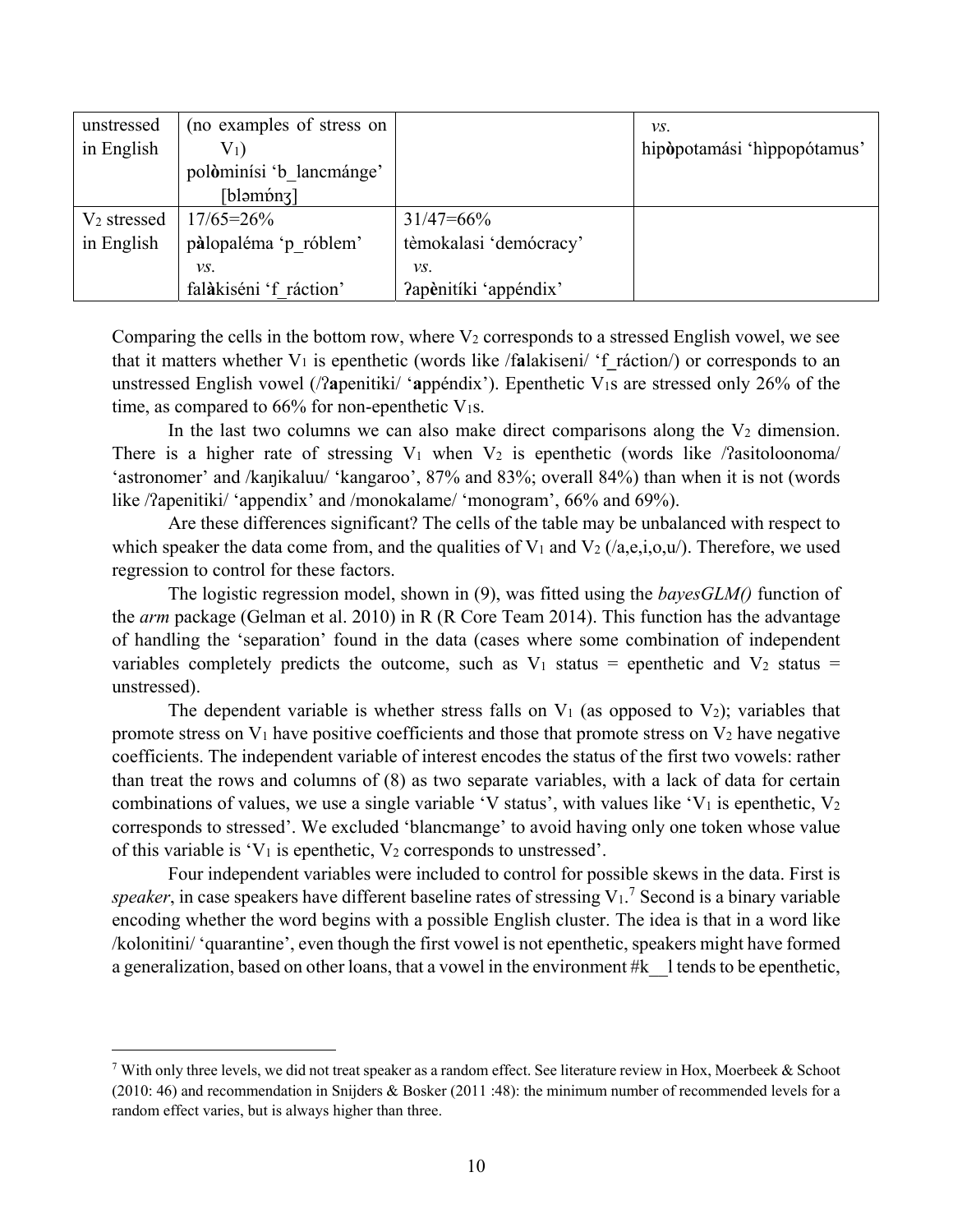and thus might treat it differently. If the first two consonants in the word were /p\_l, f\_l, t\_l,<sup>8</sup> k  $l, s$   $l, s$   $m, s$   $n, s$   $p, s$   $t, s$   $k/$ , this variable was coded as 'yes'. Third and fourth are vowel quality for  $V_1$  and  $V_2$ , each with five levels: /a [reference level], e, o, i, u/.

We used R's *step()* function for model selection, which tries adding and omitting various factors, seeking improvement in the Akaike Information Criterion. Starting from a model with all the variables listed above, plus an interaction between speaker and every other variable, the best model found is shown in (9):

(9) Logistic regression model for secondary stress. Dependent variable is whether stress falls on V1. Independent variable of interest is in bold.

| Coefficients:             |                                        |       |         |                         |
|---------------------------|----------------------------------------|-------|---------|-------------------------|
|                           | Estimate Std. Error z value $Pr(> z )$ |       |         |                         |
| (Intercept)               | $-1.110$                               | 0.371 | $-2.99$ | $0.003$ *               |
| speaker                   |                                        |       |         |                         |
| = Speaker 1               | reference level                        |       |         |                         |
| = Speaker 2               | 0.160                                  | 0.341 | 0.47    | 0.638                   |
| = Speaker 3               | 0.834                                  | 0.347 | 2.40    | $0.016$ *               |
| V1                        |                                        |       |         |                         |
| $= a$                     | reference level                        |       |         |                         |
| $= e$                     | 0.903                                  | 0.440 | 2.05    | 0.040                   |
| $=$ $\Omega$              | $-0.479$                               | 0.416 | $-1.15$ | 0.250                   |
| = i                       | $-0.860$                               | 0.364 | $-2.36$ | $0.018$ *               |
| $=$ u                     | 0.122                                  | 1.092 | 0.11    | 0.911                   |
| V status                  |                                        |       |         |                         |
| = V1 epenthetic,          |                                        |       |         |                         |
| V2 corr. to stressed      | reference level                        |       |         |                         |
| = V1 corr. to stressed,   |                                        |       |         |                         |
| V <sub>2</sub> epenthetic | 2.397                                  | 0.419 | 5.73    | < 0.001                 |
| = V1 corr. to unstressed, |                                        |       |         |                         |
| V2 epenthetic             | 2.597                                  | 0.740 | 3.51    | < 0.001<br>$\pmb{\ast}$ |
| = V1 corr. to unstressed, |                                        |       |         |                         |
| V2 corr, to stressed      | 1.635                                  | 0.443 | 3.69    | < 0.001<br>$\star$      |
| = V1 corr to stressed,    |                                        |       |         |                         |
| V2 corr. to unstressed    | 1. 656                                 | 0.415 | 3.99    | < 0.001                 |
|                           |                                        |       |         |                         |

 The intercept represents the predictions for the default (reference) level of all independent variables, and the coefficients for the other factors are added to the intercept when relevant. For an example like *kasitomaa* 'customer' uttered by Speaker 1, *speaker* and *V1* have their default values, and *V status* has the value  $V_1$  corresponds to stress,  $V_2$  is epenthetic', so we add the intercept,  $-1.110$ , and the coefficient 2.397. The model's predicted rate of stressing  $V_1$  is  $1/(1+e^{-(-1.110+2.397)}) = 78\%$  (actual rate for the 13 such words: 69%).

Stepping through the coefficients, we see that Speaker 3 stresses  $V_1$  significantly more often than Speaker 1 (the reference level). Quality of  $V_1$  has some effect: /i/ is stressed significantly less often than  $/a$ , and  $/e$  significantly more often than  $/a$ .<sup>9</sup> Turning to the factor of interest, *V status*, we see that every other value has a higher rate of stressing  $V_1$  than does the reference level,

 $\overline{a}$ 

<sup>8</sup> English [ɹ] is adapted as Tongan [l], as in *talanisimita* 'transmitter'. Thus, at least some Tongan loan that begin *tVl…* come from an English word that begins with a consonant cluster.

<sup>&</sup>lt;sup>9</sup> It is surprising to see a stressability hierarchy of  $e > a > i$ , given typological findings that low vowels should be more stressable than mid vowels (e.g., Kenstowicz 1997, de Lacy 2007).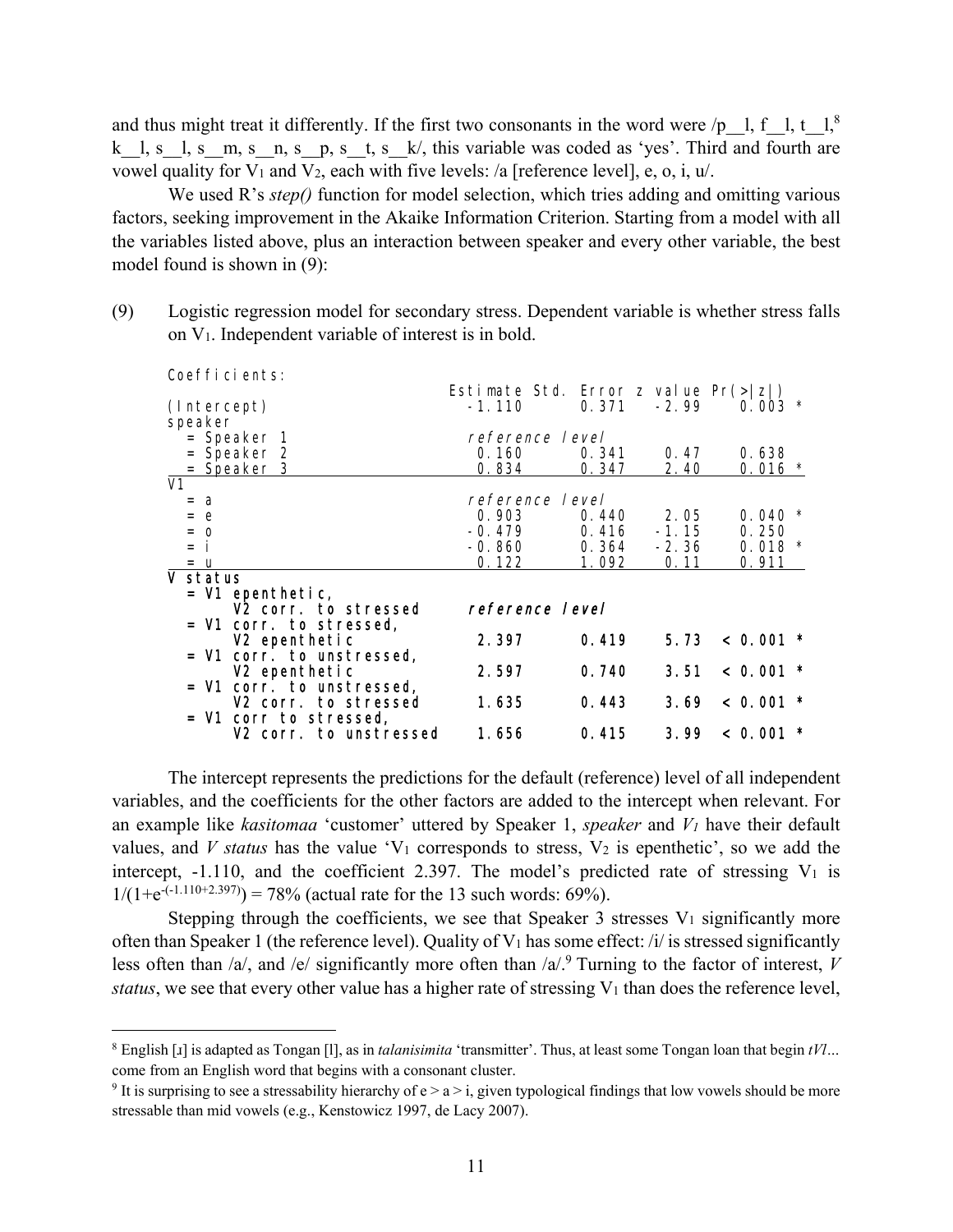where V<sub>1</sub> is epenthetic and V<sub>2</sub> corresponds to a stressed English vowel. (Using the function *glht()* from the *multcomp* package, Hothorn, Bretz & Westfall 2008, we find that none of the other pairwise differences between levels of this variable are significant.) In terms of minimal comparisons within a row or column of the table in (8), where only one vowel's status is changed at a time, this means there is a significant difference between words like 'p\_róblem' and words like 'potássium'—that is, a significant difference between an epenthetic and non-epenthetic V<sub>1</sub>.

# **3.4 Discussion**

The secondary stress data we have just seen indicate that Tongan speakers are sensitive to the English contrast between #CC and #CVC, such as '**pr**edicate' (*palètikási*) vs. '**par**agraph' (*pàlakaláfi*), even though there is no such contrast among native words: at least before contact with English, speakers did not have experience perceiving near-minimal pairs analogous to English *please* and *police*.

 Tongan has much in common with Japanese, where perception of the CC/CVC difference has been studied in detail. Like Japanese, Tongan has extensive vowel devoicing and even some deletion (see section 4), so that an English CC sequence might actually be close to a Tongan /...CVC.../ sequence that has undergone vowel deletion. In other words, the Tongan 'V' category in the context C  $\overline{C}$  cincludes a range from  $\emptyset$  to V, and crucially does not contrast with  $\emptyset$ . This should make perceiving the difference between  $\varnothing$  and V even more challenging in this environment: if Ø could be perceived as an extremely poor exemplar of V, the difference might be easier to perceive, but if  $\emptyset$  is actually a reasonably common exemplar of V, then we expect the perceptual space to be warped so that  $\emptyset$  and V are perceived as more similar (e.g., Iverson & Kuhl 1996, where English speakers perceived the distance between two good tokens of /l/ as smaller than the distance between a good and a bad token; and similar results for English /i/ in Iverson & Kuhl 1995).

As mentioned in the introduction, the Japanese speakers studied by Dupoux, Kakehi, et al. (1999), even more-advanced learners of English or French included in one experiment, had difficulty distinguishing CC and CVC, though they performed above chance in an ABX task. Peperkamp and Dupoux (2003) suggest that loan adaptation is difficult enough that perceptually driven nativizations like vowel insertion will happen consistently.

 By contrast, Kubozono (2006) argues that English CC and CVC are treated in subtly different ways in Japanese loan adaptation, and this is what we seem to see in Tongan.

# **4 Vowel deletion**

Previous authors have noted that Tongan vowels sometimes devoice or even delete. Feldman (1978) states that for native or other Polynesian words 'in all but the very most careful style of speaking' (137), high vowels are devoiced if short, unstressed, preceded by a voiceless consonant, and either utterance-final ([táp**i̥**] 'wipe messily') or morpheme-final before a voiceless consonant ([fàka-fòk**i̥**-fáa] 'suddenly'. Feldman reports that /a/ is devoiced under the same conditions but only after /h/, with the result often being [x:] ([táh**a**] ~ [tax:] 'one'). (Morton 1962 gives somewhat different generalizations, including for mid vowels.)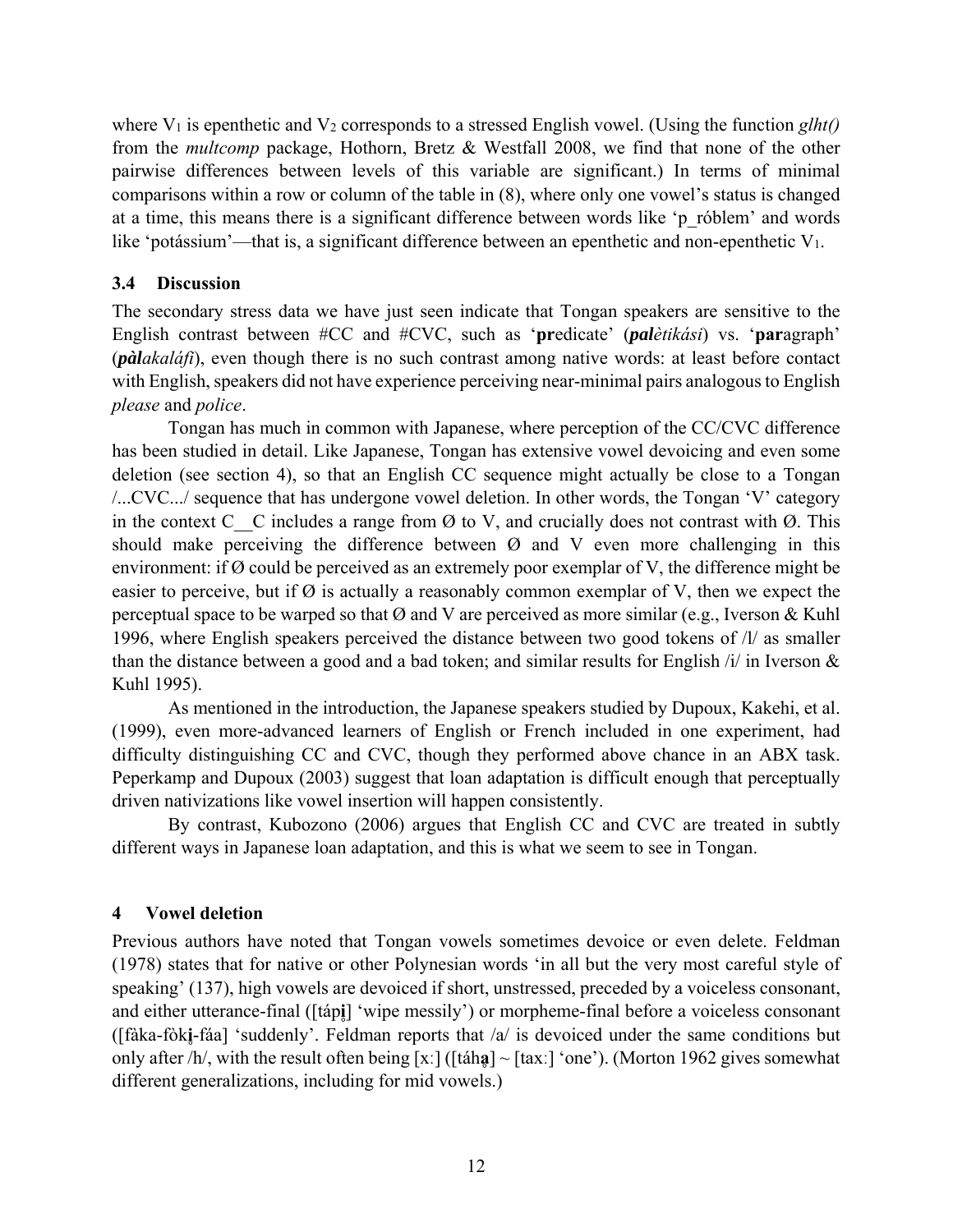Feldman also gives examples of loanwords that devoice or delete in additional environments, such as [pàsikála] 'bicycle' (138), whose /i/ shouldn't devoice because it's not followed by a word or morpheme boundary, or [pènsimán] 'Benjamin', spelled *Penisimani*, where the preceding consonant is voiced /n/. Feldman proposes that the devoicing and deletion happen 'presumably to bring the Tongan pronunciation into closer conformity with the English' (138).

 Although Feldman's description limits vowel *deletion* (as opposed to mere devoicing) to loanwords, we found that it was fairly common in native words, even where not predicted by Feldman's rules. The following examples are from Sailor (2010), working with the same consultants as we did. (Sailor finds, impressionistically, that deletion and devoicing are more common in loans than in native words.)

| /u/        | $ tu^2 $                                         | stop <sup>2</sup> |                          |
|------------|--------------------------------------------------|-------------------|--------------------------|
| /a         | $\lceil \text{fa-ma}^2 \cdot \text{ma}^2 \rceil$ | 'on sale'         | not followed by boundary |
| $\sqrt{1}$ | $[pon$ -poni $]$                                 | 'morning'         | preceding $C$ is voiced  |

 Vowel deletion was also common in our corpus of loan pronunciations. That is, there were vowels that were not pronounced, but that the consultant included in the spelling of a word, and that sometimes were pronounced in other tokens of the same word. As Sailor points out, sometimes this leads to a pronunciation closer to the English—as in /ʔasipesitosi/ [ʔàs\_pes\_tós\_] 'asbestos' or / $\alpha$ apenitiki/ [ $\alpha$ pentiki] 'appendix', where the deleted vowels had no correspondent in the English form—but not always, as in /ʔamipasitoa/ [ʔàmipas\_tóa] 'ambassador', where the deleted vowel corresponds to a real vowel in the English form, and the other /i/ in the word, despite being epenthetic, does not delete.

In this section we show that the vowel  $\pi$  is more likely to delete if it has no English correspondent.

#### **4.1 Methods**

The items for this analysis were taken from the same recordings as the items in the secondary stress analysis, but are a different (overlapping) subset. Nearly all qualifying deletions (criteria given immediately below) were of /i/, so we limited our analysis to that vowel (there were five qualifying deletions of /e/, and none of other vowels). We chose items with at least one unstressed /i/, according to the consultant's spelling. To make sure that the /i/ was unstressed, the preceding or following vowel, or both, had to have been transcribed as stressed. Because final /i/s are almost all epenthetic, we excluded them. We also excluded /i/s in the first syllable, because whether or not they are epenthetic is strongly confounded with the surrounding consonants; for example, if the surrounding consonants are s\_k, s\_t, or s\_p, the  $/i/$  is almost always epenthetic. Therefore, we used only words with the following patterns: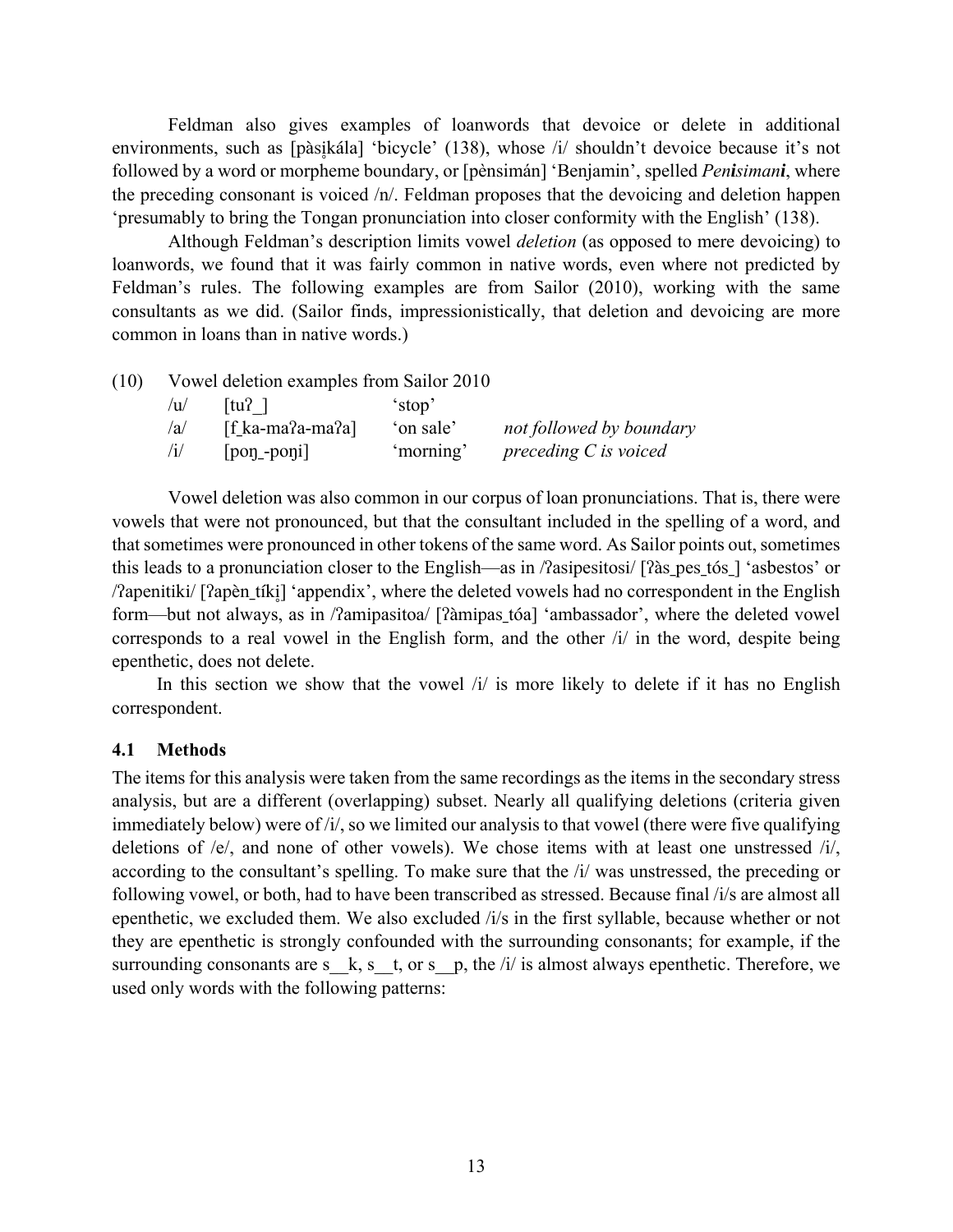(11) Tokens selected for vowel-deletion analysis

| pattern              | $# of tokens$ examples |                                                              |
|----------------------|------------------------|--------------------------------------------------------------|
| between two stresses | 159                    | Pànitéma 'an them', Popèlikáto 'obbligato'                   |
| after a stress       | 93.                    | ?òsitalési 'os trich', sakilifísio 'sacrifice' <sup>10</sup> |
| before a stress      | 41                     | làvenitáa 'laven der'                                        |

There were 22 items with two qualifying /i/s, such as *sakìlifisío* 'sacrifice'.

 Looking at the waveforms and spectrograms of these items, there was a clear difference in the recordings between deleted and non-deleted /i/s, so only one author did the additional codings needed for this section. An example of the difference between deleted and non-deleted /i/ is shown in (12), for two tokens of *amipasitoa* 'ambassador' produced in immediate succession.

(12) Two tokens of *amipasitoa* 'ambassador' by Speaker 2 (f0 range from 75 to 225)



Although word-final devoiced /i/ was common, devoiced /i/ was rare in our target contexts,  $^{11}$ and we grouped it with deletion, in line with the analysis presented below in 6.1. If deletion occurred in only one repetitions, we coded the item as displaying deletion, on the idea that what is of interest is whether a vowel *can* delete (there were 9 such items; the supplementary materials include versions of the regression model below in which these items are instead excluded or treated as non-deleted).

#### **4.2 Results and discussion**

From the raw data in  $(13)$ , it is clear that epenthetic  $\lambda i$  is more likely to delete, although the three speakers have different global rates of deletion. Unfortunately, there are not enough items where unstressed, word-medial /i/ corresponds to a stressed vowel in English to see whether stress in English matters.

 $10$  The final [o] suggests a non-English origin. In this section we allowed such words, because the important factor, epenthesis status, was clear regardless of etymology.

<sup>&</sup>lt;sup>11</sup> There were three relevant tokens with (possible) devoiced vowels: one token of 'as bestos' was transcribed by one coder with a devoiced /i/ and by the other two with no vowel at all; one token of 'nas turtium' and one token of 'monas tery' were transcribed as having a possible devoiced /i/ by two coders and with no vowel by the other coder.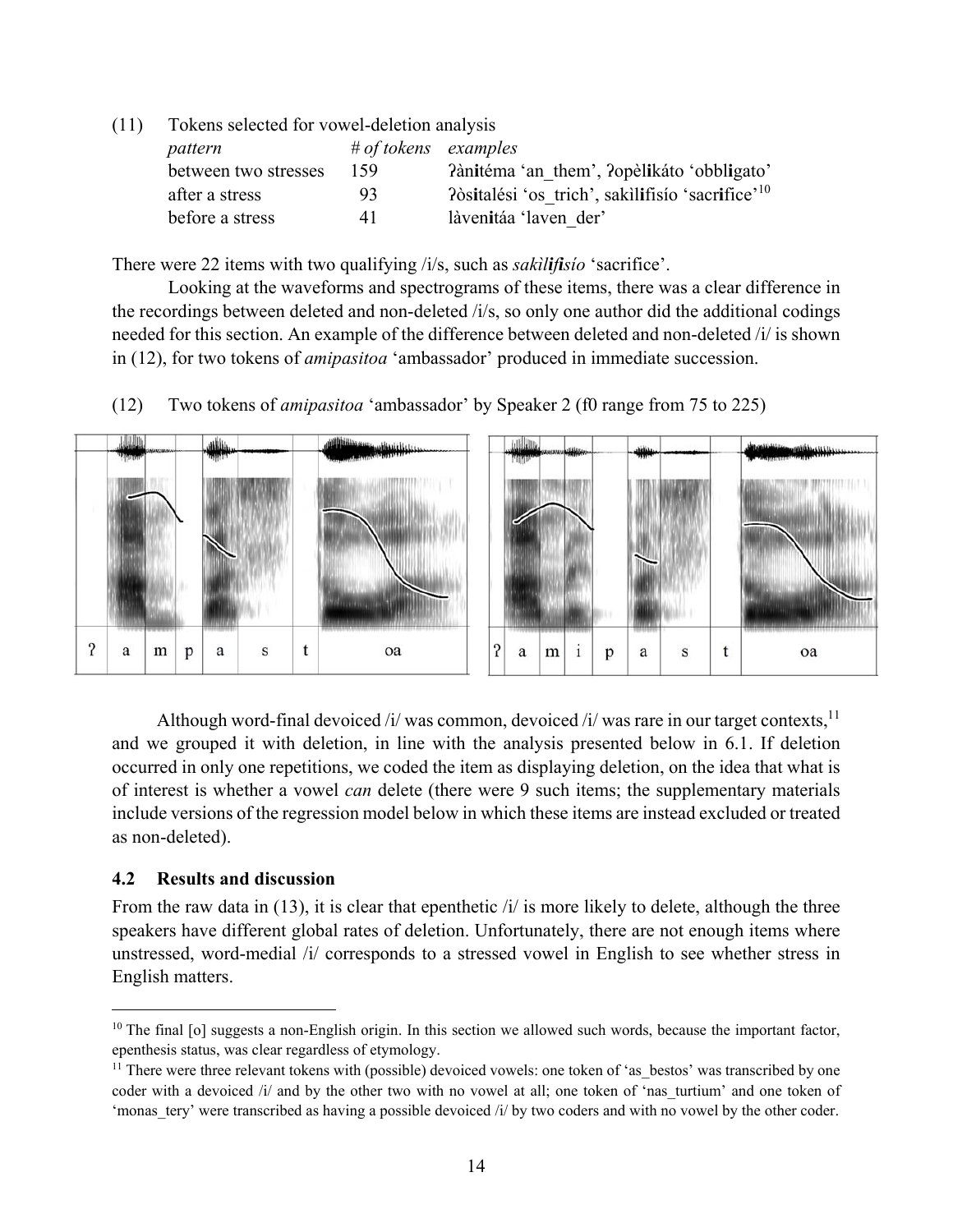|                          | $\frac{1}{2}$ corresponding  | $/i$ corresponding | epenthetic /i/  |
|--------------------------|------------------------------|--------------------|-----------------|
|                          | to unstressed<br>to stressed |                    |                 |
|                          | English V                    | English V          |                 |
| Speaker 1                | 0/3                          | $5/28 = 18\%$      | $33/71 = 46\%$  |
| Speaker 2                | 0/3                          | $1/21 = 5\%$       | $5/63 = 8\%$    |
| Speaker 3                | 0/3                          | $6/26 = 23\%$      | $59/75 = 79\%$  |
| overall                  | 0/9                          | $12/75 = 16\%$     | $97/209 = 46\%$ |
| example with deletion    | NA                           | pàles téni         | kìukam páa      |
|                          |                              | 'président'        | 'cúcum ber'     |
| example without deletion | mèlitiáne                    | tipòositóa         | tàlanisimíta    |
|                          | 'merídian'                   | 'depósitor'        | 'trans mitter'  |

(13) Percentage of /i/s that delete

 The mosaic plots in (14) show the same data. The grey regions represent /i/-deletion cases, and the black regions non-deletion. The width of each column (stressed, unstressed, epenthetic) reflects the proportion of cases for that speaker that come from that category. The circles at the bottoms of the 'stressed' columns for all three speakers indicate zero deleted /i/ in this category.

(14) Deletion (grey) and non-deletion (black) for each speaker



 To test significance, we fitted a mixed-effects regression model, using the *glmer()* function in R's *lme4* package (Bates et al. 2014), shown in (15). The dependent variable is whether /i/ is deleted. The independent variable of interest is whether Tongan /i/ is epenthetic or corresponds to an unstressed English vowel—we excluded the small number of cases where /i/ corresponds to a stressed English vowel. Speaker is treated as a fixed-effect independent variable with three levels. We included an independent variable coding whether the target vowel would be footed (as in [(ʔòs**i**)ta(lési)]), or not (as in [(làve)n**i**(táa)]). Finally, consonantal environment is treated as a random effect (not shown in (15)); in our data it has 36 levels, such as 's  $t'$  and 'n  $t'$ .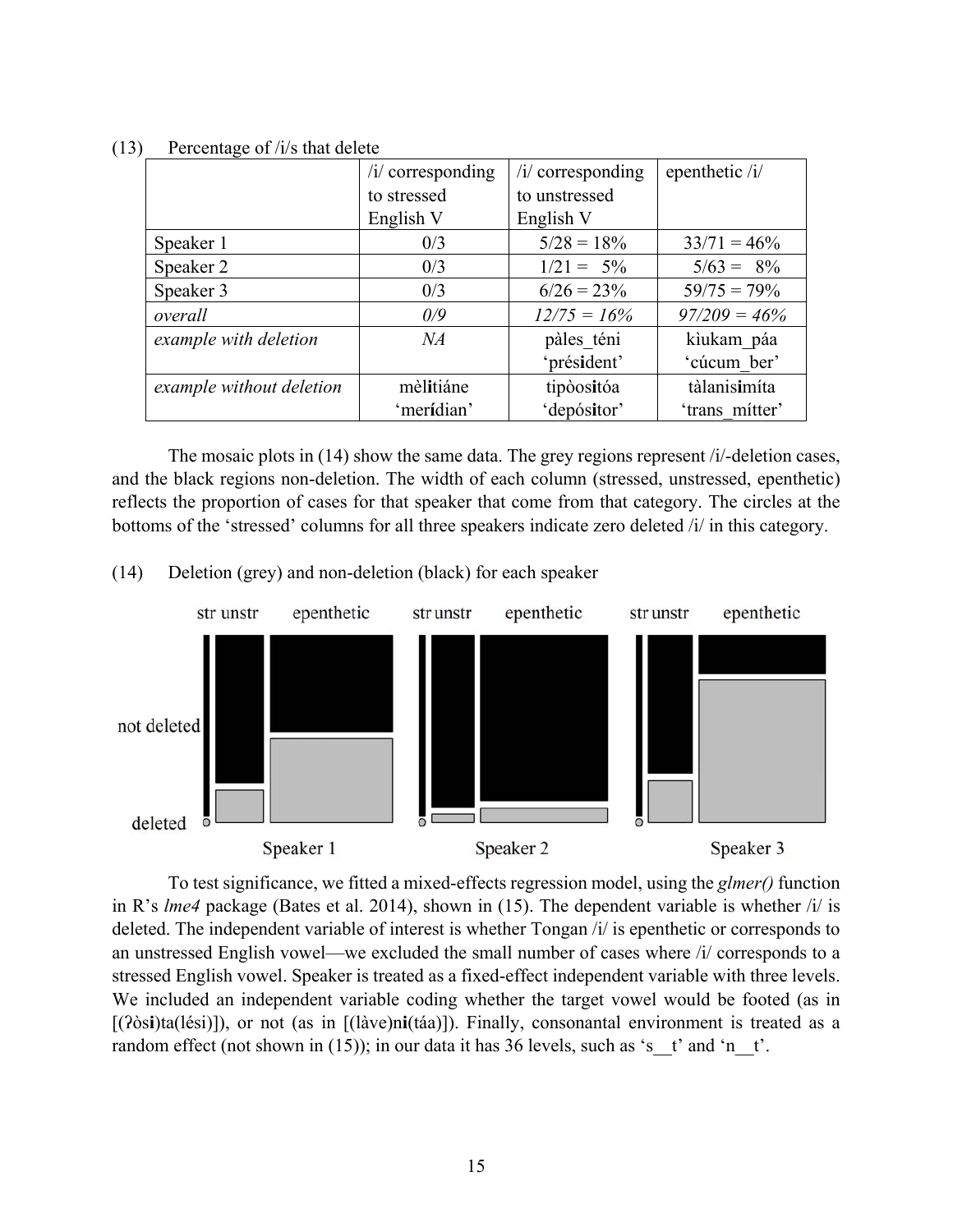(15) Logistic regression model for vowel deletion. Consonantal environment (not shown) is random effect. Independent variable of interest is in bold.

| $=$ epenthetic               |                                         | 1.492    | 0.534                    | 2.79 | $0.005$ *                  |  |
|------------------------------|-----------------------------------------|----------|--------------------------|------|----------------------------|--|
| V status<br>= non-epenthetic |                                         |          | <i>reference level</i>   |      |                            |  |
| $=$ yes                      |                                         |          |                          |      |                            |  |
| $= no$                       |                                         | 0.576    | reference level<br>0.550 | 1.05 | 0.295                      |  |
| is it footed?                |                                         |          |                          |      |                            |  |
| = Speaker 3                  |                                         | 1.543    |                          |      | $0.391$ $3.95$ < $0.001$   |  |
| = Speaker 2                  |                                         | $-2.727$ | 0.530                    |      | $-5.15 \le 0.001$          |  |
| = Speaker 1                  |                                         |          | reference level          |      |                            |  |
| (Intercept)<br>speaker       |                                         |          |                          |      |                            |  |
|                              | Coefficient estimate Std. Error z value | $-2.927$ |                          |      | p<br>$0.715 -4.09 < 0.001$ |  |

 The intercept represents the case where the speaker is Speaker 1, the target vowel is not footed, and the target vowel is not epenthetic (in an average consonantal context). To get the model's predicted rate of /i/ deletion in that case, take  $1/(1+e^{-(2.927)}) = 5\%$ . As we saw in (13), the speakers differ in their baseline rates of deletion, and this is significant in the model: Speaker 2 has a significantly lower rate of deletion than Speaker 1, and Speaker 3 has a significantly higher rate of deletion than Speaker 1.

As for our variable of interest, if the target vowel is epenthetic it has a significantly higher rate of deleting. The supplemental materials include comparison to an inferior model with a nonsignificant interaction between speaker and V status. The lack of significant interaction means there is no evidence that the three speakers had different degrees of sensitivity to the English pronunciation.

As in the case of secondary stress, Tongan speakers are showing sensitivity to whether a vowel in a loan is epenthetic. In the secondary stress case, we saw that Tongan speakers were distinguishing CC from CVC near the beginning of a word, though native Tongan words have no such contrast. Here, we see that they are also distinguishing CC from CVC further into the word.

#### **5 Vowel length**

#### **5.1 Background and methods**

Vowel length is contrastive in Tongan. That is, we see contrasts such as those shown in the left column of (16). As discussed in Section 1, some authors analyze these 'long vowels' as sequences of identical vowels (second column of (16)); under that analysis there is a contrast between, e.g., [a] and [aa], rather than [a] and [a:].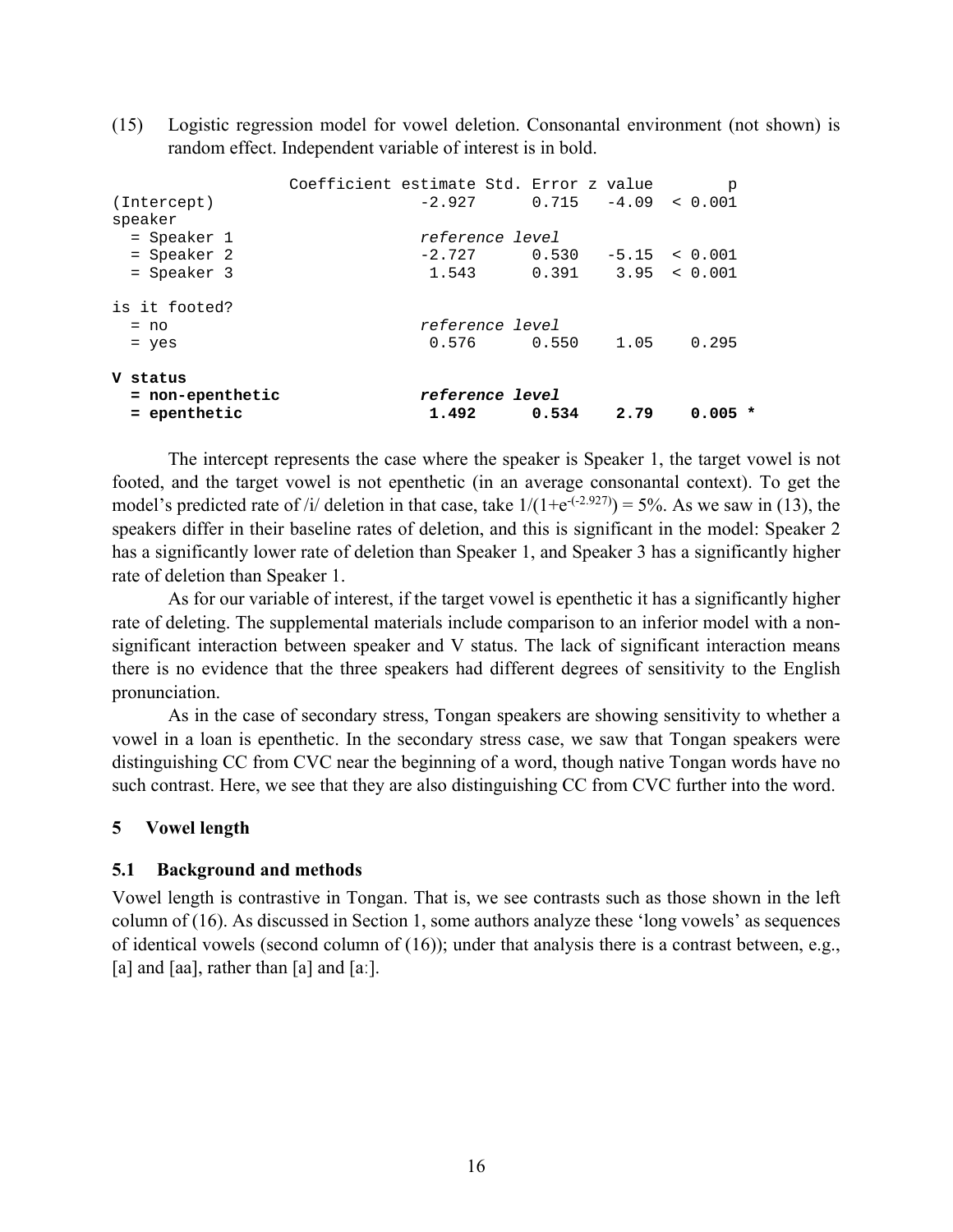| (16) | Examples of vowel-length contrasts |             |            |                                   |  |  |  |
|------|------------------------------------|-------------|------------|-----------------------------------|--|--|--|
|      | $V:$ notation                      | VV notation |            |                                   |  |  |  |
|      | káka                               | kaka        | 'to climb' |                                   |  |  |  |
|      | kaká:                              | kakáa       | 'parrot'   |                                   |  |  |  |
|      | kà:ká:                             | kàakáa      | 'to cheat' | (Churchward 1959: 3)              |  |  |  |
|      | káta                               | káta        | 'to laugh' |                                   |  |  |  |
|      | kaáta                              | kaáta       |            | 'garter' (loan) (Churchward 1959) |  |  |  |

 English vowels can be adapted as short or long. Some of this probably derives from the vowel's duration in English. English stressed and/or tense vowels, being longer than unstressed or lax<sup>12</sup> vowels in English, should tend to be perceived by Tongan speakers as long. For example, the long vowel in [(kàŋi)ka(lúu)] 'kangaroo' is both stressed and tense in English ([kæ̀ŋɡəɹ**úː**]).

 But unstressed English schwa can be adapted as either long or short, as in [(hèli)kope(t**áa**)] 'helicopter', from English [hélɪkbpt**ə**], and [ta(làni)si(míta)] 'transmitter', from English [trɑ̀ːnsmɪ́ t**ə**]. It seems unlikely that there is much length difference in the final vowels of the two English words. The important difference is, as we demonstrate in this section, that in [ta(làni)si(mít**a**)], the final short vowel causes primary stress to fall on the preceding syllable's /i/, which corresponds to English [i]; in 'helicopter', by contrast, a final short vowel,  $*$ [(hèli)ko(pét**a**)], would cause stress to fall on /e/, which has no English correspondent.

 Schütz (1970) calls this tendency a 'method [for matching the English, which] doubles the final vowel. Although the penultimate vowel of this form does not correspond to the primary stressed vowel of the E[nglish] model, the stress has been moved from the inserted vowel. For example, E[nglish] /pl $\hat{z}$ ta/ would produce T[ongan] \*pulasita. The form that does occur is palasitaa.' Schütz notes that this phenomenon is not regular enough to write a rule for it.

 Kenstowicz (2007) analyzes vowel length in Fijian loans from English (corpus from Schütz 1978) and finds something very similar. Fijian has a similar prosodic system to Tongan's, with contrastive length and a moraic trochee at the right edge of the word. Kenstowicz shows that length is deployed to achieve a better match between the prosody of the Fijian and the English forms, as listed in (17).

(17) Functions of vowel length in Fijian loans

1

- cause stress on an antepenult whose English correspondent is stressed (k**òː**)(lóni) 'c**ó**lony' vs. t**o**(váko) 't**o**bácco' (319)
- cause stress on an ultima whose English correspondent is stressed q**i**(táː) 'gu**i**tár' vs. (f**í**va) 'f**é**ver' (319)
- prevent stress on an epenthetic penult (sìsi)(táː) 'sist**er**' vs. pa(jáma) 'pajám**a**' (319, 324)

<sup>&</sup>lt;sup>12</sup> E.g, Hillenbrand et al. (1995) found that American English  $\Lambda$ ,  $\Lambda$ ,  $\epsilon$ ,  $\sigma$  were consistently shorter than other vowels.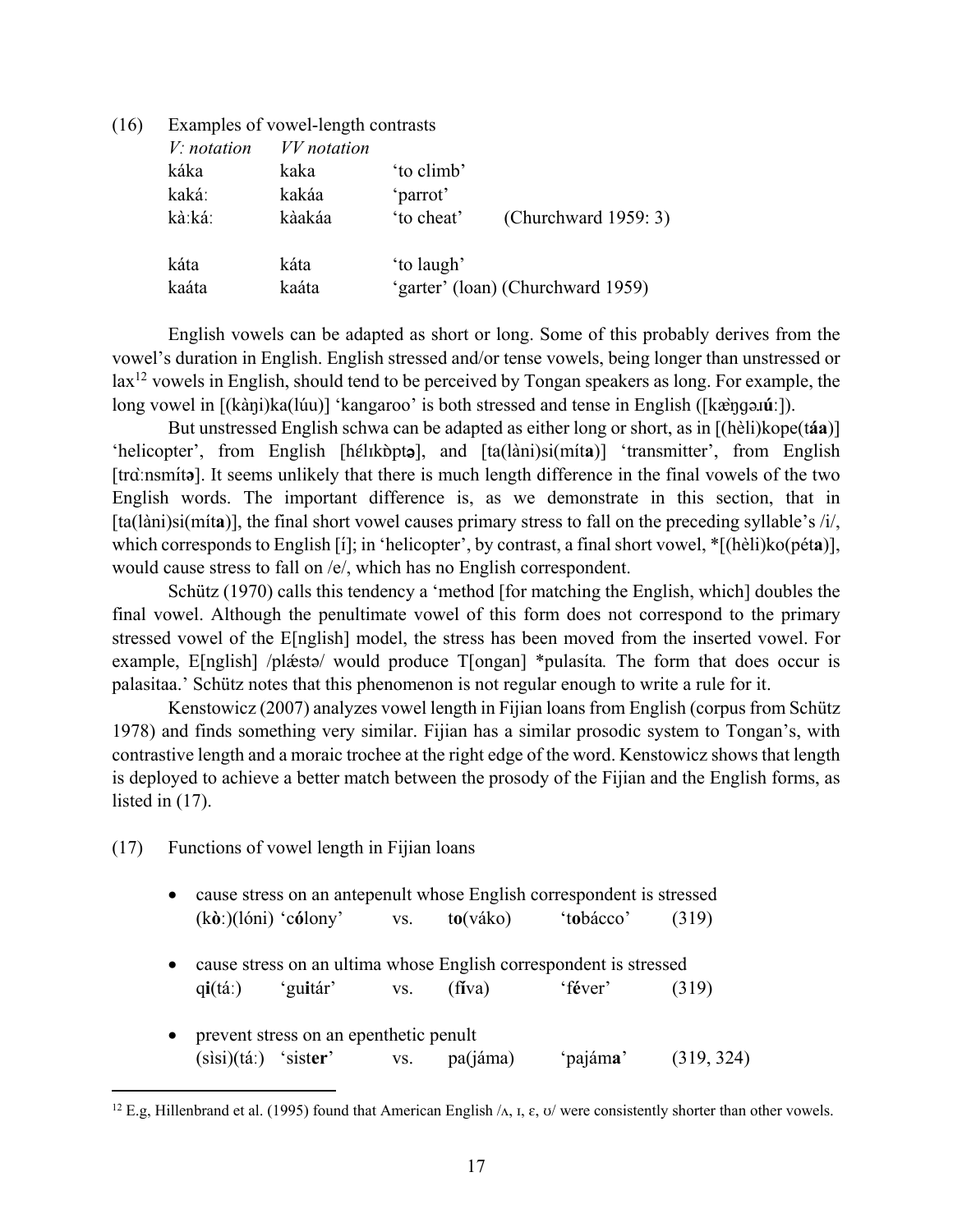This section shows that Schütz's observation for Tongan epenthetic penults, and Kenstowicz's for Fijian epenthetic penults, also hold in our corpus of Tongan loans. We further show that final vowel length is sensitive to the English stressed/unstressed distinction: even when the penult is not epenthetic, final vowel length is more likely if the penult was unstressed in English than if it was stressed. Thus, the vowel length data provide (further) evidence that Tongan speakers perceive the difference between English CVC and CC, and the difference between English stressed and unstressed vowels.

We took from our recorded corpus all those words where the final Tongan vowel corresponds to an unstressed vowel in English, and analyzed the length of that final vowel.

# **5.2 Results**

There were 114 relevant tokens. Looking at the raw numbers, we see a clear three-way distinction, as plotted in (18). If the preceding vowel has no correspondent in English (epenthetic), the final vowel was adapted as long 75% of the time. If the preceding vowel corresponds to an unstressed vowel it was adapted as long 35% of the time, and if it corresponds to a stressed vowel it was never adapted as long.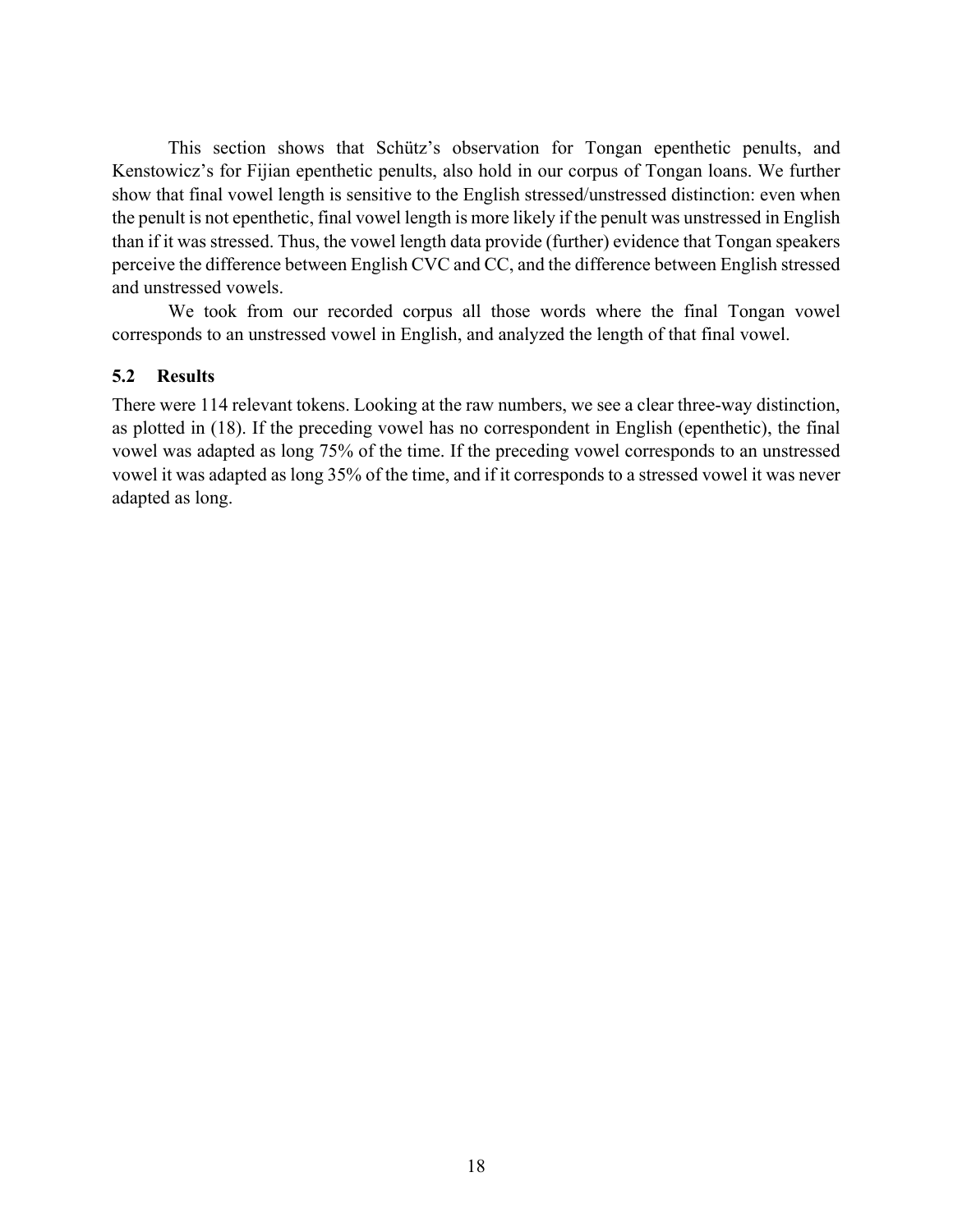(18) Rate of adaptation with final long vowel for English words that end in an unstressed vowel (circle at bottom of third column represents token count of zero)



Results are similar for all three speakers, as shown in (19).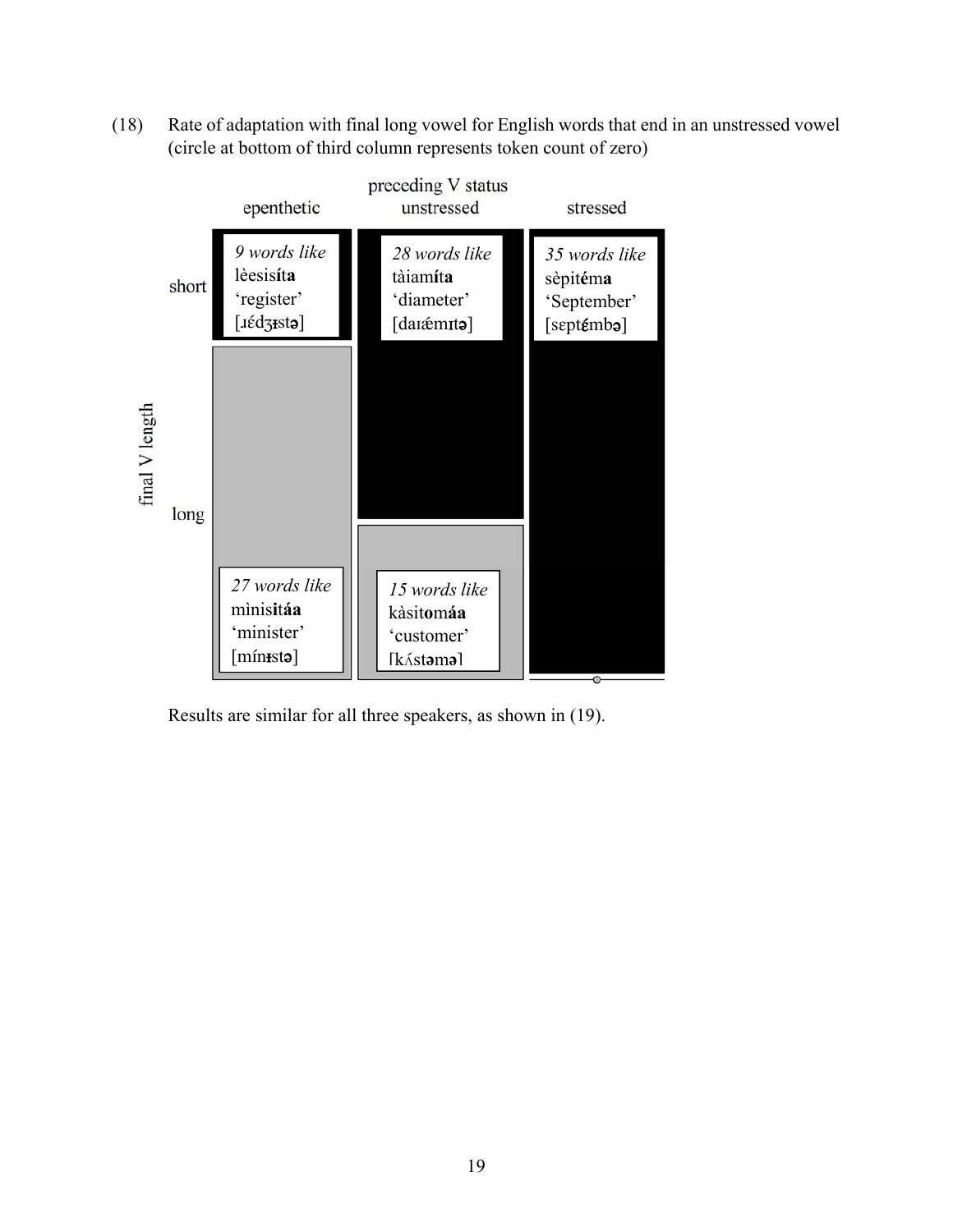(19) Breakdown of (18) for each speaker



 We can also see that the results are similar whether the final unstressed English vowel is [ə] (72 tokens) or a tense vowel ([ou] or [i], 42 tokens):

(20) Breakdown of (18) for each vowel type



 To test the significance of the penult's status, we used a logistic regression model. Because there are no random effects in this case, we were once again able to use the function *bayesGLM()*,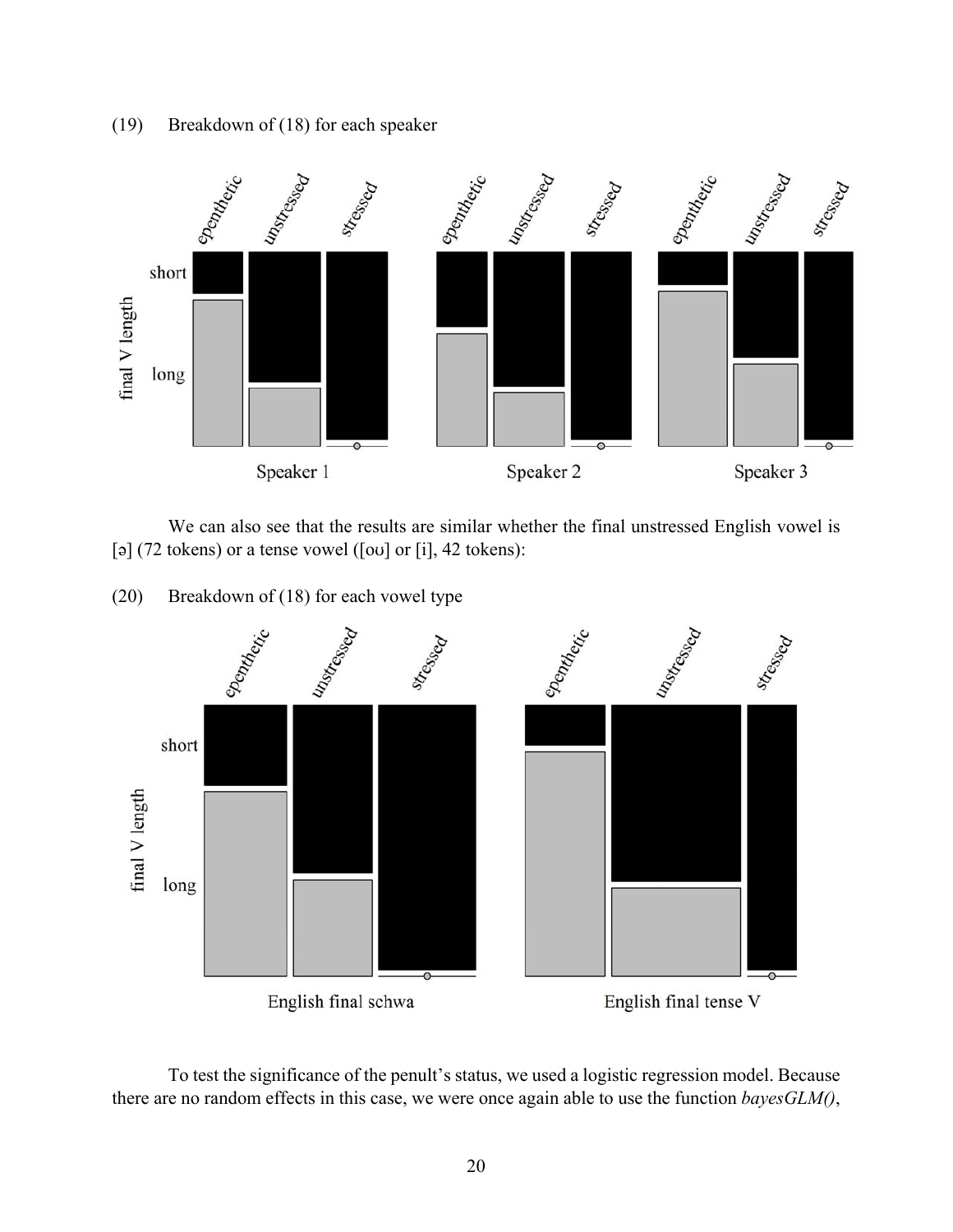which can handle the zero rates of lengthening for stressed English penults. The binary dependent variable is whether the word is adapted with a long final vowel (rather than a short one). The independent variable of interest is the status of the preceding vowel: epenthetic, corresponds to unstressed in English, or corresponds to stressed in English:13

(21) Logistic regression model for final V length. Dependent variable is whether final V is adapted as long (vs. short).

|                       | Coeff. estimate Std. Error z value |  | p                              |
|-----------------------|------------------------------------|--|--------------------------------|
| (Intercept)           | $-0.653$                           |  | $0.317 -2.06$ 0.039            |
| prec. V status        |                                    |  |                                |
| = epenthetic          |                                    |  | $1.712$ 0.488 $3.51$ < 0.001 * |
| = corr. to unstressed | reference level                    |  |                                |
| = corr. to stressed   |                                    |  | $-3.469$ 1.211 $-2.86$ 0.004 * |

The model shows that, compared to the baseline case where the preceding vowel corresponds to an unstressed English vowel, a long final vowel is significantly more likely when the preceding vowel is epenthetic (positive coefficient), and significantly less likely when the preceding vowel corresponds to a stressed English vowel (negative coefficient).

That is, final vowel length is indeed favored if it avoids stress on a preceding vowel that corresponds to an English unstressed vowel, and even more if it avoids stress on a preceding epenthetic vowel.

### **5.3 Discussion**

In this case, Tongan speakers are making a three-way distinction among English C $\acute{V}C/C\grave{V}C$ , CVC, and CC, even though none of those distinctions are contrastive in Tongan.

What is more surprising is that the length effects are seen not on the vowel that itself is stressed, unstressed, or absent in English, but on the subsequent vowel. It's not just that stressed vowels are more likely than unstressed to be perceived as long, or that actual vowels are more likely to be perceived as long vowels than C-C transitions are. Rather, a subsequent vowel is being treated as long if doing so prevents stress on a vowel whose English correspondent is unstressed or nonexistent.

# **6 Analysis**

 $\overline{a}$ 

We now have three instances where Tongan loan adaptations are sensitive to the English CC vs. CVC contrast, and one instance (vowel length) where they are indirectly sensitive to the English stressed/unstressed contrast, even though neither difference is contrastive in Tongan. What does this mean for the loan-adaptation process, and for the grammar and underlying representations once these words are adapted? We begin with vowel deletion, because the analyses of secondary stress and vowel length will depend on it.

<sup>&</sup>lt;sup>13</sup> As shown in the supplemental materials, we began from a model that also includes the independent variables speaker and final vowel quality ([oʊ] or [i] vs. schwa), with maximal interactions. Using the function step(), we determined that the best model, shown in (21), was one with only preceding vowel status as a factor.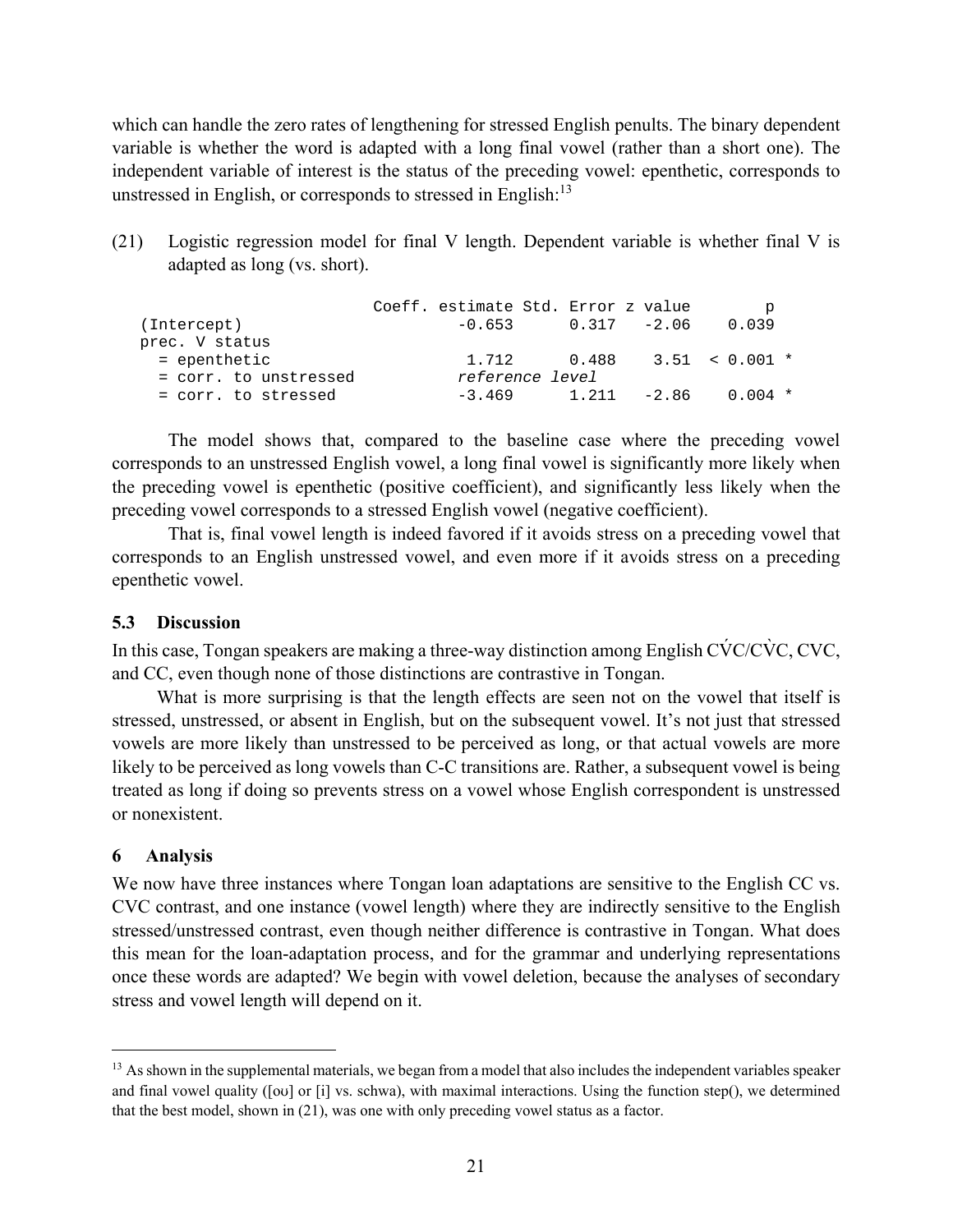The analysis will treat loan adaptation as a series of mappings, following Boersma and Hamann (2009): from an auditory form to a perceived phonological surface form to a lexical representation during listening, and back to a surface form and an articulatory form during speaking. Each step of the mapping will be governed by a Maximum Entropy constraint grammar (Goldwater & Johnson 2003). We will adopt a representational account: words with different behavior will have different underlying representations (e.g., Inkelas, Orgun & Zoll 1996), rather than bearing different diacritics (e.g., Pater 2006).

## **6.1 Vowel deletion**

We saw in section 4 that unstressed *i* is more likely to be deleted when epenthetic with respect to English. For example, we observed undeleted *i* in [palès**i**téni] 'pres**i**dent' and [mèkes**i**kóo] 'Mex**i**co', but deleted *i* in some tokens of [kalìstála] 'crys\_tal' and [mìnistáa] 'minis\_ter'. Overall, non-epenthetic *i* deleted 14% of the time, and epenthetic *i* 46% of the time.

We pursue an analysis with an underlying difference between full vowels and weak vowels, as in *palesifullteniweak* vs. *kalisiweaktala*, including analysis of how speakers end up with these underlying forms.

 We adopt Boersma and Hamann's (2009) model of loan adaptation, where the grammar regulates a series of mappings, as listed in  $(22)$ . An English utterance like [k*xistal*] first must be mapped by the listener to a perceived surface form, which is the same type of object as a produced surface form, including stress and foot structure: e.g., /kaweak(lìfullsiweak)(táfullaweak)/. (In Boersma and Hamann's notation, slashes surround phonological surface forms, and vertical bars surround underlying forms.) The perception grammar governing this mapping is the same one used for native-language perception. To arrive at an underlying form—whether for a known word or, in the case of initial adaptation, a new word whose underlying form must be constructed—a recognition grammar is used, again the same one as for native words. When the listener wishes to say the word, a production grammar maps the underlying form to a produced surface form, and a phonetic implementation grammar maps this surface form into articulation, perhaps realising /iweak/ as overlapped or reduced to the point of deletion, as in the example in (22).

(22) Mappings in the Boersma-Hamann model, with examples for 'crystal'

- perception: [auditory form] to perceived /surface form/  $[k_1$$ istəl $] \rightarrow /k_2$ aweak $(l_1^i$ ifullsiweak) $(l_2^i)$
- recognition: perceived /surface form/ to |underlying form|  $\ell$ kaweak(lìfullsiweak)(táfull $l$ aweak) $\ell \rightarrow$  |kaweaklifullsiweaktafullaweak|
- phonological production: |underlying form| to produced /surface form/  $|ka_{weak}$ lifullSiweaktafull $a_{weak}$   $\rightarrow$  /kaweak(lifullSiweak)(táfullaweak)/
- phonetic implementation: /surface form/ to [articulation]

 $/ka_{\text{weak}}(l$ i<sub>full</sub>si<sub>weak</sub>)(tá<sub>full</sub>la<sub>weak</sub>) $/\rightarrow$  [kalistála]

Nowhere in this model is there any special mechanism for loans, although some constraints may be more relevant for loans. We combine all of these mappings into a single grammar. The grammar includes markedness constraints that penalise structures in surface forms—applicable to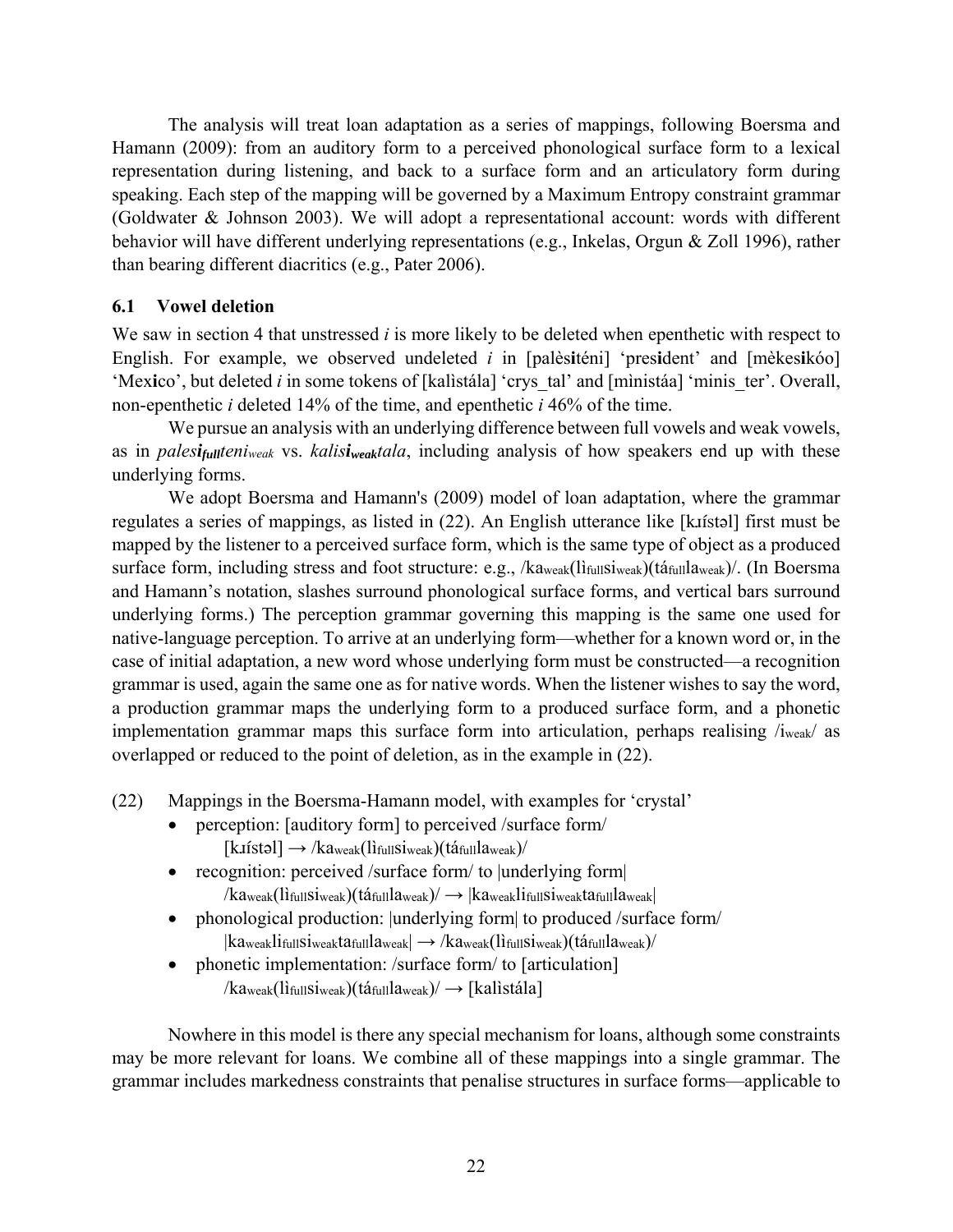both perception and production—and constraints regulating mappings between each adjacent pair of levels.

Weak vowels can occur in both underlying and surface forms. The full/weak distinction can be thought of as a feature, like voiced/voiceless. Unlike the excrescent or intrusive vowels investigated by Hall (2003, 2006), which originate as gaps between consonant constrictions, Tongan weak vowels do count for footing and stress. (If they didn't, then feet like (téfullniweak) would be problematic—the /n/ would be a coda consonant. An analysis along these lines is possible, but would be different from ours, where NOCODA is undominated.) The idea, however, is similar: there is a perceptual continuum from zero to a full vowel, and the zero in an illegal consonant sequence will tend to get perceived as some kind of vowel (Hall 2006: 9; Davidson 2007; Davidson & Shaw 2012; Broselow 2015).

In our analysis, the difference between epenthetic and non-epenthetic vowels arises in the perceptual mapping. Tongan listeners hear instances of consonants not followed by a full vowel— CC, CVC,  $C\#$ , and  $C\#$ —in native words, loan words, and English speech. As shown in (23) (where full/weak status is shown only for the key vowel) under a simplified scenario with no variation, high-ranking NOCODA and \*COMPLEXONSET (Prince & Smolensky 1993) force these consonant transitions, consonant releases, and devoiced vowels to be perceived as vowels (similar to Boersma and Hamann's (2009) analysis of epenthesis in Korean loans). Under the ranking shown here, perceiving such sounds as weak vowels is preferable to perceiving them as full vowels.

|               | $[\text{p}$ is expected $\blacksquare$                    | /NOCODA/     | */COMPLEX/          | $*$ [ $V$ full]<br>$\rightarrow$ /V <sub>weak</sub> /  | *[release]<br>$\rightarrow$ /V full | *[release]<br>$\rightarrow$ / $V_{weak}$ | $*$ / $V_{weak}$                             |
|---------------|-----------------------------------------------------------|--------------|---------------------|--------------------------------------------------------|-------------------------------------|------------------------------------------|----------------------------------------------|
| a             | $/(pl\hat{e}.si_{full})(t\hat{e}n)/$                      | $*(!)$       | $*(!)$              |                                                        |                                     |                                          |                                              |
| h             | $/pa(l\hat{e}.si_{full})(t\hat{e}.ni)/$<br>$\circledcirc$ |              |                     |                                                        |                                     |                                          |                                              |
| $\mathcal{C}$ | $/pa(l\hat{e}.si_{weak})(t\hat{e}.ni)/$                   |              |                     | $*1$                                                   |                                     |                                          | $\ast$                                       |
|               |                                                           |              |                     |                                                        |                                     |                                          |                                              |
|               | [kuístəl]                                                 |              | /NOCODA/ */COMPLEX/ | $*$ [ $V$ full ]<br>$\rightarrow$ /V <sub>weak</sub> / | *[release]<br>$\rightarrow$ /V full | *[release]<br>$\rightarrow$ / $V_{weak}$ | $\frac{1}{2}$ $\sqrt{\frac{1}{\text{Weak}}}$ |
| e             | $/$ (klis)(tál) $/$                                       | $^{*}()^{*}$ | $*(!)$              |                                                        |                                     |                                          |                                              |
|               | $/$ ka(li.si <sub>full</sub> )(tá.la)                     |              |                     |                                                        | $*1$                                |                                          |                                              |

(23) Perception of consonant releases and transitions as weak vowels (contextual mapping constraints that would determine quality of perceived weak vowel are omitted)

- /NOCODA/: in a surface form, a syllable must not end with a consonant
- /\*COMPLEX/: in a surface form, a syllable must not begin with more than one consonant
- \*[V<sub>full</sub>]  $\rightarrow$  /V<sub>weak</sub>/: A full vowel in the auditory form should not be perceived as a weak vowel
- \* [release]  $\rightarrow$  /V<sub>full</sub>/: A consonant release or transition in the auditory form should not be perceived as a full vowel
- \* [release]  $\rightarrow$  /V<sub>weak</sub>/: A consonant release or transition in the auditory form should not be perceived as a weak vowel
- $\bullet$  \*/V<sub>weak</sub>/: Surface forms should not contain weak vowels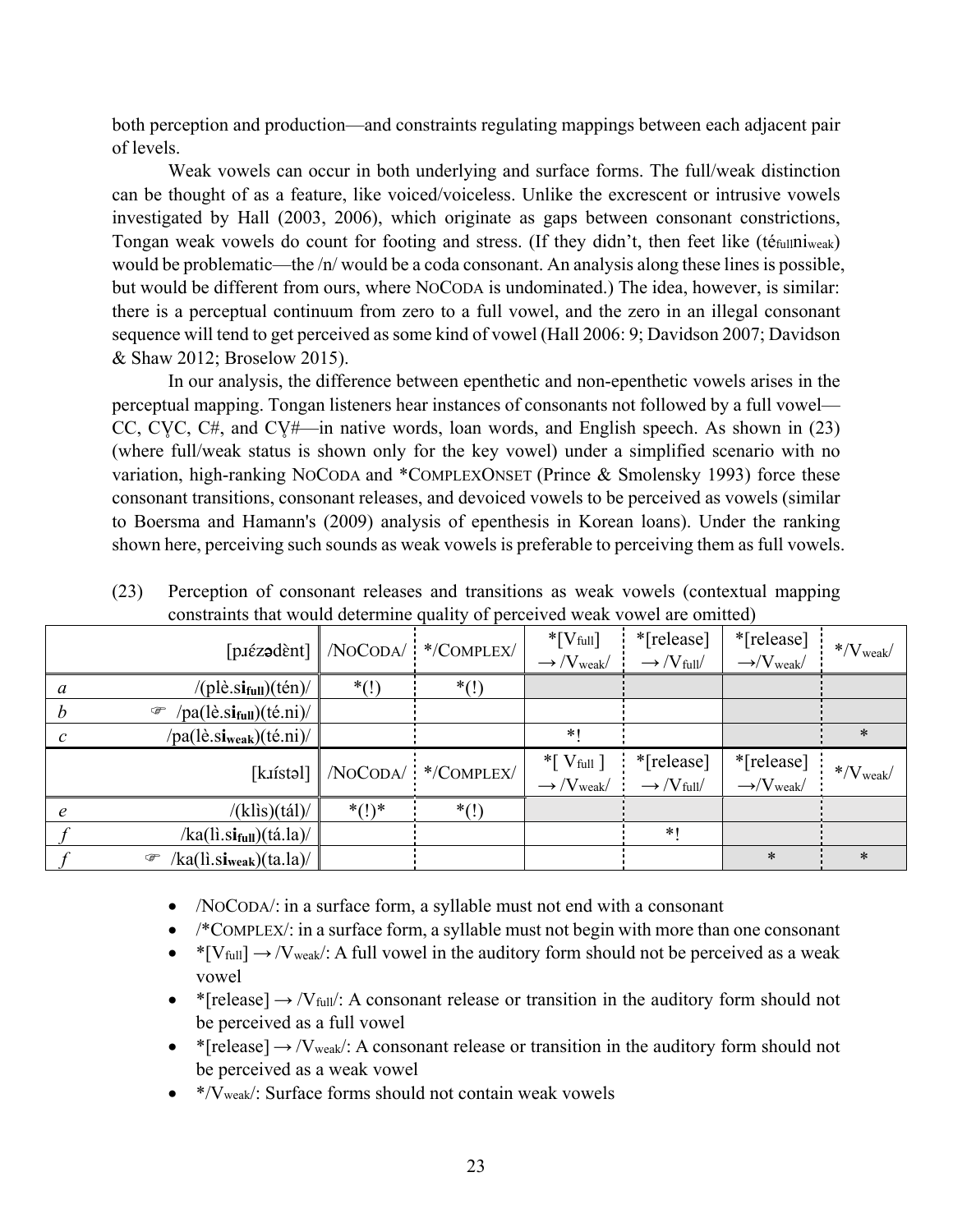The term 'consonant release or transition' covers a lot of ground, from a stop's release burst, as in [pɹ], to a sudden decrease in amplitude, as in [st] or [l#]. In more detailed model, constraints would distinguish these cases. However, we did not find systematic effects of consonant sequence,<sup>14</sup> so our analysis does not break down release/transition types.

When there is a devoiced vowel, the weak vowel's perceived quality is straightforward; when there is no vowel, as in 'crystal', the weak vowel's quality will be whatever is perceived as closest to the consonant transition (see Uffmann 2007 on trends in epenthetic loan vowels).

Assuming that the mapping from perceived surface form to lexical entry is faithful, we then have underlying |palesi<sub>full</sub>teni| and |kalisi<sub>weak</sub>tala|. In production, constraints against weakening underlying full vowels and vice versa maintain the difference:

|              | $ {\rm palesi_{full}}(en) $                  | $* V_{full}  \rightarrow /V_{weak}/$ $* V_{weak}  \rightarrow /V_{full}/$ |        | $\rm *,\!$ $\rm W_{\rm weak}$ |
|--------------|----------------------------------------------|---------------------------------------------------------------------------|--------|-------------------------------|
| a            | $/pa(l\hat{e}.si_{full})(t\hat{e}.ni)/$<br>☞ |                                                                           |        |                               |
| n            | $/pa(l\hat{e}.si_{weak})(t\hat{e}.ni)/$      | *1                                                                        |        | ∗                             |
|              |                                              |                                                                           |        |                               |
|              | kalisi <sub>weak</sub> tala                  | $* V_{full}  \rightarrow /V_{weak}/$ $* V_{weak}  \rightarrow /V_{full}/$ |        | $*$ / $V$ <sub>weak</sub> /   |
| $\mathcal C$ | /ka(lì.s <b>i<sub>full</sub>)</b> (tá.la)/   |                                                                           | $\ast$ |                               |

(24) Faithful production of full and weak vowels

 $\overline{a}$ 

- \*| $V_{full}$   $\rightarrow$  / $V_{weak}$ : an underlying full vowel should not correspond to a weak surface vowel
- \* $|V_{weak}| \rightarrow /V_{full}$ : an underlying weak vowel should not correspond to a surface full vowel

Finally comes phonetic implementation, where weak vowels are pronounced with gestures that are reduced in magnitude and/or duration, leading to devoicing, overlap, and deletion. Again abstracting away from variation, we assume that the /i/ of 'president' is realised as a full [i], and the /iweak/ of 'crystal' is deleted:

|              | $/$ pa(lè.si <sub>full</sub> )(té.ni)/ | */ $V$ full $/→$<br> Q            | $*$ / $V_{weak}$ –                      |
|--------------|----------------------------------------|-----------------------------------|-----------------------------------------|
| a            | [palèsiténi]<br>œ                      |                                   |                                         |
| h            | [palèsténi]                            | *1                                |                                         |
|              | $/$ ka(li.si <sub>weak</sub> )(tá.la)  | */ $V_{full}$   $\rightarrow$ [Ø] | */V <sub>weak</sub> / $\rightarrow$ [V] |
| $\mathcal C$ | [kalisitála]                           |                                   | *1                                      |
| a            | [kalìstála]<br>œ                       |                                   |                                         |

(25) Phonetic realization of full and weak medial /i/, ignoring other vowels in word

<sup>&</sup>lt;sup>14</sup> The supplemental R markdown file gives a breakdown of deletion rate by English consonant transition type (for the epenthetic vowel). There are only three categories with a good amount of data, fricative stop, nasal stop, and sonorant fricative. Sonorant fricative has a lower deletion rate than the other two transition types.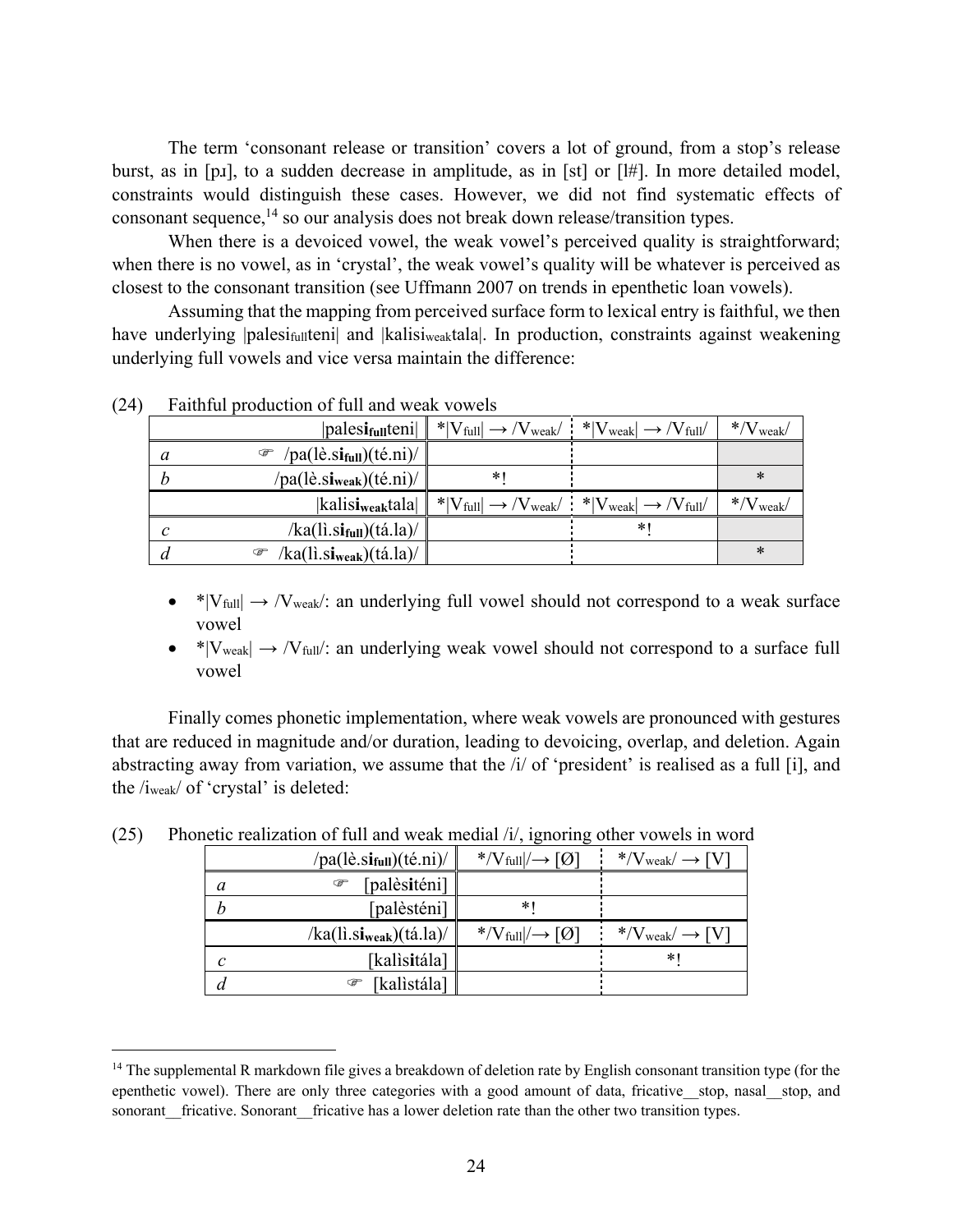- \*/V $_{\text{full}}$   $\rightarrow$  [O]: a surface full vowel should not be realised as null
- \*/V<sub>weak</sub>/ $\rightarrow$  [V]: a surface weak vowel should not be realised as a full vowel

Weak vowels thus contrast with full vowels in that both can appear in underlying forms, and active faithfulness constraints discriminate between them. But the contrast is marginal in that the faithfulness constraints are too weak to produce stably different pronunciations, and instead only affect variation rates.

To model variation, we fitted a Maximum Entropy constraint grammar (Goldwater & Johnson 2003, Hayes & Wilson 2008, Jäger 2007), shown in (26), using the MaxEnt Grammar Tool (Hayes, Wilson & George 2009)<sup>15</sup>. Each constraint has a weight, and a candidate's probability is proportional to the weighted sum of its constraint violations, exponentiated. For example, for the two candidates in the last tableau of (26), the exponentiated weighted constraint violation sums are 0.0025 and 0.0033; *k*'s proportion of the total,  $0.0025/0.0058 = 0.43$ , is *k*'s probability. The last two columns show the fitted model's predicted probability, and the rate observed in our data across all three speakers. The grammar was fitted to the full data—vowel deletion, secondary stress, and vowel length—but only the relevant constraints are shown here. The full grammar is provided in the supplementary materials. (The constraints /NOCODA/ and \*/COMPLEXONSET/ are omitted, on the assumption that they have such high weights as to exclude any candidates that violate them.)

The tableaux in (26) illustrate the mappings from auditory form to surface form (a-d) to underlying form (e-h)), and back to produced surface form (i-l). An additional markedness constraint,  $*/UNSTRESSEDV<sub>full</sub>$ , gives even underlying full vowels a chance of being produced as weak when unstressed. Because 'president' and 'crystal' are only representatives of groups of words, we ignore the status of vowels in the word besides the target, and ignore constraint violations that those other vowels incur.

1

<sup>&</sup>lt;sup>15</sup> We used default values for every constraint:  $\mu=0$  and  $\sigma^2=100,000$  (maximal fitting to data).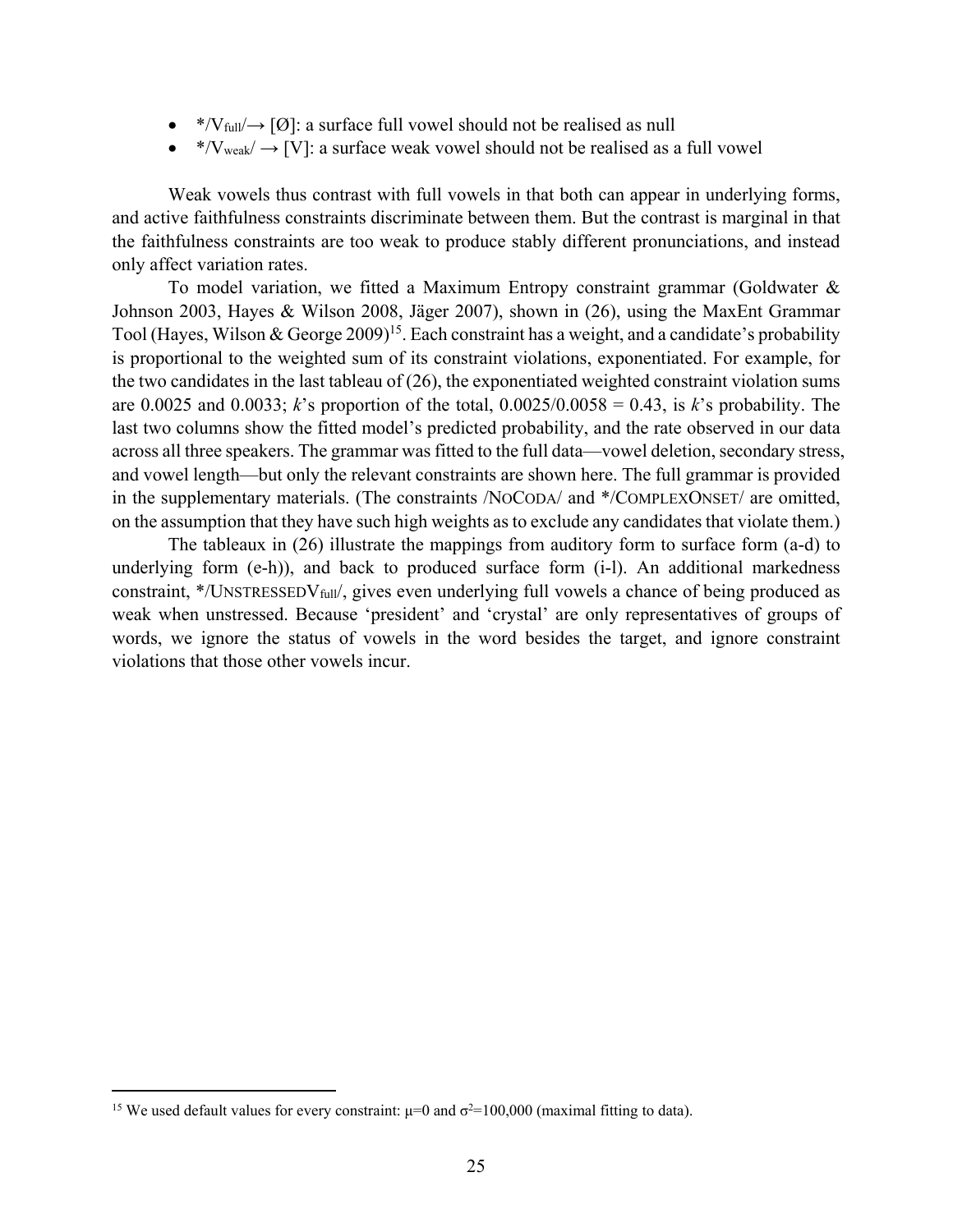|                                      |                                                                                                                                                                                                                                                                                                                                                                                                                                                                                                                                                                                                                                                                         | $*$ [release] $\rightarrow$ /V $_{\rm full}$ / | $*$ [release] $\rightarrow$ / $V_{\rm weak}$ | $*[\text{ V}] {\rightarrow} \text{V}_{\text{weak}}$ | $*$ / $V_{\rm full}/\longrightarrow$ $ V_{\rm weak} $ | $* / \mathrm{V}_{\mathrm{weak}} / \rightarrow  \mathrm{V}_{\mathrm{full}} $ | $* V_{full}  \rightarrow /V_{weak}$ | $* V_{weak}  \rightarrow  V_{full} $ | $*$ /UNSTRESSED $\rm V_{full}$ | $\rm */V_{weak}$ | wtd<br>sum | $e^{-wtd\_sum}$ | prob. | traine<br>d rate |
|--------------------------------------|-------------------------------------------------------------------------------------------------------------------------------------------------------------------------------------------------------------------------------------------------------------------------------------------------------------------------------------------------------------------------------------------------------------------------------------------------------------------------------------------------------------------------------------------------------------------------------------------------------------------------------------------------------------------------|------------------------------------------------|----------------------------------------------|-----------------------------------------------------|-------------------------------------------------------|-----------------------------------------------------------------------------|-------------------------------------|--------------------------------------|--------------------------------|------------------|------------|-----------------|-------|------------------|
|                                      | weights                                                                                                                                                                                                                                                                                                                                                                                                                                                                                                                                                                                                                                                                 | 5.8                                            | 0.0                                          | 12.3                                                | 14.5                                                  | 14.1                                                                        | 0.5                                 | 1.4                                  | 4.6                            | 6.0              |            |                 |       |                  |
|                                      | [p.iézadènt]                                                                                                                                                                                                                                                                                                                                                                                                                                                                                                                                                                                                                                                            |                                                |                                              |                                                     |                                                       |                                                                             |                                     |                                      | $\ast$                         |                  | 4.6        | 0.0101          | 1.00  | 1.00             |
| $\boldsymbol{a}$<br>$\boldsymbol{b}$ | $/pa(l\hat{e}.si_{full})(t\hat{e}.ni)/$<br>$/pa(l\hat{e}.si_{weak})(t\hat{e}.ni)/$                                                                                                                                                                                                                                                                                                                                                                                                                                                                                                                                                                                      |                                                |                                              | $\ast$                                              |                                                       |                                                                             |                                     |                                      |                                | $\ast$           | 18.3       | 0.0000          | 0.00  | 0.00             |
|                                      | $/pa(l\hat{e}.si)(t\hat{e}.ni)/$                                                                                                                                                                                                                                                                                                                                                                                                                                                                                                                                                                                                                                        |                                                |                                              |                                                     |                                                       |                                                                             |                                     |                                      |                                |                  |            |                 |       |                  |
| $\mathcal C$                         | palesi <sub>full</sub> teni                                                                                                                                                                                                                                                                                                                                                                                                                                                                                                                                                                                                                                             |                                                |                                              |                                                     |                                                       |                                                                             |                                     |                                      |                                |                  | 0.0        | 1.0000          | 1.00  | 1.00             |
| $\boldsymbol{d}$                     | palesi <sub>weak</sub> teni                                                                                                                                                                                                                                                                                                                                                                                                                                                                                                                                                                                                                                             |                                                |                                              |                                                     | $\ast$                                                |                                                                             |                                     |                                      |                                |                  | 14.5       | 0.0000          | 0.00  | $0.00\,$         |
|                                      | palesi <sub>full</sub> teni                                                                                                                                                                                                                                                                                                                                                                                                                                                                                                                                                                                                                                             |                                                |                                              |                                                     |                                                       |                                                                             |                                     |                                      |                                |                  |            |                 |       |                  |
| $\boldsymbol{e}$                     | $/pa(l\hat{e}.si_{full})(t\hat{e}.ni)/$                                                                                                                                                                                                                                                                                                                                                                                                                                                                                                                                                                                                                                 |                                                |                                              |                                                     |                                                       |                                                                             |                                     |                                      | $\ast$                         |                  | 4.6        | 0.0101          | 0.86  | 0.84             |
|                                      | $/pa(l\hat{e}.si_{weak})(t\hat{e}.ni)/$                                                                                                                                                                                                                                                                                                                                                                                                                                                                                                                                                                                                                                 |                                                |                                              |                                                     |                                                       |                                                                             | $\ast$                              |                                      |                                | $\ast$           | 6.4        | 0.0016          | 0.14  | 0.16             |
|                                      | [kuístəl]                                                                                                                                                                                                                                                                                                                                                                                                                                                                                                                                                                                                                                                               |                                                |                                              |                                                     |                                                       |                                                                             |                                     |                                      |                                |                  |            |                 |       |                  |
| $\overline{g}$                       | $/ka(li.si_{full})(tá.la)/$                                                                                                                                                                                                                                                                                                                                                                                                                                                                                                                                                                                                                                             | $\ast$                                         |                                              |                                                     |                                                       |                                                                             |                                     |                                      | $\ast$                         |                  | 10.4       | 0.0000          | 0.01  | 0.00             |
| $\boldsymbol{h}$                     | /ka(lì.s <b>i</b> <sub>weak</sub> )(tá.la)/                                                                                                                                                                                                                                                                                                                                                                                                                                                                                                                                                                                                                             |                                                | $\ast$                                       |                                                     |                                                       |                                                                             |                                     |                                      |                                | ∗                | 6.0        | 0.0025          | 0.99  | 1.00             |
|                                      | $/ka(li.si_{weak})(tá.la)/$                                                                                                                                                                                                                                                                                                                                                                                                                                                                                                                                                                                                                                             |                                                |                                              |                                                     |                                                       |                                                                             |                                     |                                      |                                |                  |            |                 |       |                  |
| $\dot{i}$                            | kalisi <sub>full</sub> tala                                                                                                                                                                                                                                                                                                                                                                                                                                                                                                                                                                                                                                             |                                                |                                              |                                                     |                                                       | $\ast$                                                                      |                                     |                                      |                                |                  | 14.1       | 0.0000          | 0.00  | 0.00             |
| $\dot{J}$                            | kalisi <sub>weak</sub> tala                                                                                                                                                                                                                                                                                                                                                                                                                                                                                                                                                                                                                                             |                                                |                                              |                                                     |                                                       |                                                                             |                                     |                                      |                                |                  | 0.0        | 1.0000          | 1.00  | 1.00             |
|                                      | kalisi <sub>weak</sub> tala                                                                                                                                                                                                                                                                                                                                                                                                                                                                                                                                                                                                                                             |                                                |                                              |                                                     |                                                       |                                                                             |                                     |                                      |                                |                  |            |                 |       |                  |
| $\boldsymbol{k}$                     | $/ka(li.si_{full})(tá.la)/$                                                                                                                                                                                                                                                                                                                                                                                                                                                                                                                                                                                                                                             |                                                |                                              |                                                     |                                                       |                                                                             |                                     | $\ast$                               | $\ast$                         |                  | 6.0        | 0.0025          | 0.50  | 0.54             |
| $\mathfrak l$                        | /ka(lì.si <sub>weak</sub> )(tá.la)/                                                                                                                                                                                                                                                                                                                                                                                                                                                                                                                                                                                                                                     |                                                |                                              |                                                     |                                                       |                                                                             |                                     |                                      |                                | $\ast$           | 6.0        | 0.0025          | 0.50  | 0.46             |
|                                      | */UNSTRESSEDV <sub>full</sub> /: in a surface form, a full (non-weak) vowel should not be<br>unstressed<br>The challenge to fitting a Boersma-Hamann model is that variation could occur at every<br>level. That is, a produced surface form /ka(li.si <sub>weak</sub> )(tá.la)/ might come from underlying<br> kalisi <sub>weak</sub> tala  or  kalisi <sub>full</sub> tala ; and each of those might have been lexicalised from perceived<br>$/ka(1i.si_{weak})(t\acute{a}.la)/$ or $/ka(1i.si_{full})(t\acute{a}.la)/$ . All we can observe is the rate of vowel<br>deletion/weakening, not the intermediate-stage rates of variation. Boersma (2011) calls this the |                                                |                                              |                                                     |                                                       |                                                                             |                                     |                                      |                                |                  |            |                 |       |                  |

### (26) MaxEnt model of vowel deletion (represented as Vweak in surface forms)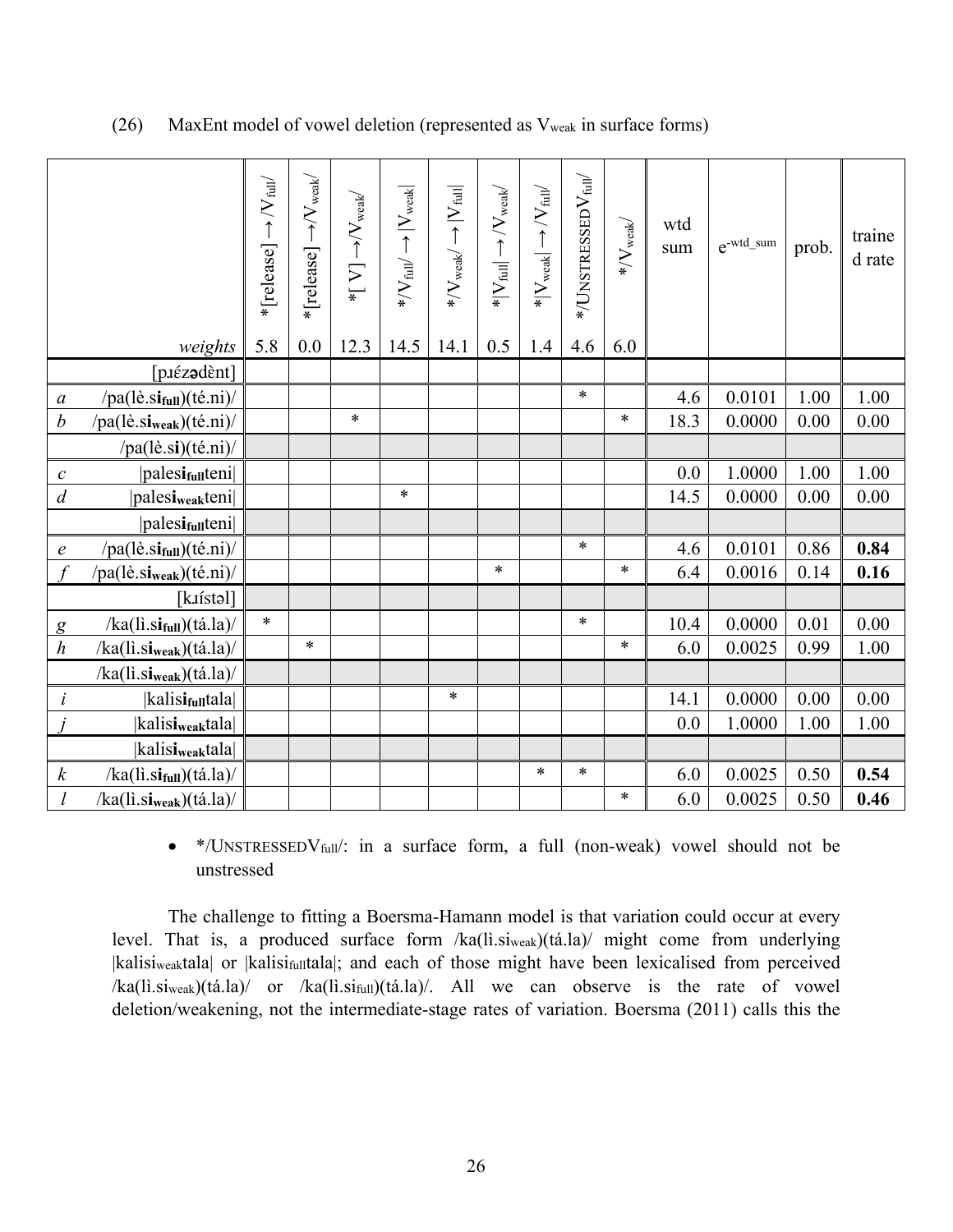problem of 'whole-language simulation'.16 We simplify by assuming that absent vowels in English are always perceived and lexicalised as weak vowels, and the variation resides entirely in production. (Thus, the learner is trained on rates of 1.00 and 0.00 for the first two steps of each mapping.) It is also a simplification to assume that weak vowels are deleted only at the final stage of phonetic implementation. All this simplification prevents us from achieving a close numerical fit, but recall that exact rates varied among the three speakers too (see (14)). The model succeeds in capturing the difference between *president*, with a lower deletion rate, and *crystal*, with a higher rate.

#### **6.1.1 More on the full/weak distinction**

 $\overline{a}$ 

Before moving on to consider other analyses of vowel deletion, we take up questions related to our proposal of a full/weak distinction in vowels.

Nothing in this grammar is specific to loanwords—the same mechanisms would apply to native words. What is surprising about this analysis is that it requires listeners to have perceived a difference between a consonant release and a vowel, even though there was no such contrast in Tongan before English loans entered the language. If we had set out to analyze devoicing and deletion in native words only, we might have located the process in the mapping from phonological forms, like /(pòŋi)(póŋi)/ 'morning', to articulatory forms such as [pòŋpóŋi]—there would be no need for weak vowels, nor for constraints that regulate when they are perceived. One reason not to locate devoicing and deletion in phonetic implementation is Feldman's (1978) observation that weakening is more common before a morpheme boundary—the sort of effect that should take place at the phonological level, not in articulation.17 If we do locate vowel weakening in the surface form, as in /(pòŋiweak)(póŋi)/, there is the advantage that weak vowels can now be used directly as a cue to stress. Stressed Tongan vowels appear never to devoice or delete; in our analysis this is encoded by a markedness constraint \*/ $\dot{V}_{\text{weak}}$  (see section 6.2). In running speech, \*/ $\dot{V}_{\text{weak}}$ contributes to ruling out an incorrect word segmentation such as  $*/po(\eta)_{weak}$  $po(\eta)_{weak}$ 

Our analysis predicts that native words, like loans, can also have weak vowels in their underlying forms. If a listener hears *poniponi* 'morning' for the first time, and it is pronounced [ponponi], she could conclude that the underlying form is  $|popV_{weak}$  bong But if she subsequently encounters tokens [ponipon] and [poniponi], she might revise that underlying form. A weak vowel in an underlying form is thus stable only to the extent that the word's pronunciation is stable. There will be variation across speakers, and maybe uncertainty about some words. As a result, there may be an underlying contrast between weak and full vowels—in the sense that some vowels in some words idiosyncratically undergo more vowel deletion/devoicing, because they are underlyingly

<sup>&</sup>lt;sup>16</sup> What is needed is a Hidden Markov Model whose transition matrix is regulated by a MaxEnt classifier, as in McCallum, Freitag & Pereira (2000) but with some modifications necessary. See Zuraw & Huynh (submitted) for an implementation, including fit to the Tongan data.

<sup>&</sup>lt;sup>17</sup> In a modular framework like that argued for by Bermudez-Otero (2012); on the other side, Kawahara 2011 reviews research supporting a phonetics-morphology interface.

<sup>&</sup>lt;sup>18</sup> If vowel weakening happens in articulation, and there are no weak vowels in phonological surface forms, then we would need two constraints, \*[release]  $\rightarrow$  /V/ to rule out perceiving a release as a stressed vowel, and \*/V/  $\rightarrow$  [Ø or V̥] to rule out producing a stressed vowel as devoiced or deleted.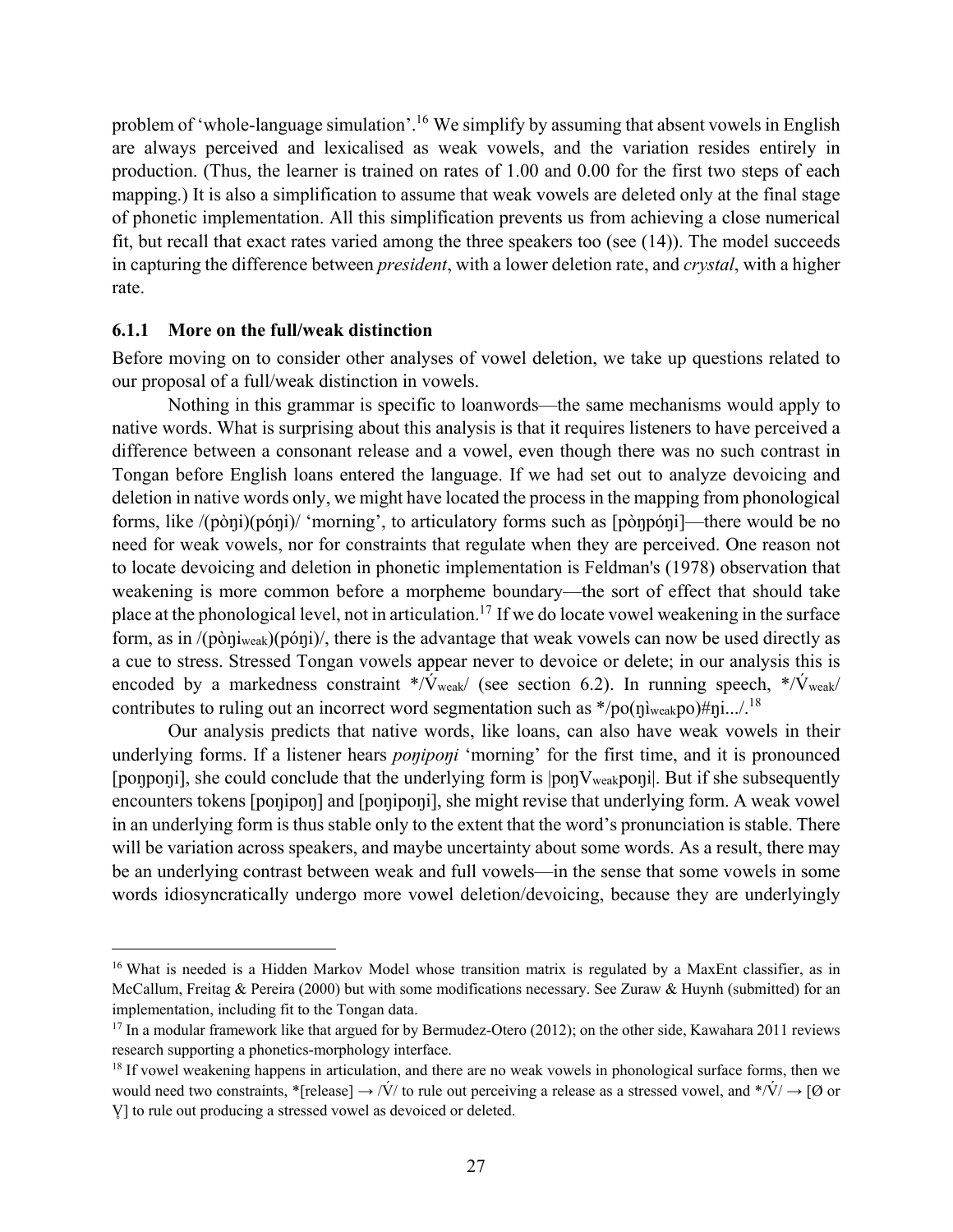weak for most speakers—but the contrast is unstable, and difficult for both learners and linguists to observe.

Are loans any different? It is unknown whether the degree of within-word consistency is similar for loans and native words. Finding out would require a large-scale production study. We could expect greater stability in loans, because bilingual speakers encounter the English pronunciation from time to time, and that portion of their input is stable. For example, there may be some uncertainty as to whether the underlying form of 'president' is /paweakles**iweak**teniweak/ or /paweakles**i**teniweak/, but hearing English [pɹɛ́ zədɛ̀ nt] reinforces /paweakles**i**teniweak/.

Our proposal predicts that a weak/full distinction is available in all languages—that is, grammars consider candidates with weak vowels, even if they are not optimal. Are there other languages besides Tongan where weak and full vowels plausibly occur in actual, optimal surface forms? In several languages, some or all schwas have been analyzed as non-moraic, which is akin to our category of 'weak' (e.g., German: Féry 1991; Kabardian: Peterson 2007; Salish languages: (Kinkade 1998) A possible case that does not have to do with moraicity is Japanese, as discussed in section 1. To recap, Kubozono (2006: 1147) shows that epenthetic loan vowels are treated differently, repelling pitch accent: English /pléɪ/ 'play' is adapted as /purée/, but English /pórɪŋ/ 'pudding' as /p**ú**riN/. Because pitch accent is contrastive in Japanese, the lexical entries for these words don't need to encode the full/weak distinction—they should simply encode the pitch accent: |purée|, |púriN|, etc. But a plausible mechanism for getting to those lexical entries is that the English words are perceived as the phonological surface forms /puweakrée/, /púfullriN/. In native Japanese words too, perceiving vowels as weak or full could contribute to accurately perceiving a vowel's phonological accentedness and other properties.

Plausible candidates for a weak/strong distinction in *lexical entries* are any languages with lexical exceptions to vowel reduction processes and the like. For example, the vowel reduction that normally applies to Eastern Catalan unstressed vowels has lexical exceptions (Mascaró 2002, as cited by Cabré 2009, who gives a different analysis based on lexical strata). An exception like [démo] 'demonstration' (expected [dému]) could have the lexical entry  $\left| \right|$  démo<sub>full</sub>, with a constraint prohibiting reduction of full vowels. Féry (1991: 66, fn. 2) states that whether a German schwa is moraic or not probably must be marked in its lexical entry; a possible re-analysis would be that there is an underlying weak/full distinction, with moras allocated in the phonological surface form accordingly.

Are two degrees of vowel strength (full and weak) enough? It would be difficult to get evidence for finer distinctions. The evidence needed in Tongan would be at least three different words, used by the same speaker with different rates of vowel deletion. For example, hypothetical *sanipalo* with 25% deletion, *manipako* with 50% and *tanipano* with 75%. The words would have to be alike in every relevant respect: morphological structure, stress pattern, consonant environment, and relation to loan source if any. They would have to be sampled from similar distributions of register, sentence position, and focus. Just as such data would be difficult for the linguist to obtain, they would be difficult for the learner to obtain. We conjecture that even if a speaker had constructed a lexicon with more than two degrees of vowel strength, it would be difficult to pass that lexicon on faithfully to a learner. On the other hand (going beyond the scope of this paper), if we abandoned symbolic lexical entries altogether and adopted exemplar representations (Johnson 1997; Pierrehumbert 2001), each word would have its own cloud of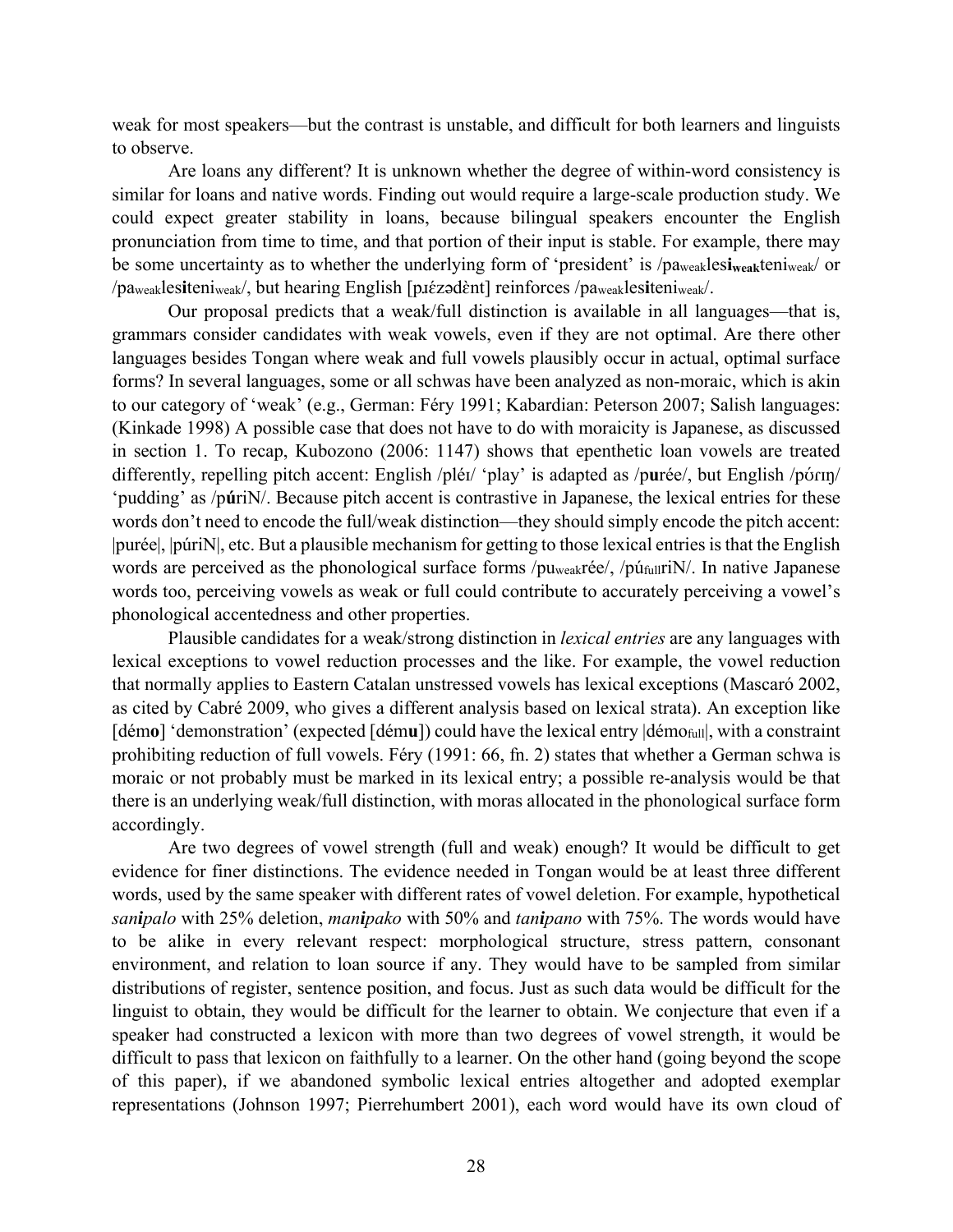exemplars, with various degrees of reduction. There would then be a vast range of effective vowel strengths, because of the vast range of possible exemplar clouds.

# **6.1.2 Other analyses of vowel deletion**

The other obvious analysis of vowel deletion is that English (and Tongan) consonant clusters are simply perceived as such. That is, NOCODA and \*COMPLEXONSET are not ranked high enough to force perception of a vowel, and even if weak vowels are possible phonological symbols, they will not arise in Tongan, because \*[release]  $\rightarrow$  /V/ prevents a consonant release from being perceived as any vowel, weak or full:

|   | [p.iéz <b>ə</b> dènt]                       | *[release] $\rightarrow$ /V/ | /NoCoda/ |
|---|---------------------------------------------|------------------------------|----------|
| a | $\mathcal{P}/pa(l\hat{e}.si)(t\hat{e}.ni)/$ |                              |          |
|   | $/pa(l\text{ès})(t\text{é.ni})/$            |                              | * I      |
|   | [k.ɪístəl]                                  | *[release] $\rightarrow$ /V/ | /NOCODA/ |
| C | $/ka($ li.si $)(\text{tá.la})/$             | *1                           |          |
|   | $\mathcal{F}/ka(lis)(\text{tá.la})/$        |                              | $\ast$   |

(27) Perceiving null as null

 $\overline{a}$ 

 These surface forms would be lexicalised faithfully as |palesiteni| and |kalistala|, and produced faithfully as /pa(lè.si)(té.ni)/ and /ka(lìs)(tá.la)/. Variation would arise in phonetic realization (or the underlying-to-surface mapping), with medial unstressed /i/ sometimes getting reduced in articulation—including to the point of deletion—and with surface consonant clusters like /st/ sometimes being realised with a vocalic gap or excrescent vowel (Hall 2003; Hall 2006) so robust as to resemble a true vowel.

 A more radically different analysis appeals to output-output-correspondence (Kenstowicz 1996, Benua 1997, Crosswhite 1998, Burzio 1999, Steriade 2000). 'President' and 'crystal' would have similar underlying forms, but bilinguals—like our consultants—would consult the English pronunciation directly, as shown in (28). The constraints labeled 'IO' regulate the mapping between the input and the output, and those labeled 'OO' regulate the mapping between the English pronunciation and the output. MAX-V penalises deleting a vowel, and DEP-V penalises inserting one (McCarthy & Prince 1995); subscript numerals show the assumed correspondence relations. An approach like this has been employed for loan adaptation by Kenstowicz (2005), and Smith (2006a), who both point out that speakers may draw on information from spelling to help evaluate OO constraints (here, the fact that there is a vowel letter between the *s* and *d* of *president*, but not between the *s* and *t* of *crystal*).19

<sup>&</sup>lt;sup>19</sup> Daland, Oh & Kim (2015) devised an ingenious way to compare the contributions of pronunciation and spelling when they conflict, but their approach is not applicable here, because English spelling is generally a good guide to whether a word-internal vowel is present or not—there is no disagreement between spelling and pronunciation that would allow us to compare their contributions.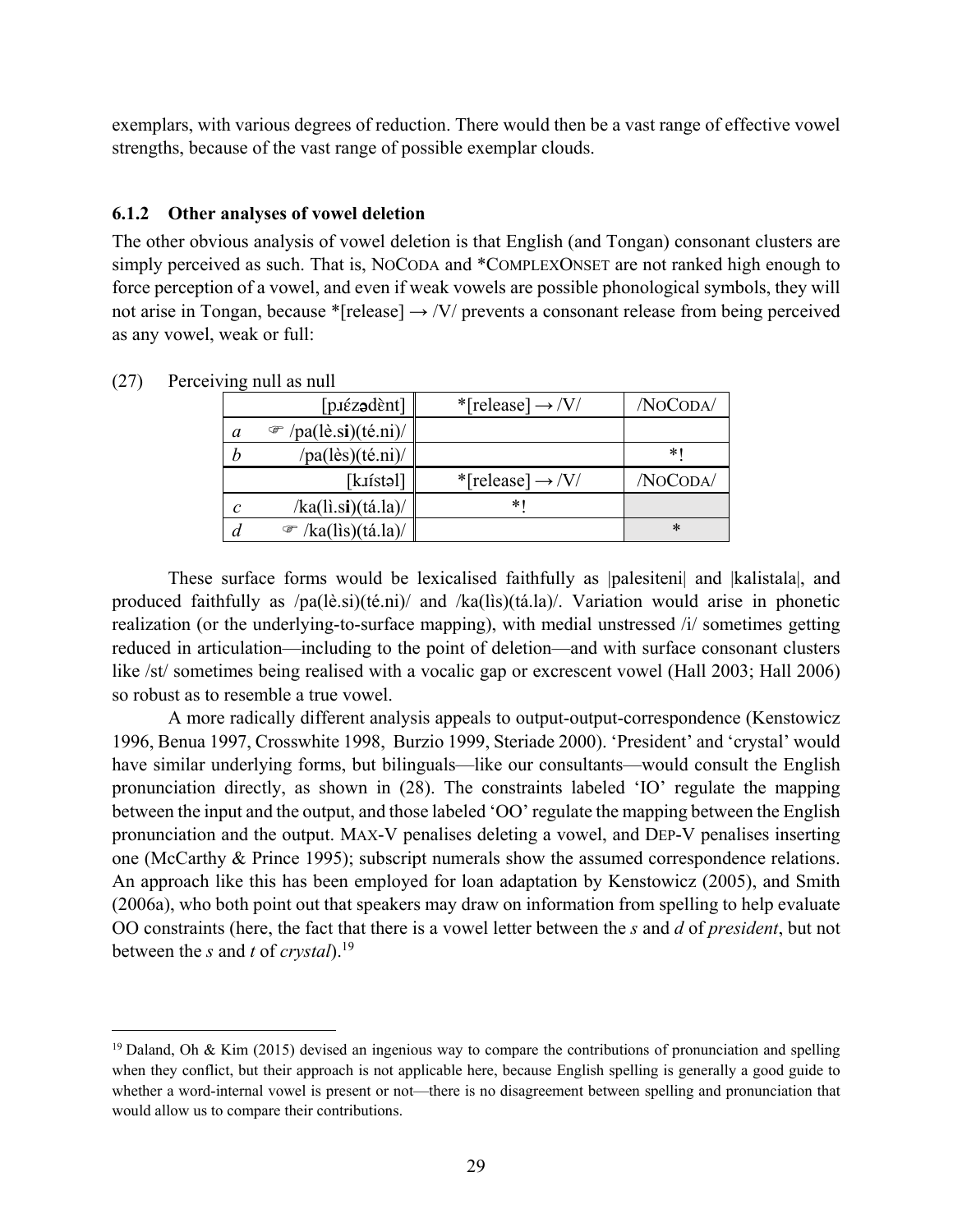| pales <sub>1</sub> i <sub>2t3</sub> eni, cf. [p <i>i</i> $\epsilon$ z <sub>1</sub> <b>ə</b> <sub>2</sub> d <sub>3</sub> $\grave{\epsilon}$ nt] | $MAX-V-OO$        | $Dep-V-OO$ | MAX-V-IO          | $DEP-V-IO$ |
|------------------------------------------------------------------------------------------------------------------------------------------------|-------------------|------------|-------------------|------------|
| $\mathcal{F}$ pa(lè.s <sub>1</sub> i <sub>2</sub> )(t <sub>3</sub> é.ni)                                                                       |                   |            |                   |            |
| $pa(l\text{ès}_1)(ts\text{\'e}.ni)$                                                                                                            | *1                |            | ∗                 |            |
| kalisiiztaala, cf. [kiisitaal]                                                                                                                 | MAX-V-OO DEP-V-OO |            | MAX-V-IO DEP-V-IO |            |
| ka(1i.s1i <sub>2</sub> )(t3i.la)                                                                                                               |                   | $\ast$     |                   |            |
| $\mathcal{F}$ ka(lis <sub>1</sub> )(t <sub>3</sub> á.la)                                                                                       |                   |            | ∗                 |            |

(28) Output-output correspondence in production (no need for Boersma-Hamann model)

 The OO analysis makes a prediction that our data do not support: speakers should differ in the strength of the OO correspondence effect. Some speakers—through greater English proficiency, or greater tendency to retrieve the English form during speech—should show more disparity between epenthetic and non-epenthetic vowels' deletion rates, and some should show less. (Both the OO analysis and our analysis could *capture* such between-speaker differences by simply having different constraint weights across speakers, but the OO analysis particularly *predicts* such differences.) We did not observe this. Instead, the three speakers differed in their overall rate of deletion, capturable through differing weights of \*/Vfull/ in our analysis, or something like \*V in the OO analysis. Perhaps a larger group of speakers, with a wider range of English proficiencies (our consultants had lived in the U.S. for years), would show the differences predicted by the OO analysis. But if the cross-speaker pattern in our data proves representative, it is an argument against the OO analysis.

# **6.2 Secondary stress**

 $\overline{a}$ 

In section 3, we saw that if the first vowel in a loan is epenthetic, it is less likely to bear secondary stress. When neither of the first two vowels in a loan (that meets the shape criteria in 3.2) is epenthetic, secondary stress falls on the first vowel 68% of the time, as in [(tèmo)ka(láti)] 'demócracy'. We therefore take initial stress as the default, illustrated in (29). ALIGN constraints (McCarthy & Prince 1993) govern foot placement: ALIGN(PWord,R; Foot,R) requires every prosodic word to end with a foot, and ALIGN(PWord,L; Foot,L) requires every word to begin with a foot.<sup>20</sup> Countervailing ALIGN(Foot, R; Pword, R) requires all feet to align towards the right, but is less powerful (variation is modeled below).

|   | temokalati            | ALIGN               | <b>ALIGN</b>        | ALIGN               |
|---|-----------------------|---------------------|---------------------|---------------------|
|   |                       | (PWord, R; Foot, R) | (PWord, L; Foot, L) | (Foot, R; PWord, R) |
| a | /(tèmo)ka(láti)/<br>☞ |                     |                     | ***                 |
|   | /te(mòka)(láti)/      |                     | *1                  | **                  |
| C | /(tèmo)(kála)ti/      | $*1$                |                     | *** *               |

(29) Default stress pattern: initial dactyl

<sup>&</sup>lt;sup>20</sup> ALIGN(Foot, L; PWord, L) would also do the job, by requiring every foot to be close to the beginning of the prosodic word. This constraint would also predict that if there were a third foot it would align to the left: (tata)(tata)ta(tata) instead of (tata)ta(tata)(tata). But we lack sufficient words of that shape or a reliable way of detecting the position of the medial stress.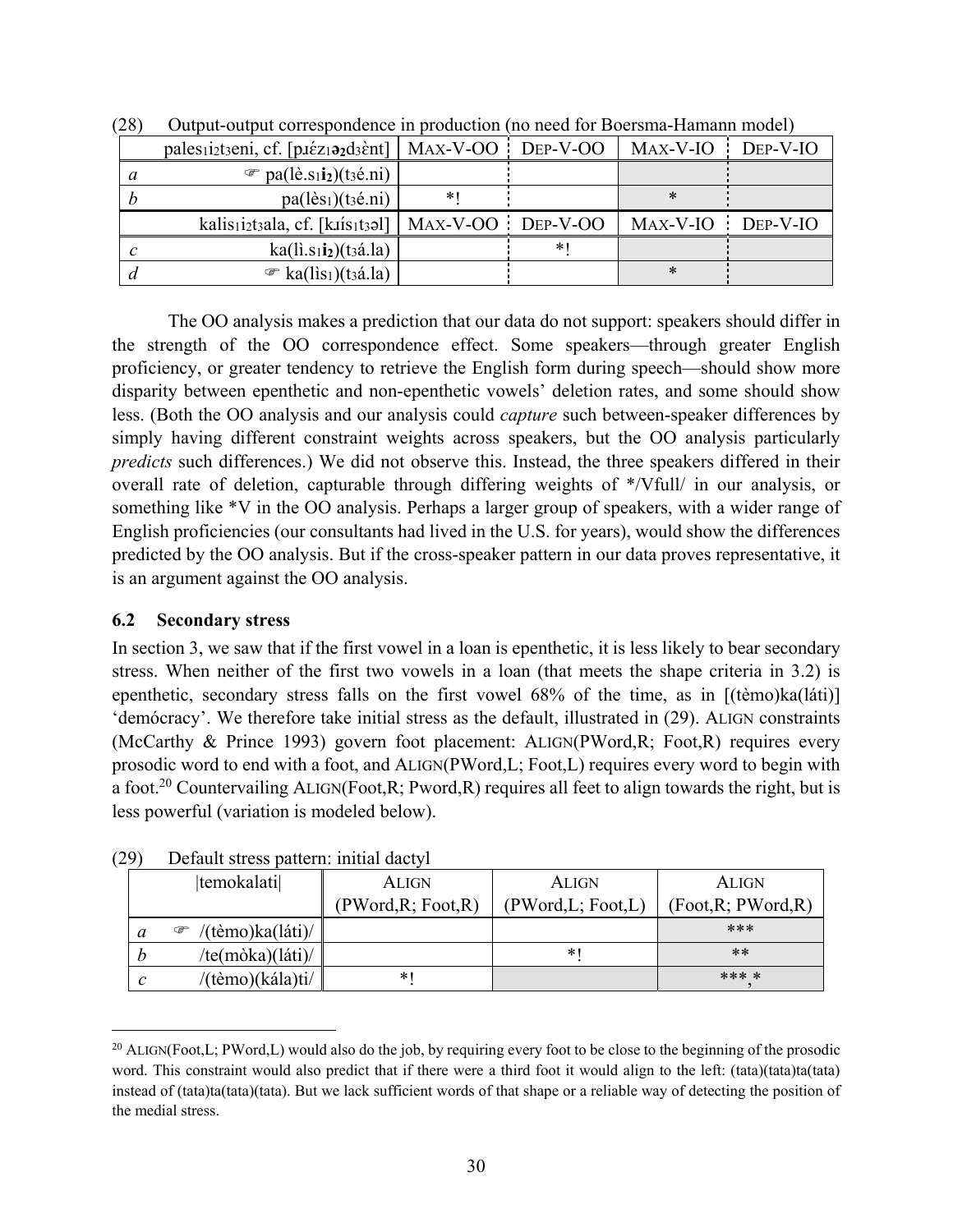Words like [falàkiséni] 'fraction', whose first vowel is epenthetic, depart from this pattern, with only 26% having initial secondary stress. In the analysis developed above in section 6.1, English *fraction* [f*x*ék[ən] should be perceived as /fa<sub>weak</sub>(làki)(séni)/, with a weak first vowel, whereas *democracy* [dɪmɒ́krəsi] should be perceived as /(tè<sub>full</sub>mo)ka(lasi)/.

The tableau in (30) illustrates the mapping from auditory to perceptual form, simplified to categorical outcomes. We add one new markedness constraint,  $\sqrt[n]{v_{\text{weak}}/v_{\text{total}}}$ , forbidding stressed, weak vowels in surface forms. This is reminiscent of Kenstowicz's (2007) two-level constraint \*ˊv, which penalises stressing an epenthetic vowel. The advantage of a markedness constraint like  $\frac{\partial f}{\partial x}$  is that it can regulate both perception and production. In production, it prevents a stressed vowel from undergoing reduction (and therefore is needed in native Tongan words too). In perception, it ensures that a reduced vowel is not perceived as stressed, which is also a reasonable strategy for native Tongan words. $21$ 

| $\lceil \text{fiæk} \rceil \rceil$                                               | *[release]<br>$\rightarrow$ /V <sub>full</sub> / | $*/\dot{V}_{weak}$         | <b>ALIGN</b><br>(PWord, L;<br>$\text{foot}, L$ | *[release]<br>$\rightarrow$ /V <sub>weak</sub> / | <b>ALIGN</b><br>(Foot, R;<br>PWord, R) |
|----------------------------------------------------------------------------------|--------------------------------------------------|----------------------------|------------------------------------------------|--------------------------------------------------|----------------------------------------|
| $/fa_{\text{weak}}$ (làki)(séni)/<br>☞<br>a                                      |                                                  |                            | $\ast$                                         | ***                                              | $***$                                  |
| /(fà <sub>weak</sub> la)ki(séni)/<br>$\boldsymbol{b}$                            |                                                  | $*1$                       |                                                | ***                                              | ***                                    |
| $/(\hat{\mathbf{a}}_{\text{full}} a)$ ki $(\hat{\text{semi}})/$<br>$\mathcal{C}$ | $*1$                                             |                            |                                                | $***$                                            | ***                                    |
| [dɪmɒ́krəsi]                                                                     | *[release]<br>$\rightarrow$ /V full              | $*/\dot{V}_{\text{weak}}/$ | <b>ALIGN</b><br>(PWord, L;<br>$\text{foot}, L$ | *[release]<br>$\rightarrow$ /V <sub>weak</sub> / | <b>ALIGN</b><br>(Foot, R;<br>PWord, R) |
| /te <sub>full</sub> (mòka)(lási)/<br>d                                           |                                                  |                            | $*$ (                                          | $\ast$                                           | $***$                                  |
| /(tè <sub>full</sub> mo) $ka(lási)$ /<br>$\circledast$<br>$\epsilon$             |                                                  |                            |                                                | $\ast$                                           | ***                                    |

(30) Perception of initial CC vs. CVC

1

# •  $\angle\sqrt{\hat{V}_{\text{weak}}}$ : weak, stressed vowels in surface forms are penalised

 The ranking in (30) allows Tongan speakers to perceive unpredictable placement of secondary-stress feet. This is needless for native monomorphemes in isolation, but a good strategy for comprehension of running speech, where word and morpheme boundaries are not known ahead of time, and stress is a cue to boundaries.

How will this translate into an underlying form in a Boersma-Hamann-style comprehension system? Given what we have already, the simplest answer is that the weak vowels are lexicalised as such:  $|f_{\text{Aweak}}|$ akiseni $|v_{\text{Cous}}|$  versus  $|t_{\text{Coul}}|$  in production,  $\sqrt[n]{v_{\text{weak}}}/$  and  $\sqrt[n]{v_{\text{weak}}}/\rightarrow$  / $V_{\text{full}}/$  ensure that secondary stress continues to avoid the weak vowel in 'fraction'.

<sup>21</sup> It is possible for an epenthetic vowel to end up stressed, as in [ʔìis**í**ti] 'east', from English [iːst]. One analysis is to have [iːst] perceived as /(?ii)(sínuti)/, violating \*[release] → /V<sub>full</sub>/ in order to satisfy ALIGN(PWord,R; Foot,R) and \*/V́weak/. /(ʔìi)(s**ífull**ti)/ then gets the lexical entry |ʔiisifullti|, just as though the vowel were not epenthetic. Another analysis ranks ALIGN(PWord,R; Foot,R) and \*[release]  $\rightarrow$  /V<sub>full</sub>/ above \*/V<sub>weak</sub>/, so that even though 'east' is lexicalised as |ʔiisiweakti|, it must be produced as /(ʔìi)(s**íweak**ti)/.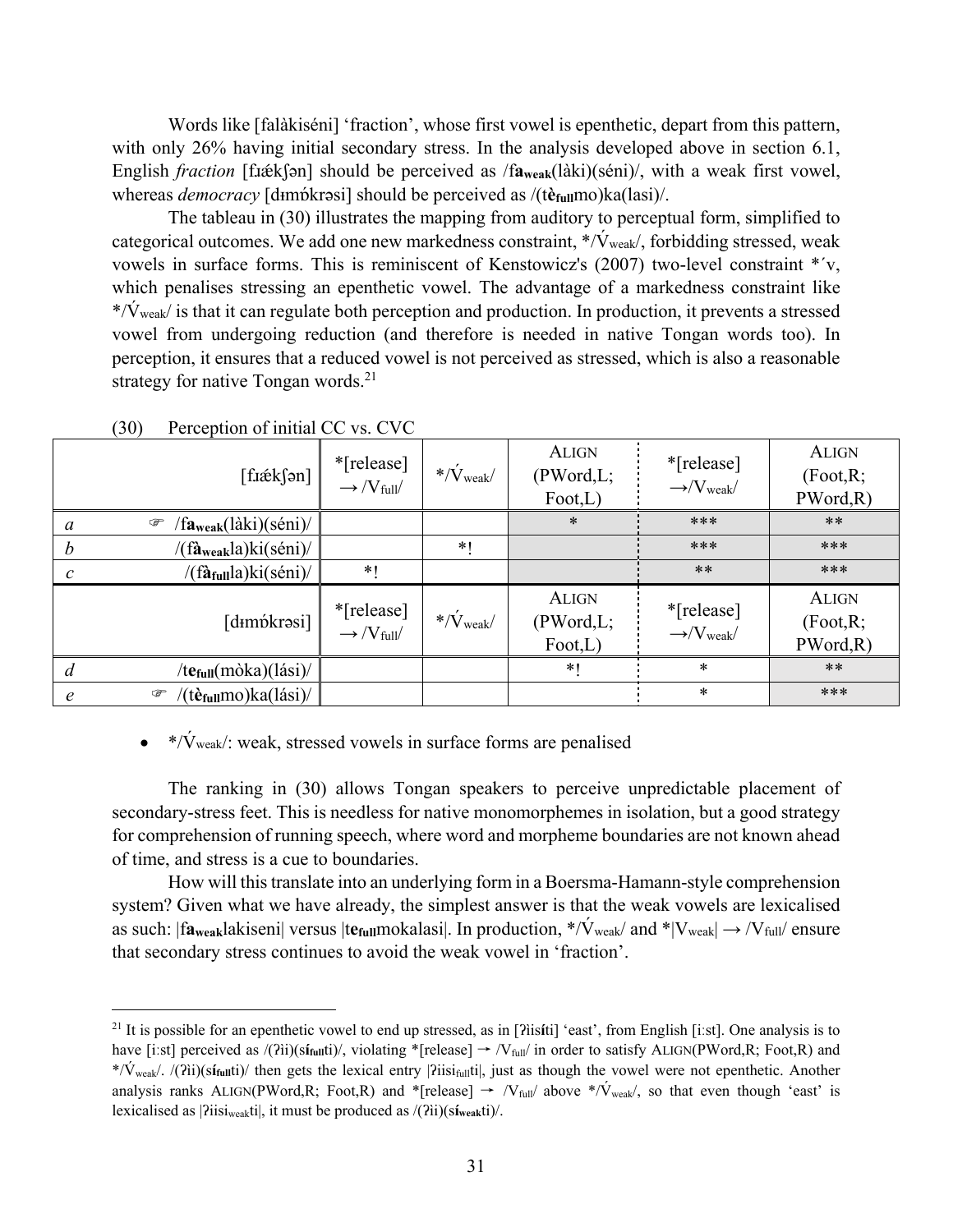We provide a MaxEnt model of this process. We simplify by assuming that variation happens in production rather than perception. We distinguish three cases: first vowel is epenthetic ('b\_lancmánge', 'f\_ráction'), second vowel is epenthetic ('as\_trònomer', 'kàn\_garóo'), or neither is epenthetic ('demócracy', 'mónogràm'). For the sake of space, we show only the highlights of the model. (The full model of all three case studies is in the supplementary materials.) Highweighted \*[release]  $\rightarrow$  /V<sub>full</sub>/ ensures that consonant releases are perceived as weak vowels, and high-weighted  $\text{*}$ [V<sub>full</sub>]  $\rightarrow$  /V<sub>weak</sub>/s ensures that English vowels are perceived as full. At the recognition stage, high-weighted \*/V<sub>full</sub>/  $\rightarrow$  |V<sub>weak</sub>| and \*/V<sub>weak</sub>/  $\rightarrow$  |V<sub>full</sub>| ensure that these decisions about weakness are lexicalised.

The tableaux in (31) show the variation that then occurs in production. We consider four candidates for each word: peninitial stress or initial stress (on a full vowel) with the other, unstressed vowel weak or full. Under our assumptions about where in the grammar vowel deletion occurs, a full underlying vowel has a 16% chance of being produced weak, and a weak underlying vowel a 46% chance. We divide up the stress rates accordingly: for example, the 84% observed rate of initial stress for *kan\_garoo*-type words (second vowel weak: |kafullniweakkaluu|) becomes a trained rate of  $0.46 \times 0.84 = 0.39$  for /(kàfullniweak)ka(lúu)/ and  $0.54 \times 0.84 = 0.45$  for /(kàfullŋifull)ka(lúu)/. To assess the success of the model, we show the combined model probabilities and combined trained rates for the two peninitial-stress candidates and the two initial-stress candidates.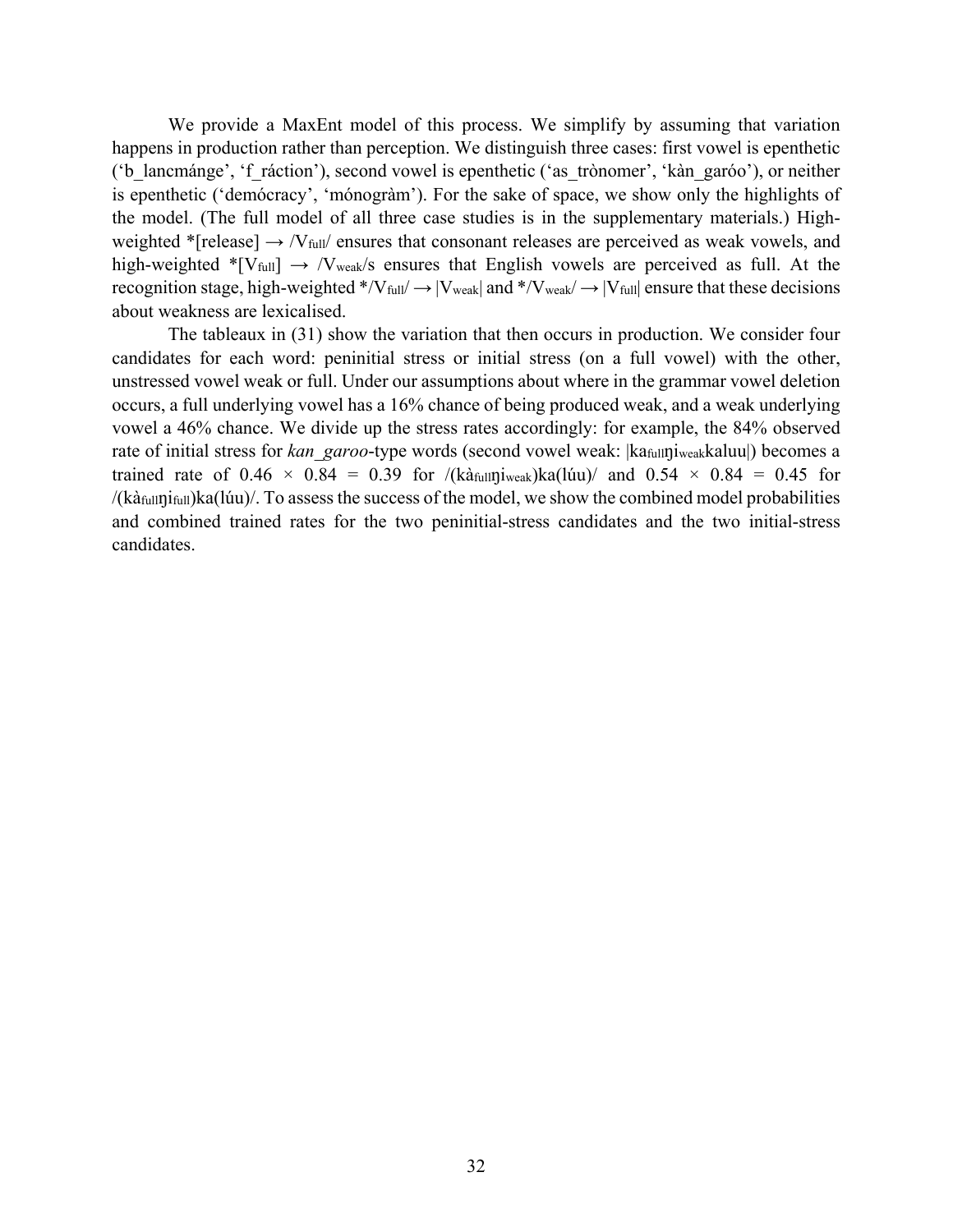|                  | SHOWIL)                                                                                                                                                                                                                                                                                                                                                                                                                                                                                                                                                                                                                                                                                                                                                                                                                                                                                                                                                                                                                                                                                           |                                                   |                                                       |                                     |                                    |                      |                      |            |                  |       |      |      |      |                 |  |
|------------------|---------------------------------------------------------------------------------------------------------------------------------------------------------------------------------------------------------------------------------------------------------------------------------------------------------------------------------------------------------------------------------------------------------------------------------------------------------------------------------------------------------------------------------------------------------------------------------------------------------------------------------------------------------------------------------------------------------------------------------------------------------------------------------------------------------------------------------------------------------------------------------------------------------------------------------------------------------------------------------------------------------------------------------------------------------------------------------------------------|---------------------------------------------------|-------------------------------------------------------|-------------------------------------|------------------------------------|----------------------|----------------------|------------|------------------|-------|------|------|------|-----------------|--|
|                  |                                                                                                                                                                                                                                                                                                                                                                                                                                                                                                                                                                                                                                                                                                                                                                                                                                                                                                                                                                                                                                                                                                   | $*$ $ V_{\rm full}  \rightarrow$ $ V_{\rm weak} $ | $*$ $ V_{\text{weak}}  \rightarrow  V_{\text{full}} $ | $*/$ UNSTRESSED $\rm V_{\rm full}/$ | $\ast/\mathrm{V}_{\mathrm{weak}}/$ | ALIGN(PWd, L; Ft, L) | ALIGN(Ft, R; PWd, R) | wtd<br>sum | $e^{-(wt\_sum)}$ | prob. |      |      |      | trained<br>rate |  |
|                  | kafullniweakkaluu                                                                                                                                                                                                                                                                                                                                                                                                                                                                                                                                                                                                                                                                                                                                                                                                                                                                                                                                                                                                                                                                                 | 0.5                                               | 1.4                                                   | 4.6                                 | 6.0                                | $1.0\,$              | 0.0                  |            |                  |       |      |      |      |                 |  |
| $\boldsymbol{a}$ | /kaweak(nifullka)(lúu)/                                                                                                                                                                                                                                                                                                                                                                                                                                                                                                                                                                                                                                                                                                                                                                                                                                                                                                                                                                                                                                                                           | $\ast$                                            | $\ast$                                                |                                     | $\ast$                             | $\ast$               | $***$                | 8.8        | 0.0001           | 0.02  |      | 0.03 |      |                 |  |
| $\boldsymbol{b}$ | /kafull(nifullka)(lúu)/                                                                                                                                                                                                                                                                                                                                                                                                                                                                                                                                                                                                                                                                                                                                                                                                                                                                                                                                                                                                                                                                           |                                                   | $\ast$                                                | $\ast$                              |                                    | $\ast$               | $***$                | 7.0        | 0.0009           | 0.15  | 0.17 | 0.14 | 0.16 |                 |  |
| $\mathcal C$     | /(kàfullniweak)ka(lúu)/                                                                                                                                                                                                                                                                                                                                                                                                                                                                                                                                                                                                                                                                                                                                                                                                                                                                                                                                                                                                                                                                           |                                                   |                                                       |                                     | $\ast$                             |                      | ***                  | 6.0        | 0.0025           | 0.41  |      | 0.39 | 0.84 |                 |  |
| $\overline{d}$   | /(kàfullnifull)ka(lúu)/                                                                                                                                                                                                                                                                                                                                                                                                                                                                                                                                                                                                                                                                                                                                                                                                                                                                                                                                                                                                                                                                           |                                                   | $\ast$                                                | $\ast$                              |                                    |                      | ***                  | 6.0        | 0.0025           | 0.41  | 0.83 | 0.45 |      |                 |  |
|                  | te $_{\text{full}$ mo $_{\text{full}}$ kalasi $ ^{22}$                                                                                                                                                                                                                                                                                                                                                                                                                                                                                                                                                                                                                                                                                                                                                                                                                                                                                                                                                                                                                                            |                                                   |                                                       |                                     |                                    |                      |                      |            |                  |       |      |      |      |                 |  |
| $\boldsymbol{e}$ | /teweak(mòfullka)(lási)/                                                                                                                                                                                                                                                                                                                                                                                                                                                                                                                                                                                                                                                                                                                                                                                                                                                                                                                                                                                                                                                                          | $\ast$                                            |                                                       |                                     | $\ast$                             | $\ast$               | $***$                | $7.5$      | 0.0006           | 0.04  |      | 0.06 |      |                 |  |
| $\int$           | /tefull(mòfullka)(lási)/                                                                                                                                                                                                                                                                                                                                                                                                                                                                                                                                                                                                                                                                                                                                                                                                                                                                                                                                                                                                                                                                          |                                                   |                                                       | $\ast$                              |                                    | $\ast$               | $***$                | 5.6        | 0.0036           | 0.23  | 0.27 | 0.28 | 0.34 |                 |  |
| $\mathbf{g}$     | /(tèfullmoweak)ka(lási)/                                                                                                                                                                                                                                                                                                                                                                                                                                                                                                                                                                                                                                                                                                                                                                                                                                                                                                                                                                                                                                                                          | $\ast$                                            |                                                       |                                     | $\ast$                             |                      | ***                  | 6.4        | 0.0016           | 0.10  |      | 0.11 |      |                 |  |
| $\boldsymbol{h}$ | /(tèfullmofull)ka(lási)/                                                                                                                                                                                                                                                                                                                                                                                                                                                                                                                                                                                                                                                                                                                                                                                                                                                                                                                                                                                                                                                                          |                                                   |                                                       | $\ast$                              |                                    |                      | ***                  | 4.6        | 0.0101           | 0.63  | 0.73 | 0.55 | 0.66 |                 |  |
|                  | faweaklafullkiseni                                                                                                                                                                                                                                                                                                                                                                                                                                                                                                                                                                                                                                                                                                                                                                                                                                                                                                                                                                                                                                                                                |                                                   |                                                       |                                     |                                    |                      |                      |            |                  |       |      |      |      |                 |  |
| $\dot{i}$        | /faweak(làfullki)(séni)/                                                                                                                                                                                                                                                                                                                                                                                                                                                                                                                                                                                                                                                                                                                                                                                                                                                                                                                                                                                                                                                                          |                                                   |                                                       |                                     | $\ast$                             | $\ast$               | $***$                | 7.0        | 0.0009           | 0.19  |      | 0.35 |      |                 |  |
| $\dot{I}$        | /fafull(làfullki)(séni)/                                                                                                                                                                                                                                                                                                                                                                                                                                                                                                                                                                                                                                                                                                                                                                                                                                                                                                                                                                                                                                                                          |                                                   | $\ast$                                                | $\ast$                              |                                    | $\ast$               | $***$                | 7.0        | 0.0009           | 0.19  | 0.38 | 0.39 | 0.74 |                 |  |
| $\boldsymbol{k}$ | /(fàfulllaweak)ki(séni)/                                                                                                                                                                                                                                                                                                                                                                                                                                                                                                                                                                                                                                                                                                                                                                                                                                                                                                                                                                                                                                                                          | $\ast$                                            | $\ast$                                                |                                     | $\ast$                             |                      | ***                  | 7.8        | 0.0004           | 0.08  |      | 0.05 |      |                 |  |
| $\mathfrak l$    | /(fàfulllafull)ki(séni)/                                                                                                                                                                                                                                                                                                                                                                                                                                                                                                                                                                                                                                                                                                                                                                                                                                                                                                                                                                                                                                                                          |                                                   | $\ast$                                                | $\ast$                              |                                    |                      | ***                  | 6.0        | 0.0025           | 0.53  | 0.62 | 0.21 | 0.26 |                 |  |
|                  | The model manages to capture the three-way distinction: 'kan garoo' has the highest rate<br>of initial secondary stress, followed by 'democracy', followed by 'f_raction', although the model's<br>rate of initial stress in 'f_raction' is much lower than the training rate.<br>Other analyses of secondary stress<br>6.2.1<br>As an alternative to allowing weak vowels (or CC and C#) in underlying representations, we could<br>introduce underlying secondary stress:  falàkiseni , vs.  kàŋikaluu  or unspecified  kaŋikaluu . As<br>mentioned in section 3.1, native monomorphemes that are five moras or longer are few if any; this<br>could leave Tongan learners uncertain as to whether secondary stress is predictable or lexical.<br>Constraints on the mappings from acoustic to surface form, and from surface to underlying, would<br>have to ensure that epenthetic first vowels result in underlying forms like  falàkiseni . While this<br><sup>22</sup> There is a constraint to be introduced in section 6.3, *[VRELPROM ] $\rightarrow$ /UNSTRESSED/, on which words like |                                                   |                                                       |                                     |                                    |                      |                      |            |                  |       |      |      |      |                 |  |
|                  | monokalame 'mónogràm' and temokalasi 'demócracy' perform differently. Therefore, we include monokalame and<br>temokalasi as separate cases in our training-data file, but report here their combined results.                                                                                                                                                                                                                                                                                                                                                                                                                                                                                                                                                                                                                                                                                                                                                                                                                                                                                     |                                                   |                                                       |                                     |                                    |                      |                      |            |                  |       |      |      |      |                 |  |

(31) MaxEnt model of secondary stress (weak/full status of vowels other than first two not shown)

# **6.2.1 Other analyses of secondary stress**

<sup>&</sup>lt;sup>22</sup> There is a constraint to be introduced in section 6.3, \*[VRELPROM ]  $\rightarrow$  /UNSTRESSED/, on which words like *monokalame* 'mónogràm' and *temokalasi* 'demócracy' perform differently. Therefore, we include *monokalame* and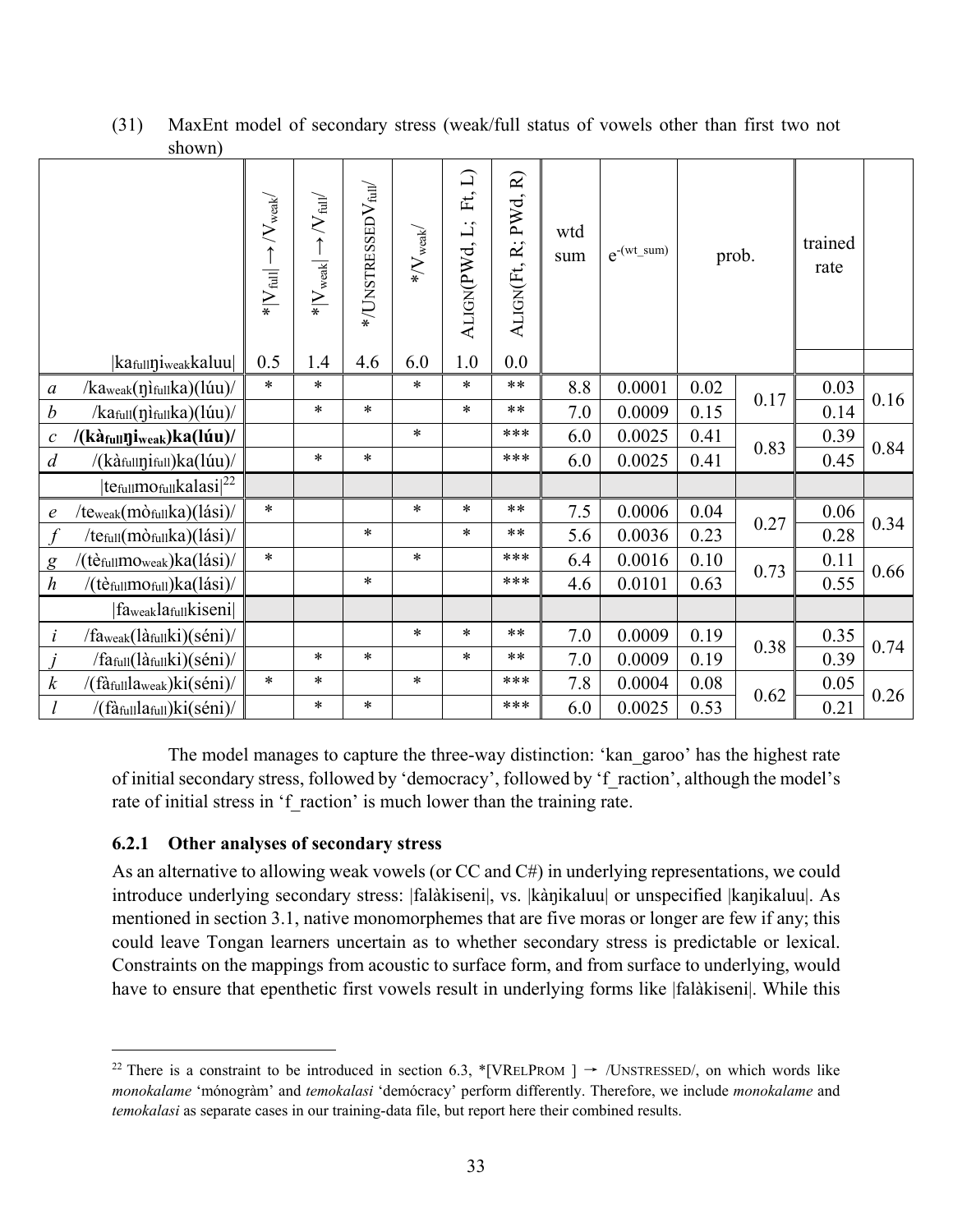analysis seems plausible, given that we already need weak or zero vowels to handle vowel deletion, we do not pursue it.

Another possibility is to index words to differently-ranked versions of ALIGN(PWord,L; Foot, L) (Pater 2000). *Kaŋikaluu* would be indexed to a high-ranking version, and *falakiseni* would be indexed to a low-ranking version. This approach would require a mechanism to determine which version of the constraint a new word gets indexed to (see Pater 2009). Sensitivity to epenthetic-hood would reside in this mechanism rather than in the constraints of the grammar. Again, given that we already need weak or zero vowels to handle vowel deletion, we do not pursue this analysis. (An indexed-constraint approach to vowel deletion is unattractive because indexation would have to be to individual vowels rather than to whole morphemes, contradicting one of the assumptions of the theory of constraint indexation as it has been developed by Pater and colleagues; though cf. Round 2017)

 It is also possible to pursue an output-output correspondence analysis. This would be less straightforward than the output-output analysis of vowel deletion sketched in 6.1.2, because we don't need faithfulness to the English stress, but rather a penalty for stressing an epenthetic vowel (similar to Kenstowicz's 2007 two-level constraint \*ˊv, which forbids stressing an epenthetic vowel, but assessed relative to the English pronunciation rather than the input):

|                | f <sub>1</sub> a <sub>2</sub> l <sub>3</sub> akiseni,    | *STRESS-EPENTHETIC- | <b>ALIGN</b>      | <b>ALIGN</b>        |
|----------------|----------------------------------------------------------|---------------------|-------------------|---------------------|
|                | cf. $[f_1J_3\not\in k\mathfrak{f}$ ən]                   | 00                  | (PWord,L; Ft, L)  | (Foot, R; PWord, R) |
| a              | (f <sub>1</sub> à <sub>2</sub> l <sub>3</sub> a)ki(séni) | $*1$                |                   | ***                 |
| b              | <sup>T</sup> f <sub>1</sub> a <sub>2</sub> (l3àki)(séni) |                     | $\ast$            | $***$               |
|                | temokalasi,                                              | *STRESS-EPENTHETIC- | <b>ALIGN</b>      | <b>ALIGN</b>        |
|                | cf. [di mpkrasi]                                         | OO                  | (PWord, L; Ft, L) | (Foot, R; PWord, R) |
| $\mathcal{C}$  | (tèmo)ka(lási)<br>$\circledcirc$                         |                     |                   | ***                 |
| $\overline{d}$ | te(mòka)(lási)                                           |                     | $*$ (             | $***$               |
|                | kanikaluu,                                               | *STRESS-EPENTHETIC- | <b>ALIGN</b>      | <b>ALIGN</b>        |
|                | cf. [kangərúː]                                           | <sub>OO</sub>       | (PWord,L; Ft, L)  | (Foot, R; PWord, R) |
| $\epsilon$     | (kàni)ka(lúu)<br>☞                                       |                     |                   | ***                 |
|                | ka(nika)(lúu)                                            | $*1$                | $\ast$            | $***$               |

(32) Output-output correspondence for secondary stress

• \*STRESS-EPENTHETIC-OO: an output vowel that has no correspondent in the English pronunciation should not be stressed

 Another possibility is that a word like *fraction* is perceived and lexicalised as a pseudocompound /fa(láki)-(séni)/, with the morphological structure of a compound even though neither 'stem' is a known morpheme in its own right. Consequently, each pseudostem ends in a foot. Pseudocompound analyses have been proposed for loans that would otherwise have illegal stress: Välimaa-Blum (1986) and references therein for Finnish; Hayes (1995) and Árnason (1996) for Icelandic; Munro & Riggle (2004) for Pima; Martin (2005) for Malagasy. In these other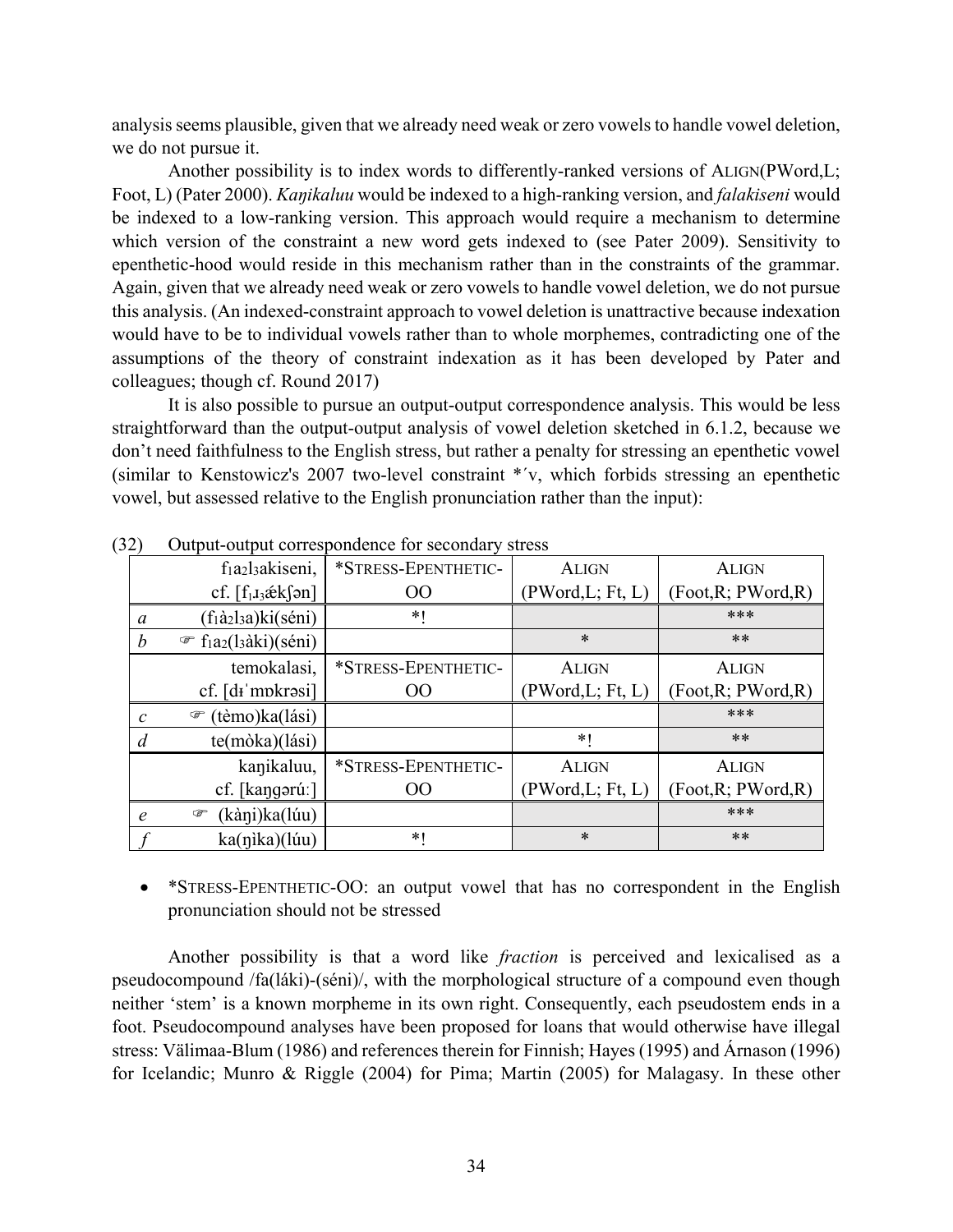languages, unlike in Tongan, there was additional evidence for the pseudocompounding analysis (from vowel harmony or reduplication).

# **6.3 Vowel length**

1

We saw in Section 5 that a final vowel was always adapted as short if this would place stress on a the correspondent of a stressed English vowel (sèpit**é**m**a** 'Sept**é**mb**er**'), less often if it stress the correspondent of an unstressed English vowel (tàiam**í**t**a** 'diám**e**t**er**', kàsit**o**m**áa** 'cúst**o**m**er**'), and even less often if it would place stress on an epenthetic vowel (\*mìnis**í**t**a**, rather minis**i**t**áa** 'mínis**\_**t**er**').

 The analysis developed so far extends easily to these data. As shown in (33) (ignoring variation for now), the transition from [s] to [t] is perceived as a weak vowel, and the markedness constraint  $\sqrt{\nu_{\text{weak}}/T}$ , introduced in 6.2, prevents stress from falling on it. The remaining options are a non-binary foot (d), which is not allowed in Tongan, or perceiving the final vowel as long (f).

|   | $15101$ vu                          |                                                         |        |                                                     |                            |
|---|-------------------------------------|---------------------------------------------------------|--------|-----------------------------------------------------|----------------------------|
|   | mínista]                            | *[release] $\rightarrow$ /V <sub>full</sub> / /FOOTBIN/ |        | $\frac{\mathrm{d}^{*}}{\mathrm{V}_{\mathrm{weak}}}$ | $*$ [V] $\rightarrow$ /VV/ |
| a | /mini(síta)/                        | $*1$                                                    |        |                                                     |                            |
|   | /mini(sí <sub>weak</sub> ta)/       |                                                         |        | $*1$                                                |                            |
| C | /minisi(tá)/                        | $*(!$                                                   | $*(!)$ |                                                     |                            |
| a | /minisi <sub>weak</sub> (tá)/       |                                                         | $\ast$ |                                                     |                            |
| e | /minisi(táa)/                       | $*1$                                                    |        |                                                     | $\ast$                     |
|   | /minisi <sub>weak</sub> (táa)/<br>œ |                                                         |        |                                                     | $\ast$                     |

(33) Auditory-to-surface perception mapping for 'minister'—footing of beginning of word is ignored

- /FOOTBIN/: a foot must contain exactly two moras
- $^*$ [V]  $\rightarrow$  /VV/: a short vowel in the auditory form must not be perceived as long

This is a suitable perception strategy for native words, too: a devoiced or deleted penult vowel must be unstressed, and therefore must be followed by a long-voweled ultima. The mapping from /minisi(táa)/ to underlying |minisitaa| is then straightforward: Tongan lacks productive vowel-length alternations, so long surface vowels should always be recognised as long underlying vowels.23

In order to capture the difference between 'Septémber' and 'cústomer', we need a constraint sensitive to English stress. We propose one whose sensitivity is indirect: \*[VRELPROM ]  $\rightarrow$  /UNSTRESSED/, which requires a vowel in the auditory form that is more prominent than either of its within-word neighbors to be perceived as stressed. This constraint is inspired by Broselow's (2009) FINALVLONG (a final vowel more prominent than the preceding vowel should be recognised as long), but applies more broadly, to vowels anywhere in the word. Like Broselow, we leave open what phonetic properties of an English word are heard as a 'prominence peak' (217). English and Tongan stressed vowels have many of the same acoustic properties: higher duration,

<sup>&</sup>lt;sup>23</sup> Or, in definite forms, as a sequence of a final underlying short vowel and an empty mora from the definite enclitic see Anderson & Otsuka (2006) and references therein.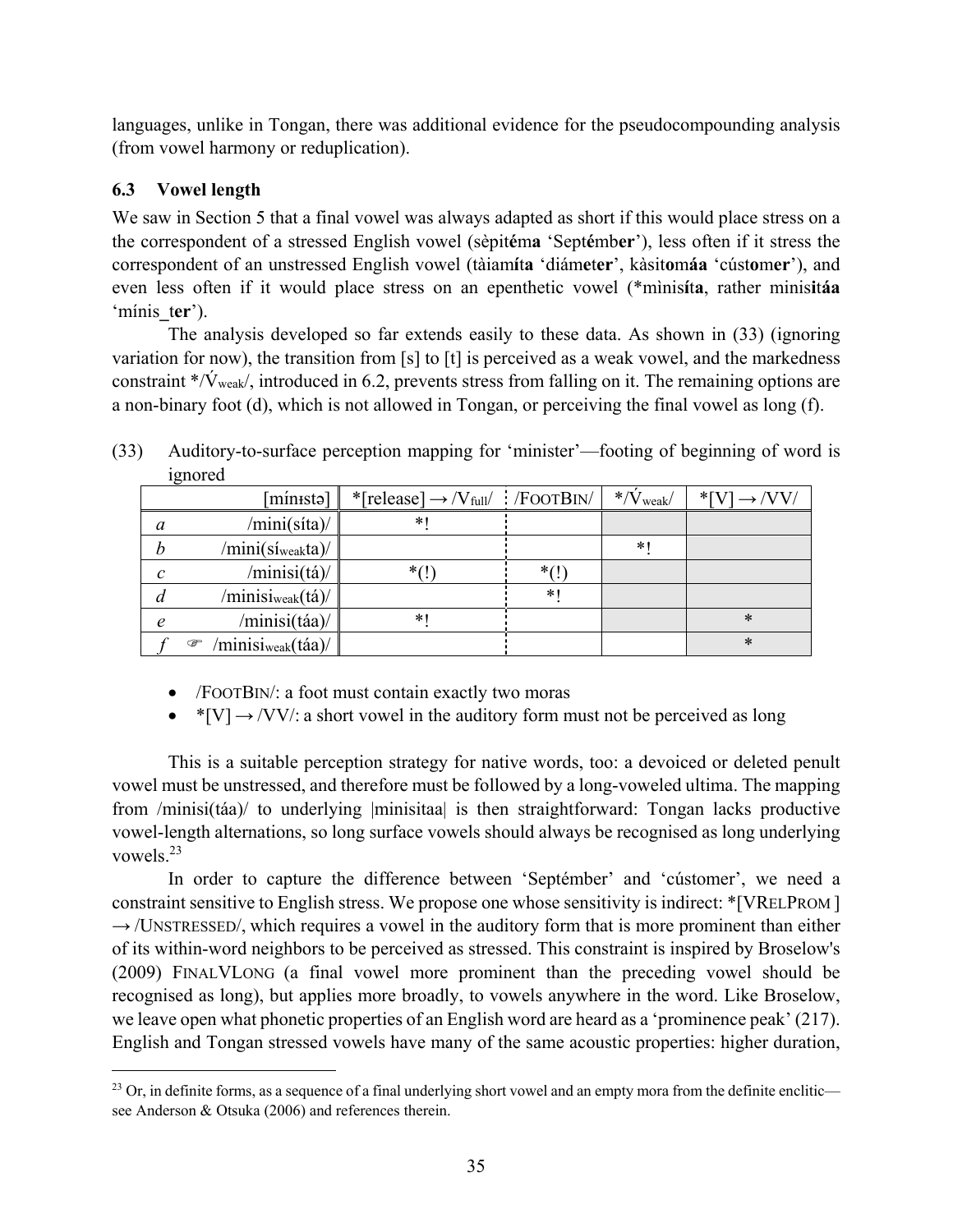energy, and pitch (depending on intonation), and lower F1 (Garellek & White 2015 for Tongan, and references therein for English). Therefore, we can assume that, using native-language cues, Tongan speakers tend to perceive English stressed vowels as prominent.

Obeying this constraint is a reasonable perception strategy for Tongan overall: a vowel that is appreciably more prominent than either of its immediate neighbors within the same word must be stressed—either it is stressed and the neighbor is unstressed, or both are stressed but the vowel in question bears primary stress and its neighbor secondary.

As illustrated schematically (leaving 'customer' in a tie) in (34), \*[VRELPROM ]  $\rightarrow$ /UNSTRESSED/ requires stressing the penult in 'September', because the [ɛ́ ] that it corresponds to is more prominent than both flanking vowels in the auditory form. In 'customer', the constraint is irrelevant—all candidates satisfy it—so there is no need to ensure stress on the penult by having a short final vowel.

|                  | [septémbə]                           | *[VRELPROM]<br>$\rightarrow$ /UNSTRESSED/ | /FOOTBIN/ | *[ $V_{full}$ ] $\rightarrow$<br>$/V_{\text{weak}}/$ | $*/\dot{V}_{weak}$ |
|------------------|--------------------------------------|-------------------------------------------|-----------|------------------------------------------------------|--------------------|
| $\alpha$         | /sepi(téma)/<br>P                    |                                           |           |                                                      |                    |
| b                | /sepi(téweakma)/                     |                                           |           | $*1$                                                 | $\ast$             |
| $\mathcal C$     | /sepite(má)/                         | $*(!)$                                    | $*(!)$    |                                                      |                    |
| $\overline{d}$   | /sepite <sub>weak</sub> (má)/        | $*(!)$                                    | $*(!)$    | $*(!)$                                               |                    |
| $\epsilon$       | /sepite(máa)/                        | $*1$                                      |           |                                                      |                    |
|                  | /sepiteweak(máa)/                    | $*(!)$                                    |           | $*(!)$                                               |                    |
|                  | [kást <b>əmə</b> ]                   | *[VRELPROM]<br>$\rightarrow$ /UNSTRESSED/ | /FOOTBIN/ | *[ $V_{full}$ ] $\rightarrow$<br>$/V_{weak}$         | $*/\dot{V}_{weak}$ |
| g                | $\mathcal{F}$ /kasi(tóma)/           |                                           |           |                                                      |                    |
| $\boldsymbol{h}$ | /kasi(tóweakma)/                     |                                           |           | $*$ (                                                | $\ast$             |
| i                | /kasito(má)/                         |                                           | $*1$      |                                                      |                    |
|                  | $\ell$ kasito <sub>weak</sub> $(má)$ |                                           | $*(!)$    | $*(!)$                                               |                    |
| $\boldsymbol{k}$ | /kasito(máa)/<br>☞                   |                                           |           |                                                      |                    |
|                  | /kasitoweak(máa)/                    |                                           |           | *1                                                   |                    |

(34) Perception of stressed vs. unstressed penult (ignoring earlier foot and status of vowels earlier in the word)

• \*[VRELPROM ]  $\rightarrow$  /UNSTRESSED/: a vowel that is more prominent than either of its neighbors within the same word must not be perceived as unstressed

Our MaxEnt grammar's model of variation is shown in (35) (evaluating only the last two vowels of each word). In our analyses above we simplified by confining variation to the production mapping, but in Tongan vowel length is contrastive and not subject to either free variation or systematic alternation, so we have instead put variation in vowel length in perception.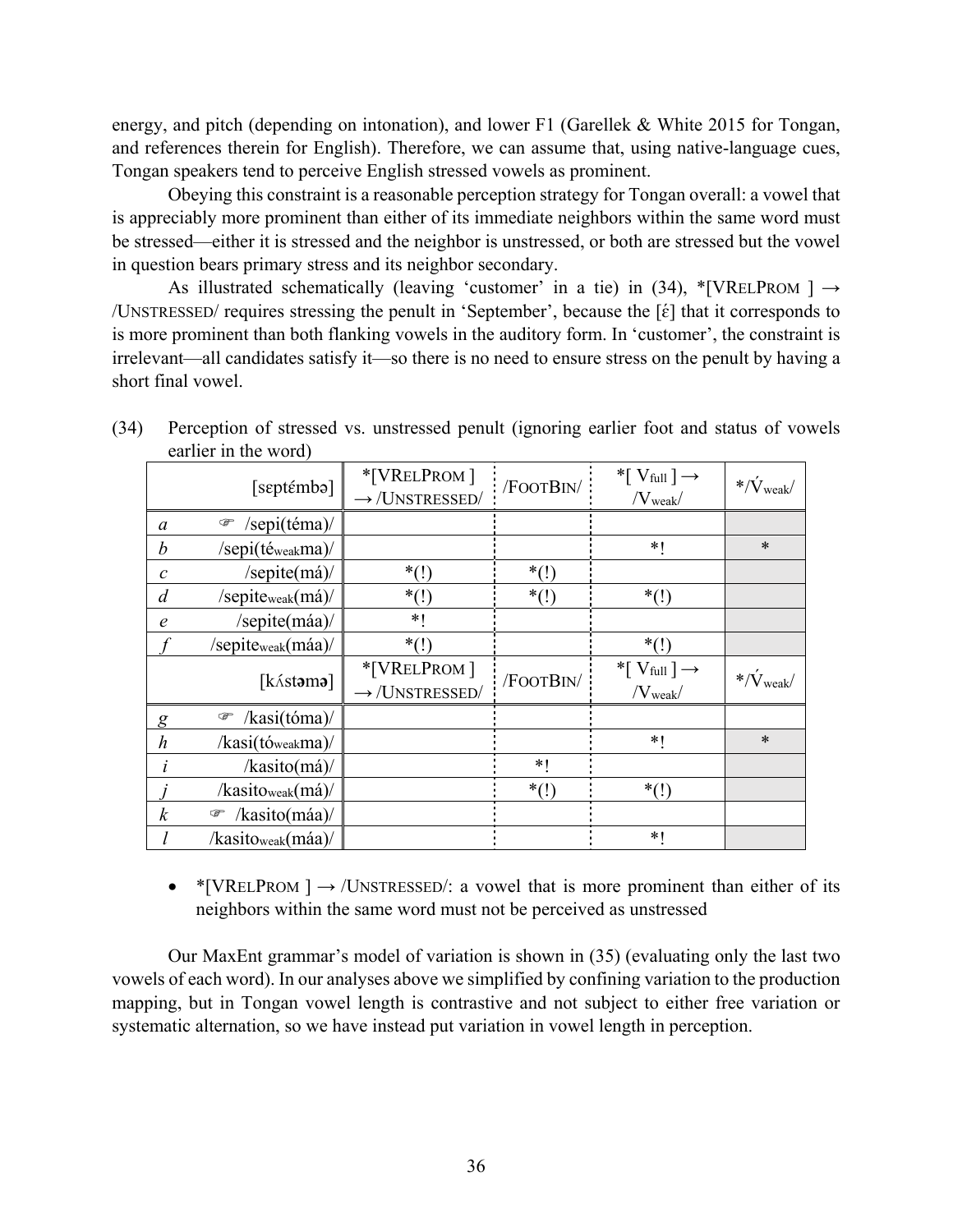# (35) MaxEnt model of final lengthening

|                                                                                                                                                                                                                                                                                                                                                                                                                                                                                                                                                                                                                                                                                                                                                                                                                                                                                                                                                                                                                                                                                    | *[VRELPROM] $\rightarrow$ /UNSTRESSED/ | $\rightarrow$ XV<br>$\sum_{i=1}^{k}$ | *[ release] $\rightarrow$ /V full/ | *[ release] $\rightarrow$ /V $_{\text{weak}}$ | $*[\, \mathrm{V}_{\mathrm{full}}\,] \rightarrow \! \mathrm{V}_{\mathrm{weak}}$ | $*$ /UNSTRESSTED $\rm V_{\rm full}/$ | $\ast/\mathrm{V}_{\mathrm{weak}}/$ | $*$ /STRESSED $\rm V_{weak}$ | FOOTBIN | wtd<br>sum  | $e^{-(wt\_sum)}$ | prob.        |      | actual<br>rate |
|------------------------------------------------------------------------------------------------------------------------------------------------------------------------------------------------------------------------------------------------------------------------------------------------------------------------------------------------------------------------------------------------------------------------------------------------------------------------------------------------------------------------------------------------------------------------------------------------------------------------------------------------------------------------------------------------------------------------------------------------------------------------------------------------------------------------------------------------------------------------------------------------------------------------------------------------------------------------------------------------------------------------------------------------------------------------------------|----------------------------------------|--------------------------------------|------------------------------------|-----------------------------------------------|--------------------------------------------------------------------------------|--------------------------------------|------------------------------------|------------------------------|---------|-------------|------------------|--------------|------|----------------|
| $\lceil$ mín $\text{tsto}\rceil$                                                                                                                                                                                                                                                                                                                                                                                                                                                                                                                                                                                                                                                                                                                                                                                                                                                                                                                                                                                                                                                   | 0.2<br>$\ast$                          | 2.0                                  | 5.8<br>$\ast$                      | 0.0                                           | 12.3                                                                           | 4.6<br>$\ast$                        | 6.0                                | 10.1                         | 14.2    |             |                  |              |      |                |
| /min(sita)<br>a                                                                                                                                                                                                                                                                                                                                                                                                                                                                                                                                                                                                                                                                                                                                                                                                                                                                                                                                                                                                                                                                    |                                        |                                      | $\ast$                             |                                               |                                                                                | $\ast$                               |                                    |                              | $\ast$  | 10.6        | 0.0000           | 0.07         | 0.07 | 0.25           |
| $\boldsymbol{b}$<br>$/$ minisi $(ta)/$                                                                                                                                                                                                                                                                                                                                                                                                                                                                                                                                                                                                                                                                                                                                                                                                                                                                                                                                                                                                                                             |                                        | $\ast$                               |                                    | $\ast$                                        |                                                                                |                                      | $\ast$                             |                              |         | 24.6        | 0.0000           | 0.00         |      |                |
| $/$ minisi <sub>weak</sub> $(t$ áa $)/$<br>$\mathcal C$<br>$\overline{d}$                                                                                                                                                                                                                                                                                                                                                                                                                                                                                                                                                                                                                                                                                                                                                                                                                                                                                                                                                                                                          |                                        | $\ast$                               | $\ast$                             |                                               |                                                                                | $\ast$                               |                                    |                              |         | 8.0<br>12.4 | 0.0003<br>0.0000 | 0.92<br>0.01 | 0.93 | 0.75           |
| /minisi(táa)/<br>[kást <b>əmə</b> ]                                                                                                                                                                                                                                                                                                                                                                                                                                                                                                                                                                                                                                                                                                                                                                                                                                                                                                                                                                                                                                                |                                        |                                      |                                    |                                               |                                                                                |                                      |                                    |                              |         |             |                  |              |      |                |
| /kasi(tóma)                                                                                                                                                                                                                                                                                                                                                                                                                                                                                                                                                                                                                                                                                                                                                                                                                                                                                                                                                                                                                                                                        |                                        |                                      |                                    |                                               |                                                                                | $\ast$                               |                                    |                              |         | 4.6         | 0.0170           | 0.88         | 0.88 | 0.65           |
| $\boldsymbol{e}$<br>$\mathcal{f}$<br>$\frac{\pi}{3}$                                                                                                                                                                                                                                                                                                                                                                                                                                                                                                                                                                                                                                                                                                                                                                                                                                                                                                                                                                                                                               |                                        |                                      |                                    |                                               |                                                                                | $\ast$                               |                                    |                              | $\ast$  | 18.8        | 0.0000           | 0.00         |      |                |
| /kasito <sub>weak</sub> (máa)/                                                                                                                                                                                                                                                                                                                                                                                                                                                                                                                                                                                                                                                                                                                                                                                                                                                                                                                                                                                                                                                     |                                        | $\ast$                               |                                    |                                               | $\ast$                                                                         |                                      | $\ast$                             |                              |         | 20.3        | 0.0000           | 0.00         |      | 0.35           |
| $\mathcal{g}$<br>$\boldsymbol{h}$<br>$\frac{1}{\sqrt{2}}$ /kasito(máa)/                                                                                                                                                                                                                                                                                                                                                                                                                                                                                                                                                                                                                                                                                                                                                                                                                                                                                                                                                                                                            |                                        | $\ast$                               |                                    |                                               |                                                                                | $\ast$                               |                                    |                              |         | 6.6         | 0.0013           | 0.12         | 0.12 |                |
| [sɛpt <b>ɛ́mbə</b> ]                                                                                                                                                                                                                                                                                                                                                                                                                                                                                                                                                                                                                                                                                                                                                                                                                                                                                                                                                                                                                                                               |                                        |                                      |                                    |                                               |                                                                                |                                      |                                    |                              |         |             |                  |              |      |                |
| /sepi(téma)/<br>$\dot{l}$                                                                                                                                                                                                                                                                                                                                                                                                                                                                                                                                                                                                                                                                                                                                                                                                                                                                                                                                                                                                                                                          |                                        |                                      |                                    |                                               |                                                                                | $\ast$                               |                                    |                              |         | 4.6         | 0.0101           | 0.99         |      | 1.00           |
| /sepite $(m\acute{a})$ /                                                                                                                                                                                                                                                                                                                                                                                                                                                                                                                                                                                                                                                                                                                                                                                                                                                                                                                                                                                                                                                           | $\ast$                                 |                                      |                                    |                                               |                                                                                | $\ast$                               |                                    |                              | $\ast$  | 19.0        | 0.0000           | 0.00         | 0.90 |                |
| $\boldsymbol{k}$<br>/sepite <sub>weak</sub> (máa)/                                                                                                                                                                                                                                                                                                                                                                                                                                                                                                                                                                                                                                                                                                                                                                                                                                                                                                                                                                                                                                 | $\ast$                                 | $\ast$                               |                                    |                                               | $\ast$                                                                         |                                      | $\ast$                             |                              | $\ast$  | 34.7        | 0.0000           | 0.00         |      |                |
| $\iota$<br>/sepite $(m\acute{a}a)$                                                                                                                                                                                                                                                                                                                                                                                                                                                                                                                                                                                                                                                                                                                                                                                                                                                                                                                                                                                                                                                 | $\ast$                                 | $\ast$                               |                                    |                                               |                                                                                | $\ast$                               |                                    |                              |         | 6.8         | 0.0011           | $0.10\,$     | 0.10 | 0.00           |
| The model captures the three-way distinction of epenthetic, unstressed, and stressed. <sup>24</sup><br>6.3.1 Other analyses of vowel length<br>In analyzing a similar final-length phenomenon in Fijian, Kenstowicz (2007) relies on two<br>ingredients. First, an English consonant cluster is lexicalised as such: /minista/, even though the<br>word will be pronounced with an epenthetic vowel because of NOCODA. Second, there is a<br>constraint penalising stress on an epenthetic vowel (*'v), outranking faithfulness to length: thus,<br>length-unfaithful [minisi(táa)] is better than *[mini(sita)]. (Kenstowicz's constraint is a simplified<br>version of Alderete's 1999 HEAD-DEP, which refers to prosodic head-hood rather than stress. The<br>$24$ Under the constraint set shown, candidate h is harmonically bounded by candidate e. This is not a problem in<br>MaxEnt, where even harmonically bounded candidates receive some probability; in this case, because the weight of<br>*[V] $\rightarrow$ /VV/ is small, <i>h</i> gets substantial probability. |                                        |                                      |                                    |                                               |                                                                                |                                      |                                    |                              |         |             |                  |              |      |                |

# **6.3.1 Other analyses of vowel length**

<sup>&</sup>lt;sup>24</sup> Under the constraint set shown, candidate *h* is harmonically bounded by candidate *e*. This is not a problem in MaxEnt, where even harmonically bounded candidates receive some probability; in this case, because the weight of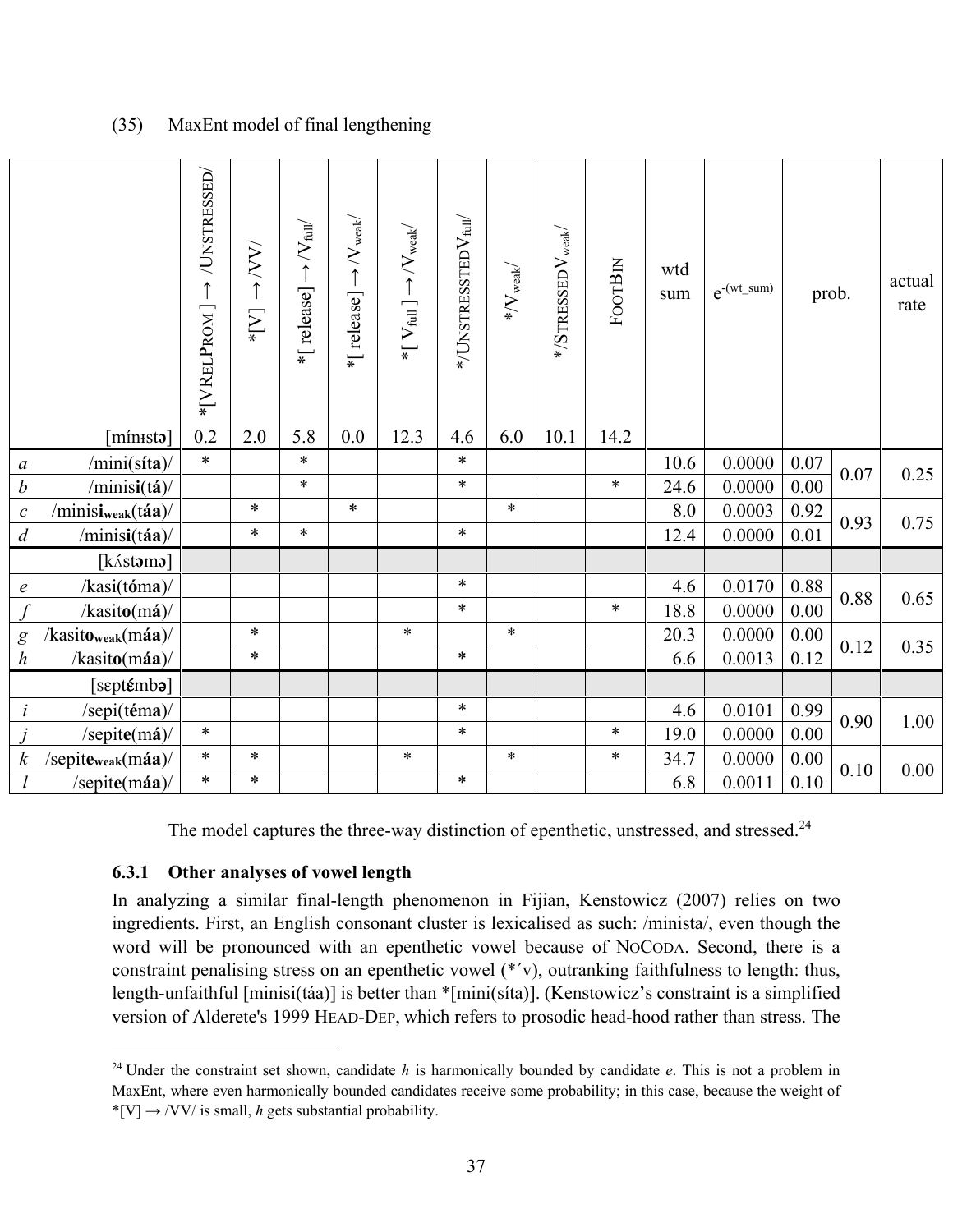observation that epenthetic vowels in loans tend to repel stress is due to Broselow 1982; Broselow 2008 provides an overview in OT.)

Broselow (2009) revisits Kenstowicz's analysis of Schütz's Fijian corpus, and points out a puzzle for learnability: when English loans entered the Fijian language, how had Fijian speakers arrived at the production-grammar ranking posited, even though the rankings involved were not needed for native words (which do not undergo epenthesis)?

Broselow adopts a model similar to Boersma & Hamann's (2009), based on Boersma 1998. However, her perception grammar maps auditory [mínista] directly to underlying |ministaa|. This means that rather than perceiving stress, with foot-structure constraints then shaping perceived length, listeners perceive length directly from relative prominence, using FINALVLONG (a final vowel that is more prominent than the preceding vowel should be recognised as long). As in the two-step analysis given above for Tongan, this is a reasonable comprehension strategy for native words: given the many sources of variation in duration, especially word-finally, a good cue to final vowel length—perhaps better than duration alone—is its overall prominence relative to the preceding vowel.

 An analysis based on output-output correspondence would be indirect here, as it was for secondary stress. The English final vowels in question are short, so Tongan is not being faithful to their length. We need the constraint \*STRESS-EPENTHETIC-OO from section 6.2.1 to ensure a long final vowel in 'minister'. Under strict ranking of these constraints, 'customer' will never have a final long vowel—candidate *d* is harmonically bounded—but in a MaxEnt grammar candidate *d* will still have some probability, and crucially more than *b*.

|                  | sepitema,<br>cf. [sɛptémbə] | <b>ID-STRESS-OO</b> | *STRESS-<br>EPENTHETIC-OO | <b>ID-LENGTH-IO</b> |
|------------------|-----------------------------|---------------------|---------------------------|---------------------|
| a                | ☞ sepi(téma)                |                     |                           |                     |
| $\boldsymbol{b}$ | sepite(máa)                 | $*1$                |                           | $\ast$              |
|                  | kasitoma,                   |                     |                           |                     |
|                  | cf. [kástəmə]               |                     |                           |                     |
| $\mathcal{C}$    | $\mathcal{F}$ kasi(tóma)    |                     |                           |                     |
| a                | kasito(máa)                 |                     |                           | $\ast$              |
|                  | minisita,                   |                     |                           |                     |
|                  | cf. [minista]               |                     |                           |                     |
| $\epsilon$       | mini(síta)                  |                     | *1                        |                     |
|                  | minisi(táa)<br>☞            |                     |                           | $\ast$              |

(36) Output-output correspondence for final length

- ID-STRESS-OO: an output vowel that corresponds to an English stressed vowel must be stressed
- ID-LENGTH-IO: an output vowel must have the same length as its input correspondent

What is unappealing here is that an important, high-ranking constraint, ID-LENGTH-IO, must be weighted lower than \*STRESS-EPENTHETIC-OO, a constraint motivated only for loanwords.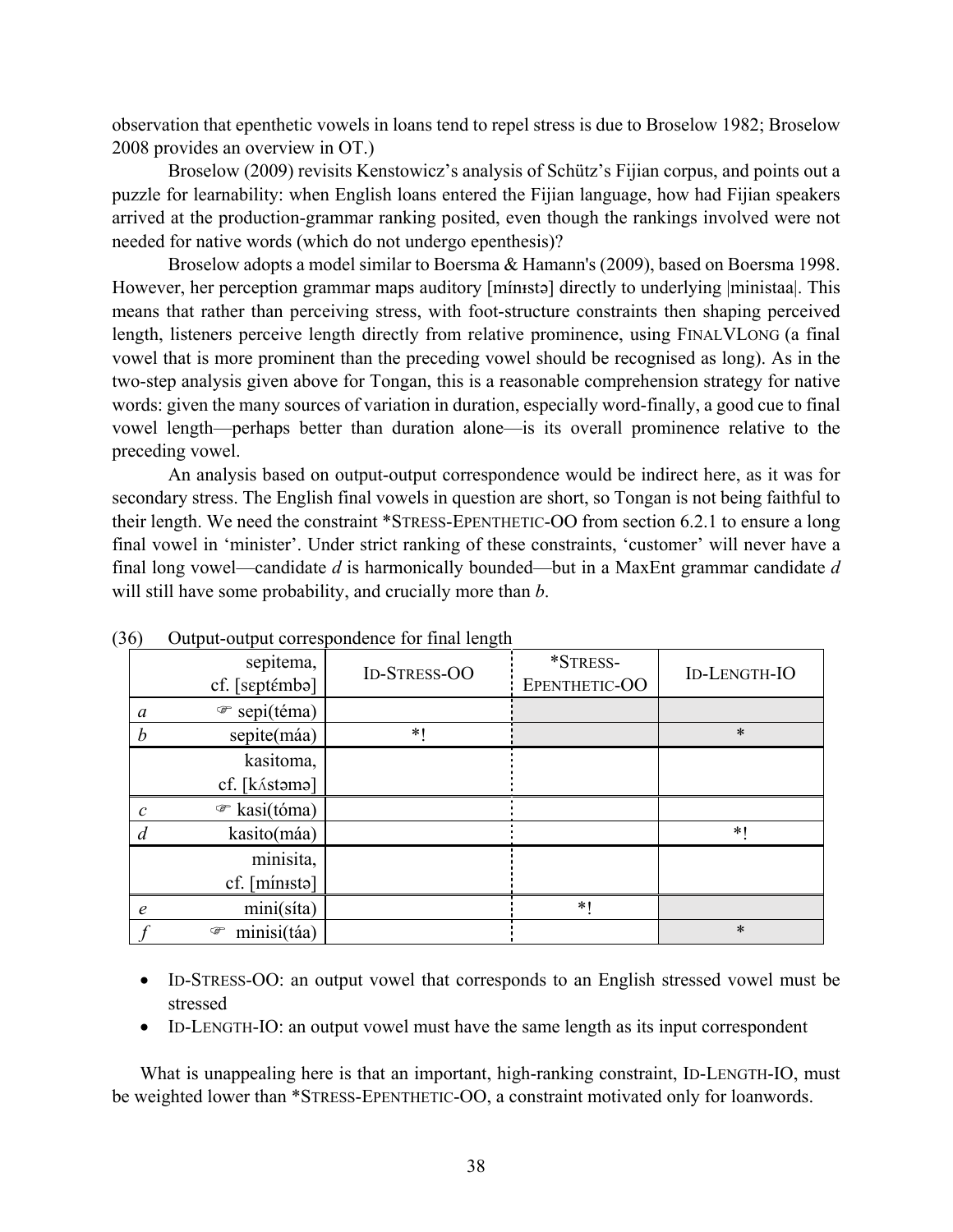#### **7 Conclusion**

Tongan speakers must be able to perceive the non-native contrast between CVC and CC, well enough to carry it into loan adaptations, though not necessarily in that form. We proposed that the release of a word-final consonant or the transition in a CC sequence is perceived as a weak vowel, and we proposed an analysis in the bidirectional model of Boersma (1998), Boersma & Hamann (2009), with similarities to Kenstowicz's (2007) and Broselow's (2009) analyses of Fijian.

 To account for the fact that epenthetic vowels delete more often, we proposed that Tongan allows a category of weak vowels in surface representations. This is not surprising, since native Tongan words also have vowel devoicing, shortening, and deletion. More controversial was the proposal that *underlying* representations could contain weak vowels. In principle native words could have such a contrast too, so that some vowels of some words have an idiosyncratic tendency to undergo vowel weakening more than usual. Variation in pronunciation presumably produces some variation in underlying forms for native and loan words alike, so this contrast is not stable.

 Allowing weak vowels in underlying representations also captured why epenthetic vowels repel secondary stress, using a markedness constraint prohibiting stressed, weak surface vowels  $(*/V_{weak})$ . This constraint is needed independently to account for native Tongan phonology, where weakening does not apply to stressed vowels. If Tongan lacked vowel weakening, it would have been more difficult for the secondary-stress effect to arise, because surface forms would not distinguish weak and strong vowels, and even if a word were somehow correctly perceived with aberrant, peninitial secondary stress (/fa(làki)(séni)/ 'fraction'), its lexicalised form (|falakiseni|) would be the same as that of a loan with initial secondary stress.

 Our third case study was vowel length: final vowels lengthen to avoid stressing a preceding vowel that was unstressed in English, or, even more strongly, an epenthetic vowel. Taking inspiration from Broselow's analysis of Fijian, we posited a constraint requiring that a vowel be perceived as stressed if it is more prominent than an adjacent vowel—a reasonable part of a stressperception strategy for native Tongan words. The bidirectional model was crucial to our analysis: the perceptual constraint is active in the mapping from an English auditory form ([minista]) to a Tongan surface form, complete with feet and stress (/(mìni)siweak(táa)/). The final vowel lengthening is a combined effect of the perception-mapping constraint's stress requirement (\*/(mìni)(síta)/) and ordinary markedness constraints that require a final vowel in a surface form to be long if it is stressed (\*/(mìni)si(tá)/).

 What makes Tongan, as we analyze it, different from other cases in which loans import novel contrasts is that no novel structures in pronunciations result. Unlike the cases of 'special contrast' analyzed by Smith (2006), there is no need for otherwise undominated markedness constraints to be dominated in loans. Once words have been adapted, final vowel length is unproblematic for Tongan phonology: underlying forms for the words in question simply have a long or short final vowel, just like native words. Vowel deletion requires a novel contrast between full and weak vowels, but this contrast is realised only as a difference in the rates at which words vary between pronunciations that were already legal in native words (full vowel vs. devoiced or deleted vowel). The same underlying contrast between full and weak vowels is also realised as a difference in secondary stress position for certain words. If peninitial secondary stress were truly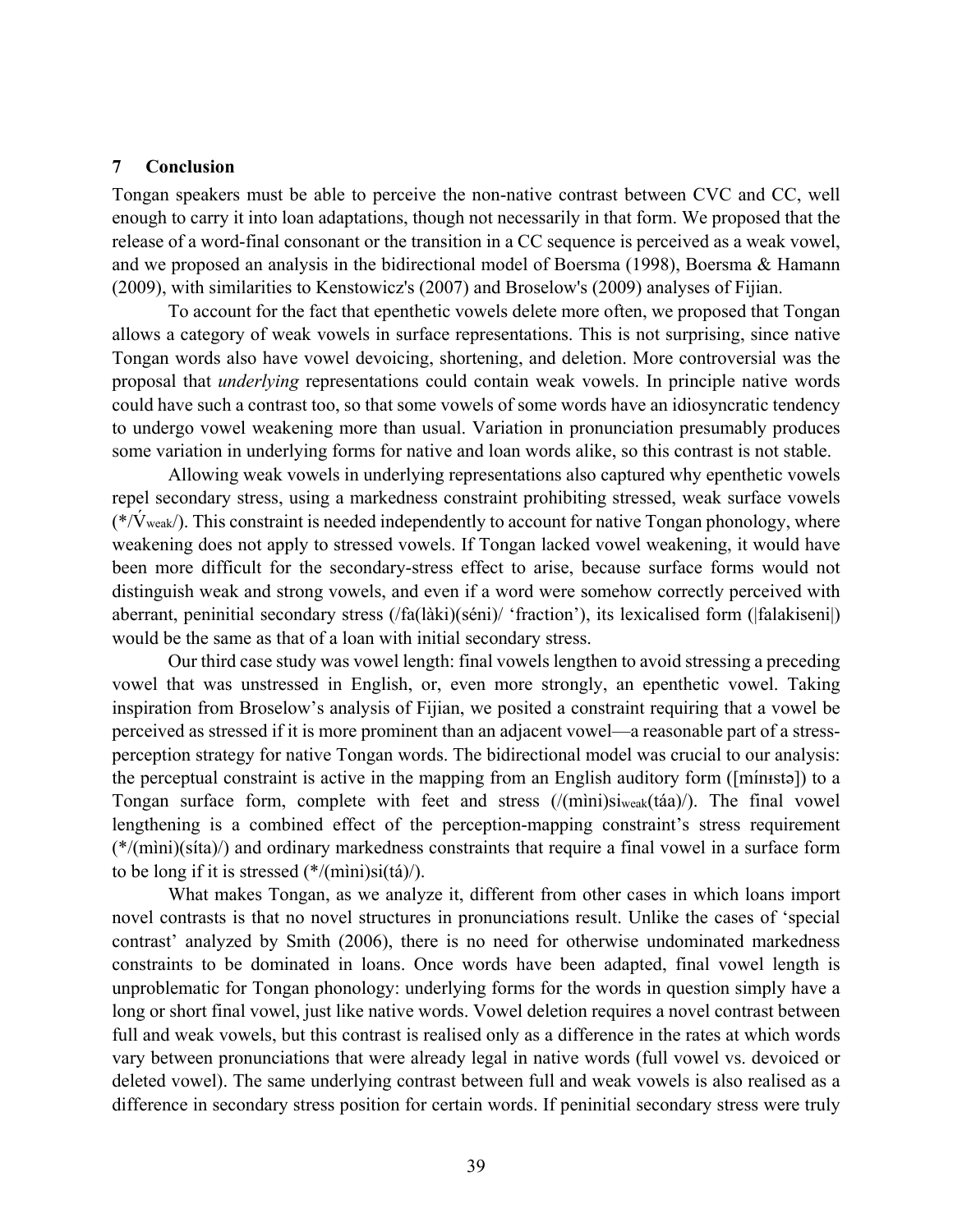illegal in native Tongan words, then surface forms like /faweak(làkiweak)(séniweak)/ 'fraction' would indeed be introducing novel surface structure. But as discussed in section 3.1, there seem to be no monomorphemic native words long enough to weigh in on this question; /faweak(làkiweak)(séniweak)/ and /(tèmo)kaweak(lásiweak)/ 'democracy' both have stress patterns that are legal in compounds, and whose legality in monomorphemic words is unknown, presumably even to learners.

 From a study of just one language, we can't draw cross-linguistic conclusions. But it is suggestive that Tongan loans show sensitivity to non-native contrasts, despite how hard non-native contrasts are to perceive, and that this sensitivity does not result in previously-illegal surface structures. We speculate that non-native contrasts may be easier to encode in loans when this condition holds.

#### **8 References**

- Alderete, John (1999). Head dependence in stress-epenthesis interaction. In Ben Hermans & Marc van Oostendorp (eds.) *The derivational residue in Optimality Theory*. Amsterdam: Benjamins. 29-50.
- Anderson, Victoria & Yuko Otsuka (2006). The phonetics and phonology of "definitive accent" in Tongan. *Oceanic Linguistics* 45. 21–42.
- Árnason, Kristján (1996). How to meet the European standard: word stress in Faroese and Icelandic. *Nordlyd: Tromsø University Working Papers on Language and Linguistics* 24.  $1 - 22$ .
- Bates, Douglas, Martin Maechler, Ben Bolker & Steven Walker (2014). lme4: Linear mixedeffects models using Eigen and S4. (R package version 1.1-6). http://CRAN.Rproject.org/package=lme4.
- Benua, Laura (1997). Transderivational identity: phonological relations between words. PhD dissertation, University of Massachusetts, Amherst.
- Bermudez-Otero, Ricardo (2012). The architecture of grammar and the division of labour in exponence. In Jochen Trommer (ed.) *The morphology and phonology of exponence (Oxford Studies in Theoretical Linguistics 41)*. Oxford: Oxford University Press. 8-83.
- Boersma, Paul (1998). *Functional phonology: formalizing the interaction between articulatory and perceptual drives*. The Hague: Holland Academic Graphics.
- Boersma, Paul (2011). A programme for bidirectional phonology and phonetics and their acquisition and evolution. In Anton Benz & Jason Mattausch (eds.) *Bidirectional Optimality Theory.* Amsterdam: John Benjamins. 33-72.
- Boersma, Paul & Silke Hamann (2009). Loanword adaptation as first-language phonological perception. In Andrea Calabrese & Leo Wetzels (eds.) *Loanword phonology*. Amsterdam: John Benjamins. 11-58.
- Boersma, Paul & David Weenink (2006). Praat: Doing phonetics by computer (version 4.4). http://www.praat.org/.
- Broselow, Ellen (1982). On predicting the interaction of stress and epenthesis. *Glossa* 16. 115– 132.
- Broselow, Ellen (2008). Stress-epenthesis interactions. In Bert Vaux & Andrew Nevins (eds.) *Rules, constraints, and phonological phenomena*. Oxford: Oxford University Press. 121- 148.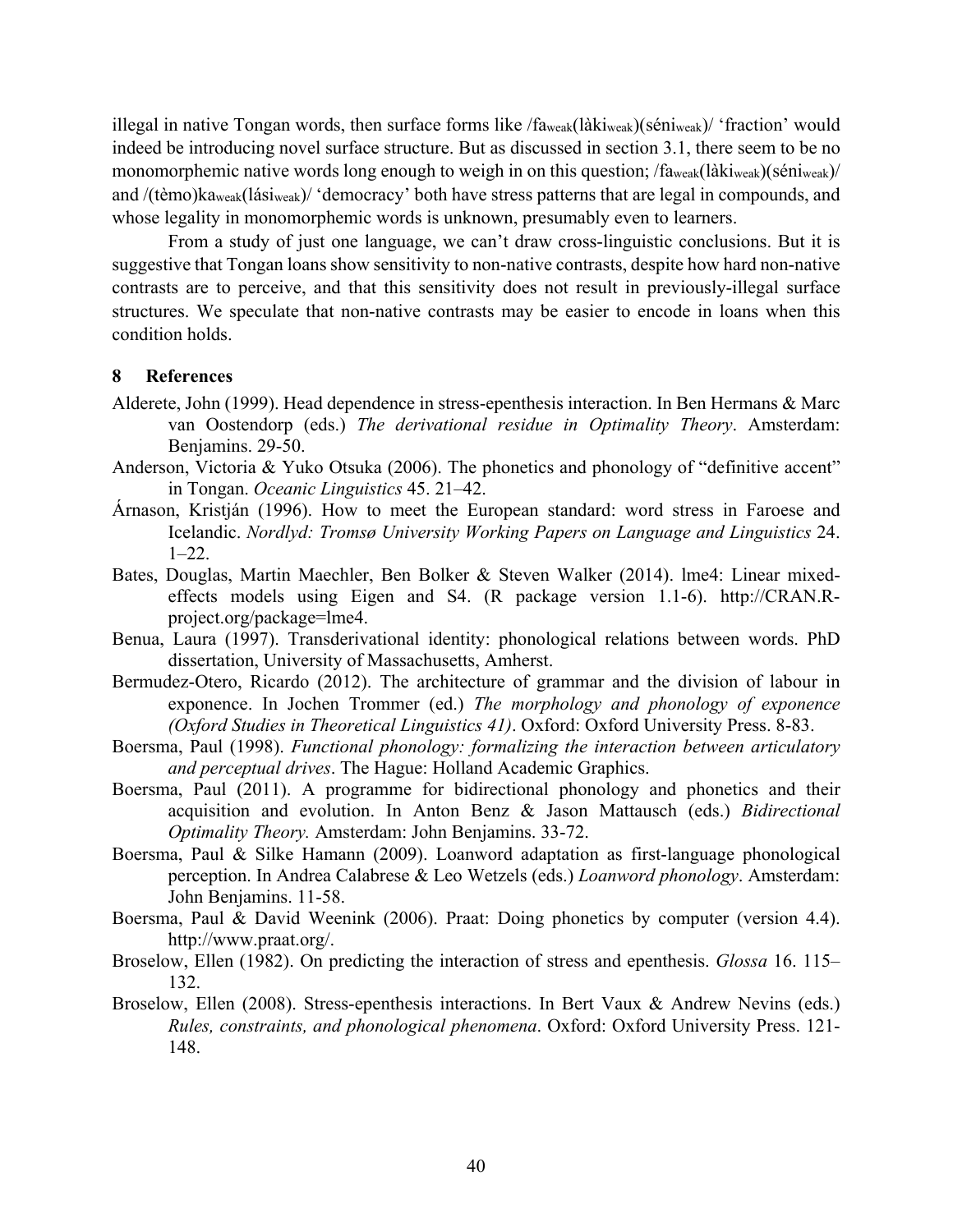- Broselow, Ellen (2009). Stress adaptation in loanword phonology: perception and learnability. In Paul Boersma & Silke Hamann (eds.) *Phonology in perception*. Berlin: Mouton de Gruyter. 191-234.
- Broselow, Ellen (2015). The typology of position-quality interactions in loanword vowel insertion. In Yuchau E. Hsiao & Lian-Hee Wee (eds.) *Capturing phonological shades within and across languages*. Newcastle Upon Tyne: Cambridge Scholars Publishing. 292-319.
- Burzio, Luigi (1999). Surface-to-surface morphology: when your representations turn into constraints. Ms, Johns Hopkins University.
- Cabré, Teresa (2009). Vowel reduction and vowel harmony in Eastern Catalan loanword phonology. In Marina Vigário, Sónia Frota & M. João Freitas (eds.) *Phonetics and phonology: interactions and interrelations*. Amsterdam and Philadelphia: John Benjamins. 267-286.
- Churchward, C. Maxwell (1953). *Tongan grammar*. London: Oxford University Press.
- Churchward, C. Maxwell (1959). *Tongan dictionary*. London: Oxford University Press.
- Crosswhite, Katherine (1998). Segmental vs. prosodic correspondence in Chamorro. *Phonology* 15. 281–316.
- Daland, Robert, Mira Oh & Syejeong Kim (2015). When in doubt, read the instructions: orthographic effects in loanword adaptation. *Lingua* 159. 70–92.
- Davidson, Lisa (2006). Phonology, phonetics, or frequency: influences on the production of nonnative sequences. *JPh* 34. 104–137.
- Davidson, Lisa (2007). The relationship between the perception of non-native phonotactics and loanword adaptation. *Phonology* 24. 261–286.
- Davidson, Lisa (2010). Phonetic bases of similarities in cross-language production: evidence from English and Catalan. *JPh* 38. 272–288.
- Davidson, Lisa & Jason A. Shaw (2012). Sources of illusion in consonant cluster perception. *JPh* 40. 234–248.
- de Lacy, Paul (2007). The interaction of tone, sonority, and prosodic structure. In Paul de Lacy (ed.) *The Cambridge handbook of phonology*. Cambridge University Press. 281-307.
- Dupoux, Emmanuel, Takao Fushimi, Kazuhiko Kakehi & Jacques Mehler (1999). Prelexical locus of an illusory vowel effect in Japanese. In Krisztina Erdőhegyi, Géza Németh & Gábor Olaszy (eds.) *Proceedings of Sixth European Conference on Speech Communication and Technology, EUROSPEECH 1999*. Budapest: ISCA. 1675-1678.
- Dupoux, Emmanuel, Kazuhiko Kakehi, Yuki Hirose, Christophe Pallier & Jacques Mehler (1999). Epenthetic vowels in Japanese: a perceptual illusion? *Journal of Experimental Psychology: Human perception and performance* 25. 1568–1578.
- Dupoux, Emmanuel, C. Pallier, Núria Sebastián-Gallés & J. Mehler (1997). A destressing "deafness" in French? *Journal of Memory and Language* 36. 406–421.
- Dupoux, Emmanuel, Sharon Peperkamp & Núria Sebastián-Gallés (2001). A robust method to study stress "deafness." *JASA* 110. 1606–1618.
- Dupoux, Emmanuel, Sharon Peperkamp & Núria Sebastián-Gallés (2010). Limits on bilingualism revisited: Stress 'deafness' in simultaneous French–Spanish bilinguals. *Cognition* 114. 266–275.
- Dupoux, Emmanuel, Núria Sebastián-Gallés, Eduardo Navarrete & Sharon Peperkamp (2008). Persistent stress "deafness": the case of French learners of Spanish. *Cognition* 106. 682– 706.
- Feldman, Harry (1978). Some notes on Tongan phonology. *Oceanic Linguistics* 17. 133–139.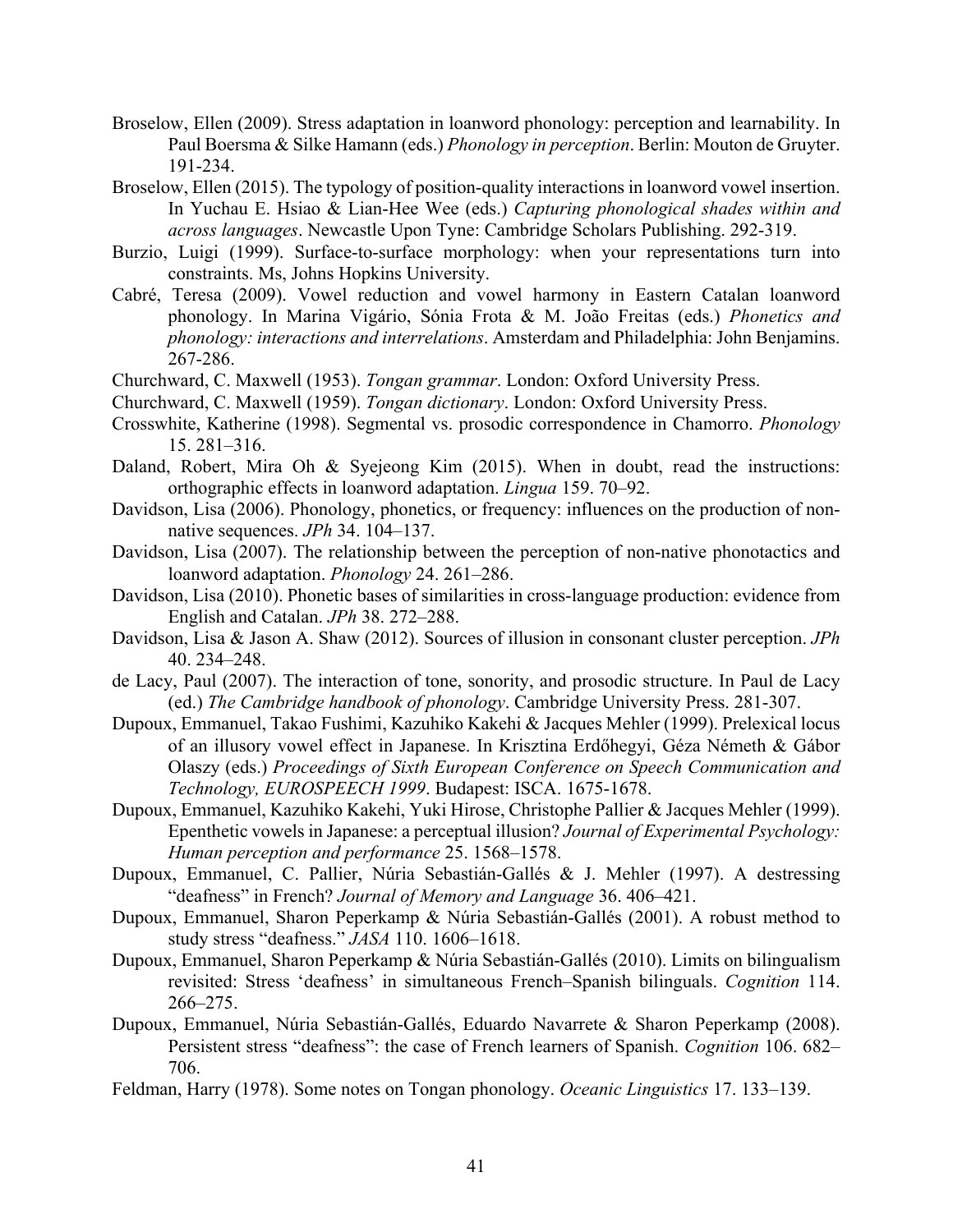- Féry, Caroline (1991). German schwa in prosodic morphology. *Zeitschrift für Sprachwissenschaft*  10. 65–85.
- Garellek, Marc & James White (2010). The acoustic correlates of stress and their use in diagnosing syllable fusion in Tongan. *UCLA Working Papers in Phonetics* 108. 35–65.
- Garellek, Marc & James White (2015). Phonetics of Tongan stress. *Journal of the International Phonetic Association* 45. 13–34.
- Gelman, Andrew, Yu-Sung Su, Masanao Yajima & Jennifer Hill (2010). arm: data analysis using regression and multilevel/hierarchical models. http://CRAN.R-project.org/package=arm.
- Goldwater, Sharon & Mark Johnson (2003). Learning OT constraint rankings using a Maximum Entropy model. In Jennifer Spenader, Anders Eriksson & Östen Dahl (eds.), *Proceedings of the Stockholm Workshop on Variation within Optimality Theory*. Stockholm: Stockholm University. 111-120.
- Hall, Kathleen Currie (2013). A typology of intermediate phonological relationships. *The Linguistic Review* 30. 215–275.
- Hall, Nancy (2003). Gestures and segments: vowel intrusion as overlap. PhD dissertation, University of Massachusetts, Amherst.
- Hall, Nancy (2006). Cross-linguistic patterns of vowel intrusion. *Phonology* 23. 387–429.
- Hayes, Bruce (1995). *Metrical Stress Theory: principles and case studies*. Chicago: The University of Chicago Press.
- Hayes, Bruce & Colin Wilson (2008). A Maximum Entropy model of phonotactics and phonotactic learning. *Linguistic Inquiry* 39. 379–440.
- Hayes, Bruce, Colin Wilson & Ben George (2009). Maxent grammar tool. http://www.linguistics.ucla.edu/people/hayes/MaxentGrammarTool/.
- Hillenbrand, James, Laura A. Getty, Michael J. Clark & Kimberlee Wheeler (1995). Acoustic characteristics of American English vowels. *JASA* 97. 3099–3111.
- Hothorn, Torsten, Frank Bretz & Peter Westfall (2008). Simultaneous inference in general parametric models. *Biometrical Journal* 50. 346–363.
- Hox, Joop J., Mirjam Moerbeek & Rens van de Schoot (2010). *Multilevel Analysis: Techniques and Applications*, Second Edition. New York: Routledge.
- Inkelas, Sharon, C. Orhan Orgun & Cheryl Zoll (1996). Exceptions and static phonological patterns: cophonologies vs. prespecification. Ms, UC Berkeley and University of Iowa.
- Iverson, Paul & Patricia K. Kuhl (1995). Mapping the perceptual magnet effect for speech using signal detection theory and multidimensional scaling. *JASA* 97. 553–562.
- Iverson, Paul & Patricia K. Kuhl (1996). Influences of phonetic identification and category goodness on American listeners' perception of /r/ and /l/. *JASA* 99. 1130–1140.
- Jäger, Gerhard (2007). Maximum Entropy Models and Stochastic Optimality Theory. In Jane Grimshaw, Joan Maling, Chris Manning, Jane Simpson & Annie Zaenen (eds.) *Architectures, rules, and preferences: a Festschrift for Joan Bresnan*. Stanford, CA: CSLI. 467-479.
- Johnson, Keith (1997). Speech perception without speaker normalization: an exemplar model. In Keith Johnson & John W Mullenix (eds.) *Talker variability in speech processing*. San Diego: Academic Press. 145-165.
- Kawahara, Shigeto (2011). Experimental approaches in theoretical phonology. In Marc van Oostendorp, Colin Ewen, Elizabeth Hume & Keren Rice (eds.) *The Blackwell companion to phonology*. Wiley-Blackwell. 2283-2303.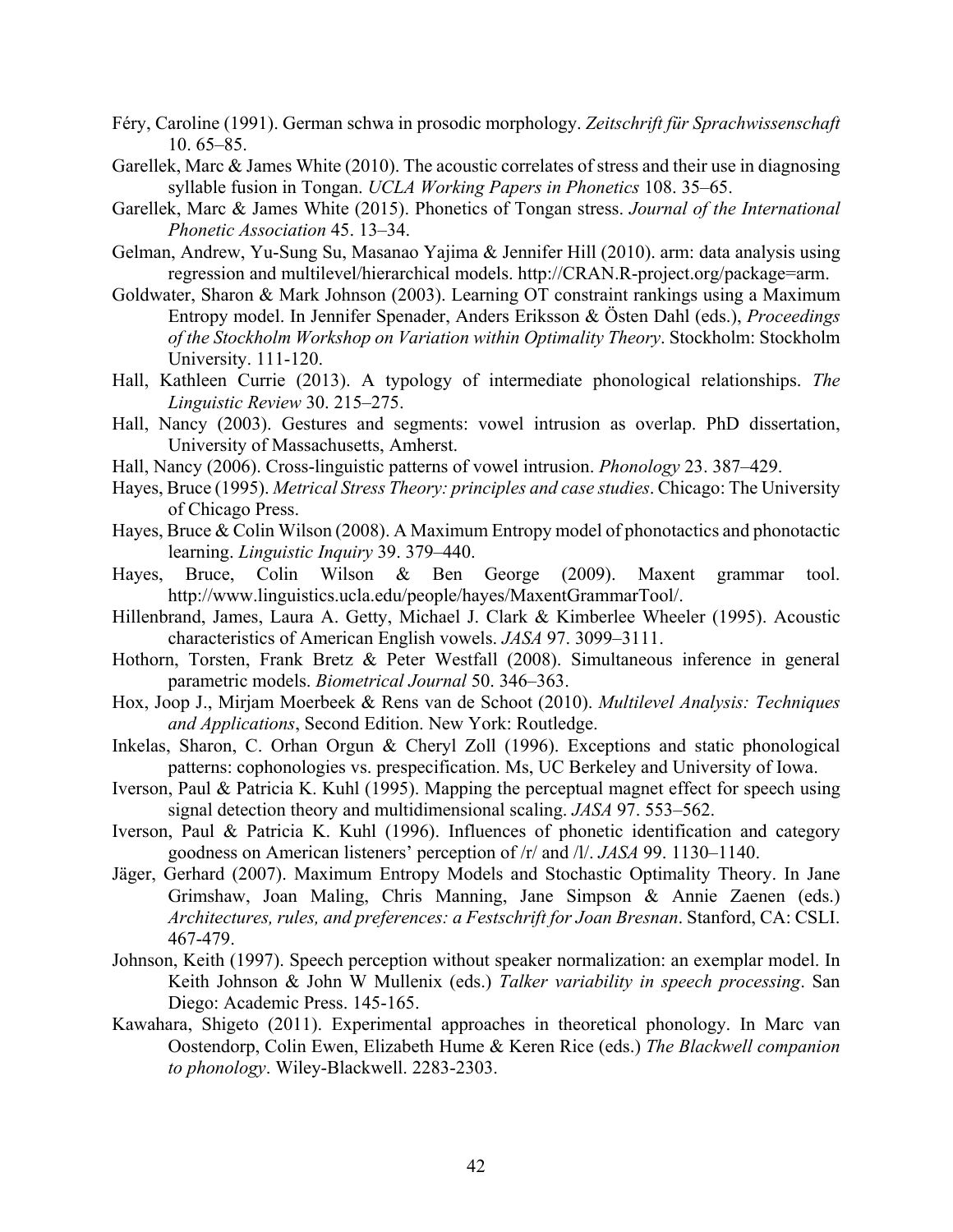Kenstowicz, Michael (1996). Base-identity and uniform exponence: alternatives to cyclicity. In Jacques Durand & Bernard Laks (eds.) *Current trends in phonology: models and methods*. Manchester, England: European Studies Research Institute, University of Salford. 363-393.

Kenstowicz, Michael (1997). Quality-sensitive stress. *Rivista di Linguistica* 9. 157–187.

- Kenstowicz, Michael. 2005. The phonetics and phonology of Korean loanword adaptation. In Sang-Jik Rhee (ed.) *Proceedings of the first European conference on Korean linguistics*. Seoul: Hankook. 17-32.
- Kenstowicz, Michael (2007). Salience and similarity in loanword adaptation: a case study from Fijian. *Language Sciences* 29. 316–340.
- Kinkade, M. Dale (1998). How much does a schwa weigh? In Ewa Czaykowska-Higgins & M. Dale Kinkade (eds.) *Salish languages and linguistics: theoretical and descriptive perspectives*. Berlin and New York: Mouton de Gruyter. 197-218.
- Kubozono, Haruo (2006). Where does loanword prosody come from? A case study of Japanese loanword accent. *Lingua* 116. 1140–1170.
- LaCharité, Darlène & Carole Paradis (2002). Addressing and disconfirming some predictions of phonetic approximation for loanword adaptation. *Langues et linguistique* 28. 71–91.
- Lal, Brij V. & Kate Fortune (eds.) (2000). *The Pacific islands: an encyclopedia*. Honolulu: University of Hawaii Press.
- Lewis, M. Paul (ed.) (2009). *Ethnologue: languages of the world*. 16th ed. Dallas, TX: SIL International.
- Martin, Andrew (2005). Loanwords as pseudo-compounds in Malagasy. In Jeffrey Heinz  $\&$ Dimitris Ntelitheos (eds.) *Proceedings of the 12th annual conference of the Austronesian Formal Linguistics Association*. Los Angeles: UCLA Working Papers in Linguistics. 287- 295.
- Mascaró, Joan (2002). El sistema vocàlic. Reducció vocàlica. In Joan Solà, Maria-Rosa Lloret, Joan Mascaró & Manuel Pérez Saldany (eds.) *Gramàtica del català contemporani*, vol. I. Barcelona: Empúries. 89-123.
- McCallum, Andrew, Dayne Freitag & Fernando Pereira (2000). Maximum Entropy Markov Models for information extraction and segmentation. *Proceedings of the Seventeenth International Conference on Machine Learning*. San Francisco: Morgan Kaufmann. 591- 598.
- McCarthy, John J. & Alan Prince (1993). Generalized Alignment. In Geert Booij & Jaap van Marle (eds.) *Yearbook of Morphology*. Dordrecht: Kluwer. 79–154.
- McCarthy, John J. & Alan Prince (1995). Faithfulness and reduplicative identity. In Laura Walsh Dickey, Jill Beckman & Suzanne Urbanczyk (eds.) *University of Massachusetts Occasional Papers in Linguistics*. Amherst, MA: GLSA Press. 249-384.
- Mester, Armin (1992). Some remarks on Tongan stress. Ms., University of California, Santa Cruz.
- Morton, E. J. (1962). A descriptive grammar of Tongan (Polynesian). PhD dissertation, Indiana University.
- Munro, Pamela & Jason Riggle (2004). Productivity and lexicalization in Pima compounds. *BLS* 30. 114-126.
- Pater, Joe (2000). Non-uniformity in English secondary stress: the role of ranked and lexically specific constraints. *Phonology* 17. 237–274.
- Pater, Joe (2006). The locus of exceptionality: morpheme-specific phonology as constraint indexation. In Leah Bateman, Michael O'Keefe, Ehren Reilly & Adam Werle (eds.) *Papers in Optimality Theory III*. Amherst, MA: GLSA. 259-296.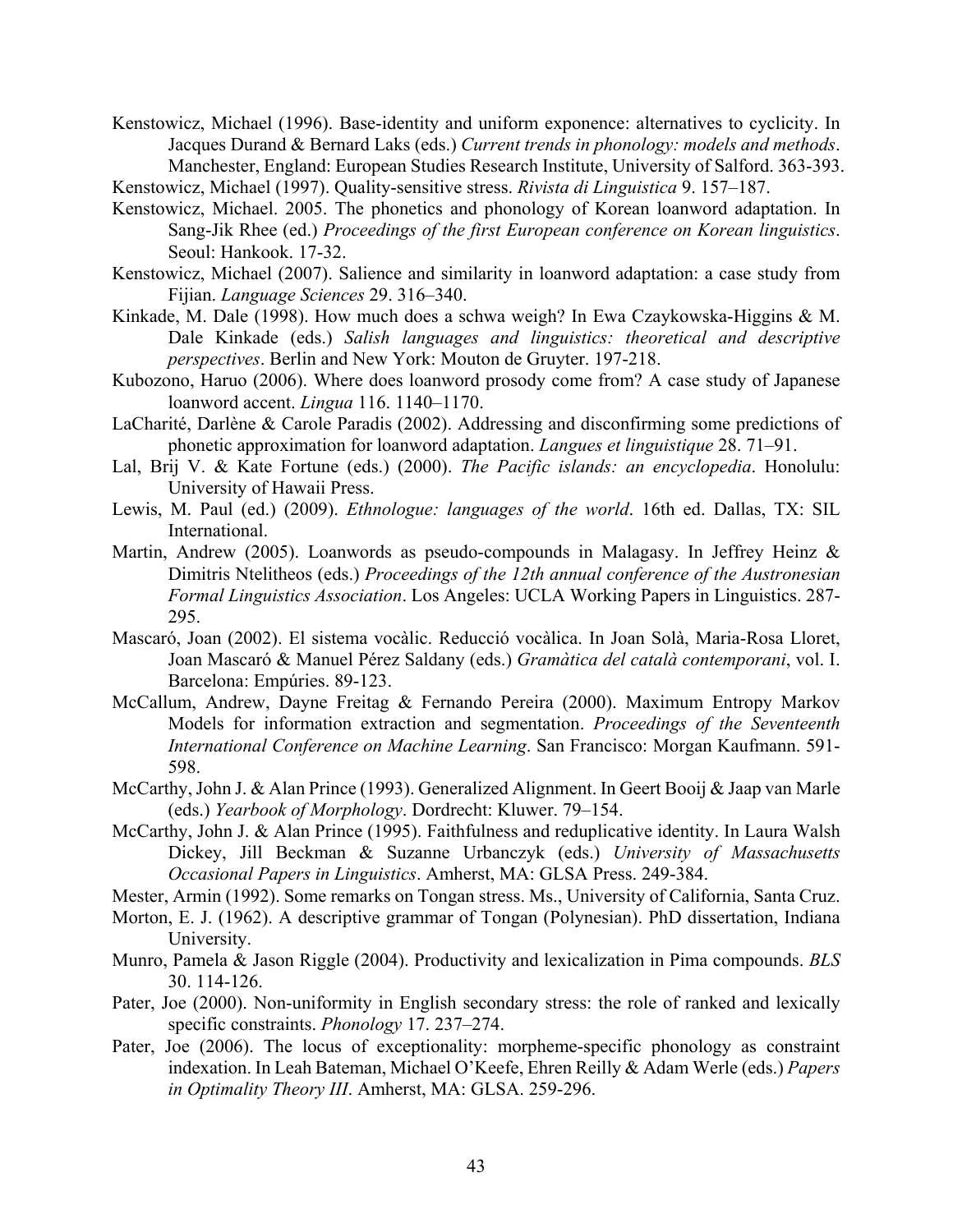- Pater, Joe (2009). Morpheme-specific phonology: constraint indexation and inconsistency resolution. In Steve Parker (ed.) *Phonological argumentation: essays on evidence and motivation (Advances in Optimality Theory)*. London: Equinox. 123-154.
- Peperkamp, Sharon (2005). A psycholinguistic theory of loan adaptations. In Marc Ettlinger, Nicholas Fleischer & Mischa Park-Doob (eds.) *BLS* 30. Berkeley, CA: Berkeley Linguistics Society. 341-352.
- Peperkamp, Sharon & Emmanuel Dupoux (2003). Reinterpreting loanword adaptation: the role of perception. In Maria-Josep Solé, Daniel Recasens & Joaquin Romero (eds.), *Proceedings of the 15th International Congress of Phonetic Sciences*. Adelaide: Causal Productions. 367-370.
- Peterson, Tyler (2007). Minimality and syllabification in Kabardian. *CLS* 39. Chicago: University of Chicago. 215-235.
- Pierrehumbert, Janet (2001). Exemplar dynamics: word frequency, lenition, and contrast. In Joan Bybee & Paul Hopper (eds.) *Frequency effects and the emergence of linguistic structure*. Amsterdam: John Benjamins. 137-157.
- Poser, William (1985). Cliticization to NP and Lexical Phonology. *WCCFL* 4. 262–272.
- Prince, Alan (1983). Relating to the grid. *LI* 14. 19–100.
- Prince, Alan & Paul Smolensky (1993). *Optimality Theory*. Malden, MA & Oxford: Blackwell.
- R Core Team (2014). R: A language and environment for statistical computing. Vienna: R Foundation for Statistical Computing. www.R-project.org.
- Round, Erich (2017). Phonological exceptionality is localized to phonological elements: the argument from learnability and Yidiny word-final deletion. In Claire Bowern, Laurence Horn & Raffaella Zanuttini (eds.) *On looking into words (and beyond): structures, relations, analyses*. Berlin: Language Sciences Press. 59-98.
- Sailor, Craig (2010). Notes on Tongan vowel devoicing and deletion. Ms, University of California, Los Angeles.
- Schütz, Albert J. (1970). Phonological patterning of English loan words in Tongan. In Stephen Adolphe Wurm & Donald C. Laycock (eds.) *Studies in honour of Arthur Capell (Pacific Linguistics C–13)*. Canberra: Australia National University. 409-428.
- Schütz, Albert J (1978). English loanwords in Fijian. In Albert J Schütz (ed.) *Fijian language studies: borrowing and pidginization (Bulletin of the Fiji Museum 4)*. Suva: Fiji Museum. 1-50.
- Schütz, Albert J (2001). Tongan accent. *Oceanic Linguistics* 40. 307–323.
- Smith, Jennifer (2006a). Loan phonology is not all perception: evidence from Japanese loan doublets. In Timothy J. Vance & Kimberly A. Jones (eds.) *Japanese/Korean Linguistics 14*. Stanford: CSLI. 63-74.
- Smith, Jennifer (2006b). Correspondence theory vs. Cyclic OT: beyond morphological derivation. In Chris Davis, Amy Rose Deal & Youri Zabbal (eds.) *NELS 36*. Amherst, MA: GLSA. 531-545.
- Snijders, Tom & Roel Bosker (2011). *Multilevel analysis: an introduction to basic and advanced multilevel modeling*, 2nd ed. Los Angeles: SAGE Publications Ltd.
- Steriade, Donca (2000). Paradigm uniformity and the phonetics-phonology boundary. In Janet Pierrehumbert & Michael Broe (eds.) *Acquisition and the Lexicon (Papers in Laboratory Phonology 5)*. Cambridge: Cambridge University Press. 313-334.
- Stodden, Victoria, Friedrich Leisch & Roger D Peng (eds.) (2014). *Implementing Reproducible Research*. Boca Raton, FL: Chapman and Hall/CRC.